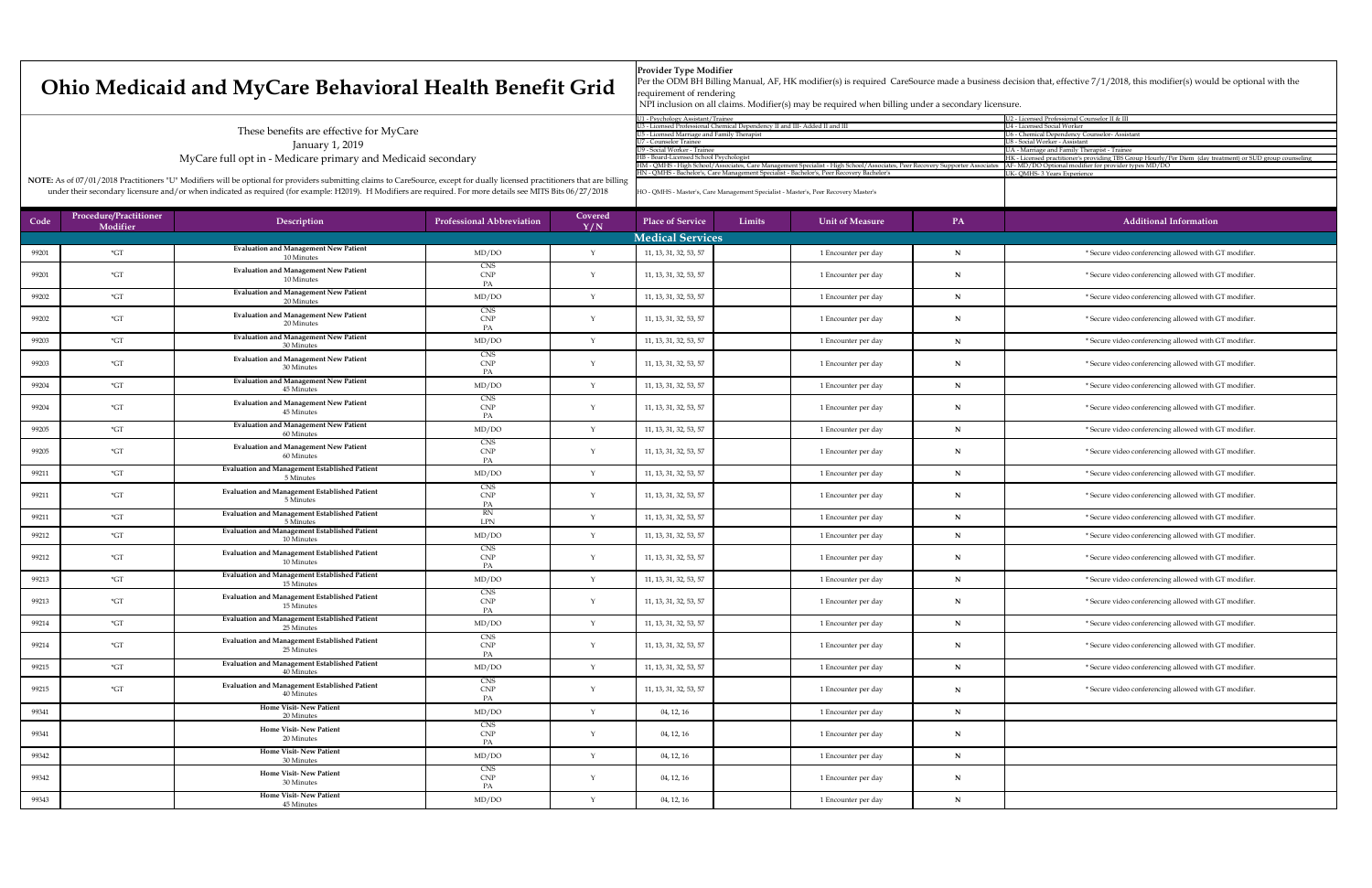| Code  | <b>Procedure/Practitioner</b><br>Modifier                                                  | Description                                                                                                                                                                                                                          | <b>Professional Abbreviation</b>                                                                               | Covered<br>Y/N | Limits<br><b>Place of Service</b>                             | <b>Unit of Measure</b> | <b>PA</b>    | <b>Additional Information</b>                                                                                                                          |
|-------|--------------------------------------------------------------------------------------------|--------------------------------------------------------------------------------------------------------------------------------------------------------------------------------------------------------------------------------------|----------------------------------------------------------------------------------------------------------------|----------------|---------------------------------------------------------------|------------------------|--------------|--------------------------------------------------------------------------------------------------------------------------------------------------------|
| 99343 |                                                                                            | <b>Home Visit-New Patient</b><br>45 Minutes                                                                                                                                                                                          | <b>CNS</b><br>CNP<br>PA                                                                                        |                | 04, 12, 16                                                    | 1 Encounter per day    | $\mathbf N$  |                                                                                                                                                        |
| 99344 |                                                                                            | <b>Home Visit-New Patient</b><br>60 Minutes                                                                                                                                                                                          | MD/DO                                                                                                          |                | 04, 12, 16                                                    | 1 Encounter per day    | N            |                                                                                                                                                        |
| 99344 |                                                                                            | <b>Home Visit-New Patient</b><br>60 Minutes                                                                                                                                                                                          | <b>CNS</b><br>CNP<br>PA                                                                                        |                | 04, 12, 16                                                    | 1 Encounter per day    | N            |                                                                                                                                                        |
| 99345 |                                                                                            | <b>Home Visit-New Patient</b><br>75 Minutes                                                                                                                                                                                          | MD/DO                                                                                                          |                | 04, 12, 16                                                    | 1 Encounter per day    | TA.          |                                                                                                                                                        |
| 99345 |                                                                                            | <b>Home Visit-New Patient</b><br>75 Minutes                                                                                                                                                                                          | <b>CNS</b><br>CNP                                                                                              |                | 04, 12, 16                                                    | 1 Encounter per day    | $\mathbf N$  |                                                                                                                                                        |
| 99347 |                                                                                            | <b>Home Visit-Established Patient</b><br>15 Minutes                                                                                                                                                                                  | PA<br>MD/DO                                                                                                    |                | 04, 12, 16                                                    | 1 Encounter per day    | $\mathbf N$  |                                                                                                                                                        |
| 99347 |                                                                                            | <b>Home Visit-Established Patient</b><br>15 Minutes                                                                                                                                                                                  | <b>CNS</b><br>CNP<br>PA                                                                                        |                | 04, 12, 16                                                    | 1 Encounter per day    | N            |                                                                                                                                                        |
| 99348 |                                                                                            | <b>Home Visit-Established Patient</b><br>25 Minutes                                                                                                                                                                                  | MD/DO                                                                                                          |                | 04, 12, 16                                                    | 1 Encounter per day    | $\mathbf{N}$ |                                                                                                                                                        |
| 99348 |                                                                                            | <b>Home Visit-Established Patient</b><br>25 Minutes                                                                                                                                                                                  | <b>CNS</b><br><b>CNP</b>                                                                                       |                | 04, 12, 16                                                    | 1 Encounter per day    |              |                                                                                                                                                        |
| 99349 |                                                                                            | <b>Home Visit-Established Patient</b><br>40 Minutes                                                                                                                                                                                  | PA<br>MD/DO                                                                                                    |                | 04, 12, 16                                                    | 1 Encounter per day    |              |                                                                                                                                                        |
| 99349 |                                                                                            | <b>Home Visit-Established Patient</b><br>40 Minutes                                                                                                                                                                                  | <b>CNS</b><br><b>CNP</b>                                                                                       |                | 04, 12, 16                                                    | 1 Encounter per day    | IN.          |                                                                                                                                                        |
| 99350 |                                                                                            | <b>Home Visit-Established Patient</b>                                                                                                                                                                                                | MD/DO                                                                                                          |                | 04, 12, 16                                                    | 1 Encounter per day    |              |                                                                                                                                                        |
| 99350 |                                                                                            | 60 Minutes<br><b>Home Visit-Established Patient</b><br>60 Minutes                                                                                                                                                                    | <b>CNS</b><br><b>CNP</b>                                                                                       |                | 04, 12, 16                                                    | 1 Encounter per day    |              |                                                                                                                                                        |
| 99354 | $*GT$                                                                                      | <b>Prolonged E&amp;M or Psychotherapy Service</b><br>First hour in addition to code for office or other outpatient E&M or<br>psychotherapy service                                                                                   | MD/DO<br>PSY                                                                                                   |                | 04, 11, 12, 13, 16, 31, 32,<br>53, 57                         | 1 Encounter per day    |              | * Secure video conferencing allowed with GT modifier.                                                                                                  |
| 99354 | $\mathbf{G}$ T                                                                             | <b>Prolonged E&amp;M or Psychotherapy Service</b><br>First hour in addition to code for office or other outpatient E&M or<br>psychotherapy service                                                                                   | <b>CNS</b><br><b>CNP</b><br>PA<br><b>LISW</b><br><b>LIMFT</b><br><b>LPCC</b><br><b>LICDC</b><br>LIC SCHOOL PSY |                | $\vert$ 04, 11, 12, 13, 16, 31, 32,<br>53, 57                 | 1 Encounter per day    |              | * Secure video conferencing allowed with GT modifier.<br>For consistency purposes, merged rows since they have the same code/modifier/rate combination |
| 99354 | $\mathrm{G}T + \mathrm{U}2$<br>$*GT + U3$<br>$*GT + U4$<br>$*GT + US$                      | <b>Prolonged E&amp;M or Psychotherapy Service</b><br>First hour in addition to code for office or other outpatient E&M or<br>psychotherapy service                                                                                   | LPC<br>LCDC II & III<br><b>LSW</b><br><b>LMFT</b>                                                              |                | $\vert$ 04, 11, 12, 13, 16, 31, 32, $\vert$<br>53, 57         | 1 Encounter per day    |              | * Secure video conferencing allowed with GT modifier.                                                                                                  |
| 99354 | $*GT + U1$                                                                                 | <b>Prolonged E&amp;M or Psychotherapy Service</b><br>First hour in addition to code for office or other outpatient E&M or<br>psychotherapy service                                                                                   | PSY assistant                                                                                                  |                | 04, 11, 12, 13, 16, 31, 32,<br>53, 57                         | 1 Encounter per day    |              | * Secure video conferencing allowed with GT modifier.                                                                                                  |
| 99354 | $*GT + U9$<br>$*GT + UA$<br>$*GT + U6$<br>$*GT + U7$                                       | <b>Prolonged E&amp;M or Psychotherapy Service</b><br>First hour in addition to code for office or other outpatient E&M or<br>psychotherapy service                                                                                   | SW-T<br>MFT-T<br>CDC-A<br>$C-T$                                                                                |                | 04, 11, 12, 13, 16, 31, 32,<br>53, 57                         | 1 Encounter per day    |              | * Secure video conferencing allowed with GT modifier.                                                                                                  |
| 99355 | $\mathbf{G}$ T                                                                             | <b>Prolonged E&amp;M or Psychotherapy Service</b><br>Each additional 30 minutes in addition to code for office or other outpatient<br>E&M or psychotherapy service                                                                   | MD/DO<br>PSY                                                                                                   |                | 04, 11, 12, 13, 16, 31, 32,<br>53, 57                         | 1 Encounter per day    |              | * Secure video conferencing allowed with GT modifier.                                                                                                  |
| 99355 | $\mathbf{G}$ T                                                                             | <b>Prolonged E&amp;M or Psychotherapy Service</b><br>Each additional 30 minutes in addition to code for office or other outpatient<br>E&M or psychotherapy service                                                                   | <b>CNS</b><br><b>CNP</b><br>PA<br><b>LISW</b><br><b>LIMFT</b><br><b>LPCC</b><br><b>LICDC</b><br>LIC SCHOOL PSY |                | $\vert$ 04, 11, 12, 13, 16, 31, 32, $\vert$<br>53, 57         | 1 Encounter per day    |              | * Secure video conferencing allowed with GT modifier.                                                                                                  |
| 99355 | $*GT + U2$<br>$*GT + U3$<br>$*GT + U4$<br>$*GT + US$                                       | <b>Prolonged E&amp;M or Psychotherapy Service</b><br>Each additional 30 minutes in addition to code for office or other outpatient<br>E&M or psychotherapy service                                                                   | LPC<br>LCDC II & III<br>LSW<br><b>LMFT</b>                                                                     |                | 04, 11, 12, 13, 16, 31, 32,<br>53, 57                         | 1 Encounter per day    |              | * Secure video conferencing allowed with GT modifier.                                                                                                  |
| 99355 | $*$ GT + U1                                                                                | Prolonged E&M or Psychotherapy Service<br>Each additional 30 minutes in addition to code for office or other outpatient<br>E&M or psychotherapy service                                                                              | PSY assistant                                                                                                  |                | 04, 11, 12, 13, 16, 31, 32,<br>53, 57                         | 1 Encounter per day    |              | * Secure video conferencing allowed with GT modifier.                                                                                                  |
| 99355 | $\mathrm{^*GT}$ + U9*<br>$\star$ GT + UA<br>$\mathrm{G}T + \mathrm{U}6$<br>$\star$ GT + U7 | <b>Prolonged E&amp;M or Psychotherapy Service</b><br>Each additional 30 minutes in addition to code for office or other outpatient<br>E&M or psychotherapy service                                                                   | SW-T<br>MFT-T<br>CDC-A<br>$C-I$                                                                                |                | 04, 11, 12, 13, 16, 31, 32,<br>53, 57                         | 1 Encounter per day    |              | * Secure video conferencing allowed with GT modifier.                                                                                                  |
| 90791 | $\mathbf{G}$ T                                                                             | <b>Psychiatric Diagnostic Evaluation</b><br>Includes the assessment of the patient's psychosocial history, current mental<br>status, review, and ordering of diagnostic studies followed by appropriate<br>treatment recommendations | MD/DO<br>PSY                                                                                                   |                | $\vert$ 03, 04, 11, 12, 13, 14, 16,<br>18, 31, 32, 53, 57, 99 | 1 Encounter per day    |              |                                                                                                                                                        |

| formation                                                              |
|------------------------------------------------------------------------|
|                                                                        |
|                                                                        |
|                                                                        |
|                                                                        |
|                                                                        |
|                                                                        |
|                                                                        |
|                                                                        |
|                                                                        |
|                                                                        |
|                                                                        |
|                                                                        |
|                                                                        |
| lowed with GT modifier.                                                |
|                                                                        |
| lowed with GT modifier.<br>ave the same code/modifier/rate combination |
|                                                                        |
| lowed with GT modifier.                                                |
| lowed with GT modifier.                                                |
|                                                                        |
| lowed with GT modifier.                                                |
| lowed with GT modifier.                                                |
|                                                                        |
| lowed with GT modifier.                                                |
|                                                                        |
|                                                                        |
| lowed with GT modifier.                                                |
| lowed with GT modifier.                                                |
| lowed with GT modifier.                                                |
|                                                                        |
|                                                                        |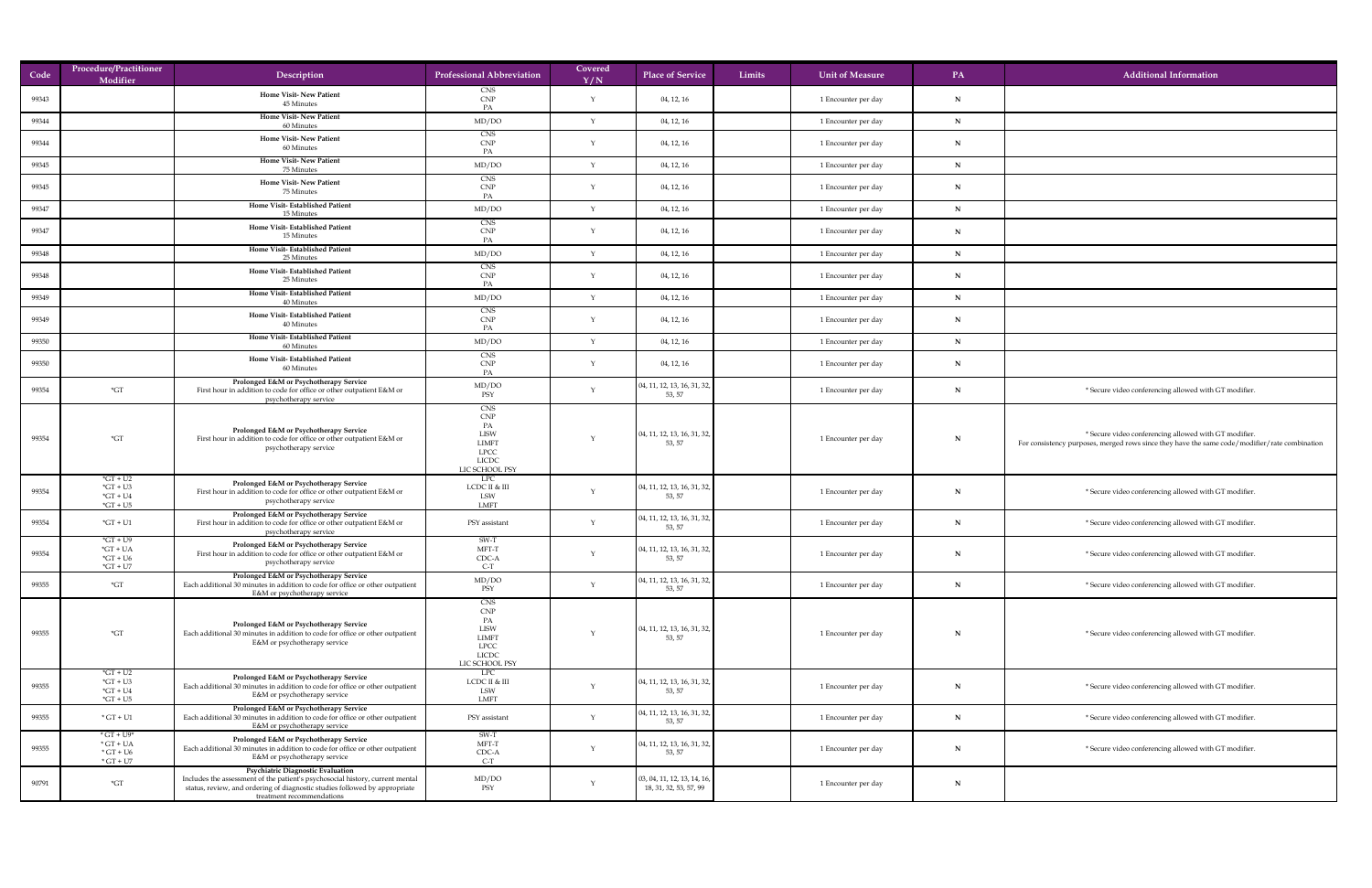| Code  | <b>Procedure/Practitioner</b><br>Modifier                                                    | Description                                                                                                                                                                                                                                                                                                                                                                                                                                                                                                           | <b>Professional Abbreviation</b>                                                                        | Covered<br>Y/N | <b>Place of Service</b>                                                                 | Limits                                                                                                                                                                                 | <b>Unit of Measure</b>          | PA          | <b>Additional Information</b>                        |
|-------|----------------------------------------------------------------------------------------------|-----------------------------------------------------------------------------------------------------------------------------------------------------------------------------------------------------------------------------------------------------------------------------------------------------------------------------------------------------------------------------------------------------------------------------------------------------------------------------------------------------------------------|---------------------------------------------------------------------------------------------------------|----------------|-----------------------------------------------------------------------------------------|----------------------------------------------------------------------------------------------------------------------------------------------------------------------------------------|---------------------------------|-------------|------------------------------------------------------|
| 90791 | $\mathrm{^{\star}GT}$                                                                        | <b>Psychiatric Diagnostic Evaluation</b><br>Includes the assessment of the patient's psychosocial history, current mental<br>status, review, and ordering of diagnostic studies followed by appropriate<br>treatment recommendations                                                                                                                                                                                                                                                                                  | <b>CNS</b><br>CNP<br>PA<br><b>LISW</b><br><b>LIMFT</b><br><b>LPCC</b><br><b>LICDC</b><br>LIC SCHOOL PSY |                | $\vert$ 03, 04, 11, 12, 13, 14, 16,<br>18, 31, 32, 53, 57, 99                           |                                                                                                                                                                                        | 1 Encounter per day             |             |                                                      |
| 90791 | $\mathrm{^*GT}$ + U4<br>$*GT + U5$<br>$*GT + U2$<br>$*GT + U3$                               | <b>Psychiatric Diagnostic Evaluation</b><br>Includes the assessment of the patient's psychosocial history, current mental<br>status, review, and ordering of diagnostic studies followed by appropriate<br>treatment recommendations                                                                                                                                                                                                                                                                                  | LSW<br><b>LMFT</b><br><b>LPC</b><br>LCDC II & III                                                       |                | $\vert$ 03, 04, 11, 12, 13, 14, 16, $\vert$<br>18, 31, 32, 53, 57, 99                   |                                                                                                                                                                                        | 1 Encounter per day             |             |                                                      |
| 90791 | $\overline{u}$ of $\overline{u}$<br>$*GT + U9$<br>$\mathrm{G} \mathrm{T}$ + UA<br>$*GT + U6$ | <b>Psychiatric Diagnostic Evaluation</b><br>Includes the assessment of the patient's psychosocial history, current mental<br>status, review, and ordering of diagnostic studies followed by appropriate<br>treatment recommendations                                                                                                                                                                                                                                                                                  | <u>TƏT assistan</u><br>SW-T<br>MFT-T<br>CDC-A                                                           |                | $\vert$ 03, 04, 11, 12, 13, 14, 16, $\vert$<br>18, 31, 32, 53, 57, 99                   | CareSource has opted<br>not to have limits or PA<br>on these services.                                                                                                                 | 1 Encounter per day             |             | * Secure video conferencing allowed with GT modifier |
| 90792 | $*CT + III$<br>$*GT$                                                                         | <b>Psychiatric Diagnostic Evaluation w/ Medical Services</b><br>Includes the assessment of the patient's psychosocial history, current mental<br>status, review, and ordering of diagnostic studies followed by appropriate<br>treatment recommendations. Additional medical services such as physical<br>examination and prescription of pharmaceuticals are provided in addition to the<br>diagnostic evaluation. Interviews and communication with family members or<br>other sources are included in these codes. | C T<br>MD/DO                                                                                            |                | $\vert$ 03, 04, 11, 12, 13, 14, 16, $\vert$<br>18, 31, 32, 53, 57, 99                   |                                                                                                                                                                                        | 1 Encounter per day             |             |                                                      |
| 90792 | $*GT$                                                                                        | <b>Psychiatric Diagnostic Evaluation</b><br>Includes the assessment of the patient's psychosocial history, current mental<br>status, review, and ordering of diagnostic studies followed by appropriate<br>treatment recommendations. additional medical services such as physical<br>$\vert$ examination and prescription of pharmaceuticals are provided in addition to the $\vert$<br>diagnostic evaluation. Interviews and communication with family members or                                                   | <b>CNS</b><br><b>CNP</b><br>PA                                                                          |                | $\vert$ 03, 04, 11, 12, 13, 14, 16, $\vert$<br>18, 31, 32, 53, 57, 99                   |                                                                                                                                                                                        | 1 Encounter per day             |             |                                                      |
| 90833 | $*GT$                                                                                        | other sources are included in these codes.<br><b>Individual Psychotherapy 30 minutes</b><br>when performed w/ $E$ &M<br>(List separately in addition to code for primary service)                                                                                                                                                                                                                                                                                                                                     | MD/DO                                                                                                   |                | $\vert$ 03, 04, 11, 12, 13, 14, 16, $\vert$<br>$\mid$ 18, 31, 32, 34, 53, 57, 99 $\mid$ |                                                                                                                                                                                        | 1 which represents an encounter |             | * Secure video conferencing allowed with GT modifier |
| 90833 | $*GT$                                                                                        | Individual Psychotherapy 30 minutes<br>when performed w/ E&M<br>(List separately in addition to code for primary service)                                                                                                                                                                                                                                                                                                                                                                                             | <b>CNS</b><br>CNP<br>PA                                                                                 |                | $\vert$ 03, 04, 11, 12, 13, 14, 16, $\vert$<br>18, 31, 32, 34, 53, 57, 99               |                                                                                                                                                                                        | 1 which represents an encounter |             | * Secure video conferencing allowed with GT modifier |
| 90836 | $*GT$                                                                                        | Individual Psychotherapy 45 minutes<br>when performed w/ $E$ &M<br>(List separately in addition to code for primary service)                                                                                                                                                                                                                                                                                                                                                                                          | MD/DO                                                                                                   |                | $\vert$ 03, 04, 11, 12, 13, 14, 16,<br>$\mid$ 18, 31, 32, 34, 53, 57, 99 $\mid$         |                                                                                                                                                                                        | 1 which represents an encounter | N           | * Secure video conferencing allowed with GT modifier |
| 90836 | $*GT$                                                                                        | <b>Individual Psychotherapy 45 minutes</b><br>when performed w/ $E$ &M<br>(List separately in addition to code for primary service)                                                                                                                                                                                                                                                                                                                                                                                   | <b>CNS</b><br>CNP<br>PA                                                                                 |                | $\vert$ 03, 04, 11, 12, 13, 14, 16, $\vert$<br>$\mid$ 18, 31, 32, 34, 53, 57, 99        |                                                                                                                                                                                        | 1 which represents an encounter |             | * Secure video conferencing allowed with GT modifier |
| 90838 | $*GT$                                                                                        | Individual Psychotherapy 60 minutes<br>when performed $w/E\&M$<br>(List separately in addition to code for primary service)                                                                                                                                                                                                                                                                                                                                                                                           | MD/DO                                                                                                   |                | $\vert$ 03, 04, 11, 12, 13, 14, 16, $\vert$<br>18, 31, 32, 34, 53, 57, 99               |                                                                                                                                                                                        | 1 which represents an encounter | $\mathbf N$ | * Secure video conferencing allowed with GT modifier |
| 90838 | $*GT$                                                                                        | Individual Psychotherapy 60 minutes<br>when performed w/ $E$ &M<br>(List separately in addition to code for primary service)                                                                                                                                                                                                                                                                                                                                                                                          | <b>CNS</b><br>CNP<br>PA                                                                                 |                | $\vert$ 03, 04, 11, 12, 13, 14, 16,<br>  18, 31, 32, 34, 53, 57, 99                     |                                                                                                                                                                                        | 1 which represents an encounter | N           | * Secure video conferencing allowed with GT modifier |
| 90785 |                                                                                              | <b>Interactive Complexity</b><br>Use 90785 in conjunction with codes for diagnostic psychiatric evaluation [90791,]<br>90792], psychotherapy [90832, 90834, 90837], psychotherapy when performed<br>with an evaluation and management service [90833, 90836, 90838, 99201-99255,<br>99304-99337, 99341-99350], and group psychotherapy [90853]                                                                                                                                                                        | MD/DO<br>PSY                                                                                            |                | $\vert$ 03, 04, 11, 12, 13, 14, 16,<br>18, 31, 32, 53, 57, 99                           | <b>Interactive Complexity</b><br>is an add-on code that is                                                                                                                             |                                 |             |                                                      |
| 90785 |                                                                                              | <b>Interactive Complexity</b><br>Use 90785 in conjunction with codes for diagnostic psychiatric evaluation [90791,]<br>90792], psychotherapy [90832, 90834, 90837], psychotherapy when performed<br>with an evaluation and management service [90833, 90836, 90838, 99201-99255,<br>99304-99337, 99341-99350], and group psychotherapy [90853]                                                                                                                                                                        | <b>CNS</b><br>CNP<br>PA<br><b>LISW</b><br><b>LIMFT</b><br><b>LPCC</b><br><b>LICDC</b><br>LIC SCHOOL PSY |                | $\vert$ 03, 04, 11, 12, 13, 14, 16, $\vert$<br>18, 31, 32, 53, 57, 99                   | only valid in<br>conjunction with codes<br>as determined by the<br>AMA, i.e. Psychiatric<br>Diagnostic Evaluation<br>$(90791, 90792)$ ,<br>Psychotherapy (90832,<br>90834, and 90837), | 1 which represents an encounter |             |                                                      |
| 90785 |                                                                                              | <b>Interactive Complexity non E/M</b><br>Use in conjunction with codes for psychotherapy 90832, 90834, 90837 and group<br>psychotherapy 90853                                                                                                                                                                                                                                                                                                                                                                         | LSW<br><b>LMFT</b><br><b>LPC</b><br>LCDC II & III                                                       |                | $\vert$ 03, 04, 11, 12, 13, 14, 16,<br>18, 31, 32, 53, 57, 99                           | sychotherapy add-ons!<br>(90833, 90836, and<br>90838), and Group<br>Psychotherapy (90853).                                                                                             |                                 |             |                                                      |
| 90785 | UA                                                                                           | <b>Interactive Complexity non E/M</b><br>Use in conjunction with codes for psychotherapy 90832, 90834, 90837 and group<br>psychotherapy 90853                                                                                                                                                                                                                                                                                                                                                                         | PSY assistant<br>SW-T<br>MFT-T<br>CDC-A                                                                 |                | $\vert$ 03, 04, 11, 12, 13, 14, 16,<br>18, 31, 32, 53, 57, 99                           |                                                                                                                                                                                        |                                 |             |                                                      |
|       |                                                                                              |                                                                                                                                                                                                                                                                                                                                                                                                                                                                                                                       | $C-T$                                                                                                   |                |                                                                                         | <b>Traditional Services</b>                                                                                                                                                            |                                 |             |                                                      |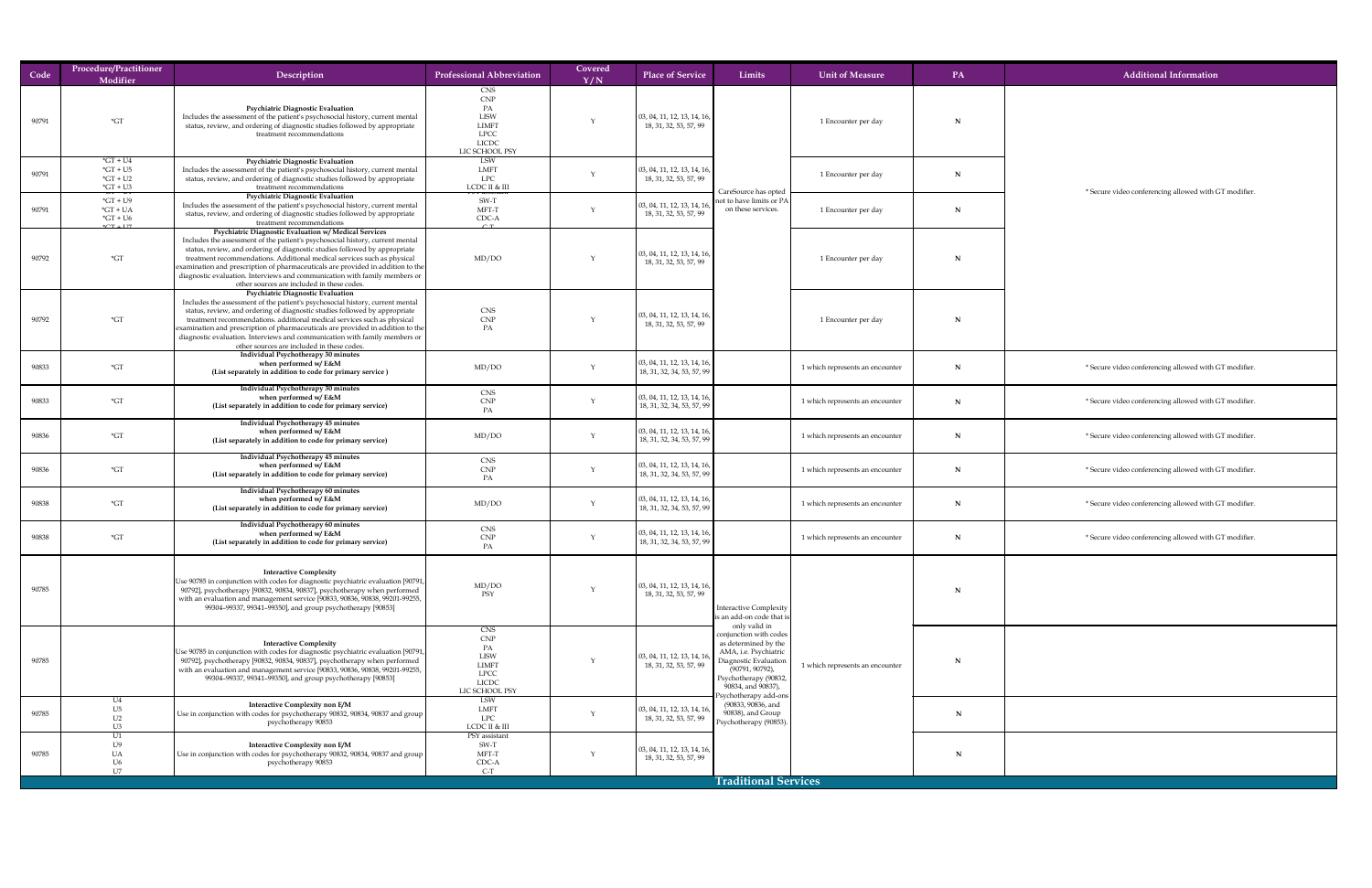| Code  | <b>Procedure/Practitioner</b><br>Modifier                                                                         | Description                                                                                                                                                                                                                                                                                                                                                                                                                                                                                                                           | <b>Professional Abbreviation</b>                                                                                                | Covered<br>Y/N | <b>Place of Service</b>                                                                 | Limits | <b>Unit of Measure</b>          | <b>PA</b> | <b>Additional Information</b>                                                                                                   |
|-------|-------------------------------------------------------------------------------------------------------------------|---------------------------------------------------------------------------------------------------------------------------------------------------------------------------------------------------------------------------------------------------------------------------------------------------------------------------------------------------------------------------------------------------------------------------------------------------------------------------------------------------------------------------------------|---------------------------------------------------------------------------------------------------------------------------------|----------------|-----------------------------------------------------------------------------------------|--------|---------------------------------|-----------|---------------------------------------------------------------------------------------------------------------------------------|
| 90832 | $\mathbf{G}^*$                                                                                                    | Individual Psychotherapy 30 minutes with Patient<br><b>Psychotherapy is a variety of treatment techniques in which a physician or other</b><br>  qualified health care provider helps a patient with a mental illness or behavioral  <br>disturbance identify and alleviate any emotional disruptions, maladaptive<br>behavioral patterns, and contributing/exacerbating factors. This treatment also $\vert$<br>involves encouraging personality growth and development through coping<br>techniques and problem-solving skills      | MD/DO<br>PSY                                                                                                                    |                | $\vert$ 03, 04, 11, 12, 13, 14, 16, $\vert$<br>$\mid$ 18, 31, 32, 34, 53, 57, 99 $\mid$ |        | 1 which represents an encounter |           | * Secure video conferencing allowed with GT modifier<br>When provided with KX modifier, POS 23 also available                   |
| 90832 | $\mathbf{G}$                                                                                                      | Individual Psychotherapy 30 minutes with Patient<br><b>Psychotherapy is a variety of treatment techniques in which a physician or other</b><br>  qualified health care provider helps a patient with a mental illness or behavioral  <br>disturbance identify and alleviate any emotional disruptions, maladaptive<br>behavioral patterns, and contributing/exacerbating factors. This treatment also $\vert$<br>involves encouraging personality growth and development through coping<br>techniques and problem-solving skills      | <b>CNS</b><br>$\ensuremath{\mathrm{CNP}}$<br>PA<br><b>LISW</b><br><b>LIMFT</b><br><b>LPCC</b><br><b>LICDC</b><br>LIC SCHOOL PSY |                | $\vert$ 03, 04, 11, 12, 13, 14, 16, $\vert$<br>18, 31, 32, 34, 53, 57, 99               |        | 1 which represents an encounter |           | * Secure video conferencing allowed with GT modifier<br>When provided with KX modifier, POS 23 also availabl                    |
| 90832 | $*GT + U4$<br>$*GT + U5$<br>$*GT + U2$<br>$*GT + U3$                                                              | Individual Psychotherapy 30 minutes with Patient<br>Psychotherapy is a variety of treatment techniques in which a physician or other<br>qualified health care provider helps a patient with a mental illness or behavioral<br>disturbance identify and alleviate any emotional disruptions, maladaptive<br>behavioral patterns, and contributing/exacerbating factors. This treatment also $\vert$<br>involves encouraging personality growth and development through coping<br>techniques and problem-solving skills                 | LSW<br>LMFT<br>LPC<br>LCDC II & III                                                                                             |                | $\vert$ 03, 04, 11, 12, 13, 14, 16,<br>$\mid$ 18, 31, 32, 34, 53, 57, 99                |        | 1 which represents an encounter |           | * Secure video conferencing allowed with GT modifier<br>When provided with KX modifier, POS 23 also availabl                    |
| 90832 | $*GT + U1$<br>$*GT + U9$<br>$*GT + UA$<br>$*GT + U6$<br>$\mathrm{^*GT}$ + U7                                      | Individual Psychotherapy 30 minutes with Patient<br>Psychotherapy is a variety of treatment techniques in which a physician or other<br>qualified health care provider helps a patient with a mental illness or behavioral<br>disturbance identify and alleviate any emotional disruptions, maladaptive<br>behavioral patterns, and contributing/exacerbating factors. This treatment also $\vert$<br>involves encouraging personality growth and development through coping<br>techniques and problem-solving skills                 | PSY assistant<br>SW-T<br>MFT-T<br>CDC-A<br>$C-T$                                                                                |                | $\vert$ 03, 04, 11, 12, 13, 14, 16, $\vert$<br>$\mid$ 18, 31, 32, 34, 53, 57, 99 $\mid$ |        | 1 which represents an encounter |           | * Secure video conferencing allowed with GT modifier.<br>When provided with KX modifier, POS 23 also availabl                   |
| 90834 | $\mathbf{G}$                                                                                                      | Individual Psychotherapy 45 minutes with Patient<br>Psychotherapy is a variety of treatment techniques in which a physician or other<br>qualified health care provider helps a patient with a mental illness or behavioral<br>disturbance identify and alleviate any emotional disruptions, maladaptive<br>behavioral patterns, and contributing/exacerbating factors. This treatment also $\vert$<br>involves encouraging personality growth and development through coping<br>techniques and problem-solving skills                 | MD/DO<br>PSY                                                                                                                    |                | $\vert$ 03, 04, 11, 12, 13, 14, 16, $\vert$<br>$\mid$ 18, 31, 32, 34, 53, 57, 99 $\mid$ |        | 1 which represents an encounter |           | * Secure video conferencing allowed with GT modifier                                                                            |
| 90834 | $\displaystyle{ \raisebox{0.6ex}{\scriptsize{*}}} G T$                                                            | Individual Psychotherapy 45 minutes with Patient<br><b>Psychotherapy is a variety of treatment techniques in which a physician or other</b><br>qualified health care provider helps a patient with a mental illness or behavioral<br>disturbance identify and alleviate any emotional disruptions, maladaptive<br>behavioral patterns, and contributing/exacerbating factors. This treatment also $\vert$<br>involves encouraging personality growth and development through coping<br>techniques and problem-solving skills          | <b>CNS</b><br>CNP<br>PA<br><b>LISW</b><br><b>LIMFT</b><br>LPCC<br><b>LICDC</b><br>LIC SCHOOL PSY                                |                | $\vert$ 03, 04, 11, 12, 13, 14, 16, $\vert$<br>$\mid$ 18, 31, 32, 34, 53, 57, 99 $\mid$ |        | 1 which represents an encounter |           | * Secure video conferencing allowed with GT modifier.                                                                           |
| 90834 | $*GT + U4$<br>$*GT + U5$<br>$*GT + U2$<br>$*GT + U3$                                                              | Individual Psychotherapy 45 minutes with Patient<br>Psychotherapy is a variety of treatment techniques in which a physician or other<br>qualified health care provider helps a patient with a mental illness or behavioral<br>disturbance identify and alleviate any emotional disruptions, maladaptive<br>behavioral patterns, and contributing/exacerbating factors. This treatment also $\vert$<br>involves encouraging personality growth and development through coping<br>techniques and problem-solving skills                 | LSW<br><b>LMFT</b><br><b>LPC</b><br>LCDC II & III                                                                               |                | $\vert$ 03, 04, 11, 12, 13, 14, 16, $\vert$<br>$\mid$ 18, 31, 32, 34, 53, 57, 99 $\mid$ |        | 1 which represents an encounter |           | * Secure video conferencing allowed with GT modifier                                                                            |
| 90834 | $*GT + U1$<br>$*GT + U9$<br>$*GT + U6$<br>$\mathrm{^*GT}$ + U7<br>$\mathrm{G} \mathrm{T} + \mathrm{U} \mathrm{A}$ | Individual Psychotherapy 45 minutes with Patient<br><b>Psychotherapy is a variety of treatment techniques in which a physician or other</b><br>qualified health care provider helps a patient with a mental illness or behavioral<br>disturbance identify and alleviate any emotional disruptions, maladaptive<br>behavioral patterns, and contributing/exacerbating factors. This treatment also $\vert$<br>involves encouraging personality growth and development through coping<br>techniques and problem-solving skills          | PSY assistant<br>SW-T<br>MFT-T<br>CDC-A<br>$C-T$                                                                                |                | $\vert$ 03, 04, 11, 12, 13, 14, 16, $\vert$<br>$\mid$ 18, 31, 32, 34, 53, 57, 99 $\mid$ |        | 1 which represents an encounter |           | * Secure video conferencing allowed with GT modifier                                                                            |
| 90837 | $*GT$                                                                                                             | Individual Psychotherapy 60 plus minutes with Patient<br><b>Psychotherapy is a variety of treatment techniques in which a physician or other</b><br>  qualified health care provider helps a patient with a mental illness or behavioral  <br>disturbance identify and alleviate any emotional disruptions, maladaptive<br>behavioral patterns, and contributing/exacerbating factors. This treatment also $\vert$<br>involves encouraging personality growth and development through coping<br>techniques and problem-solving skills | MD/DO<br>PSY                                                                                                                    |                | $\vert$ 03, 04, 11, 12, 13, 14, 16, $\vert$<br>$\mid$ 18, 31, 32, 34, 53, 57, 99 $\mid$ |        | 1 which represents an encounter |           | * Secure video conferencing allowed with GT modifier                                                                            |
| 90837 | $\mathbf{G}^*$                                                                                                    | Individual Psychotherapy 60 plus minutes with Patient<br><b>Psychotherapy is a variety of treatment techniques in which a physician or other</b><br>qualified health care provider helps a patient with a mental illness or behavioral<br>disturbance identify and alleviate any emotional disruptions, maladaptive<br>behavioral patterns, and contributing/exacerbating factors. This treatment also $\vert$<br>involves encouraging personality growth and development through coping<br>techniques and problem-solving skills     | <b>CNS</b><br>$\ensuremath{\mathrm{CNP}}$<br>PA<br><b>LISW</b><br><b>LIMFT</b><br><b>LPCC</b><br><b>LICDC</b><br>LIC SCHOOL PSY |                | $\vert$ 03, 04, 11, 12, 13, 14, 16, $\vert$<br>$\mid$ 18, 31, 32, 34, 53, 57, 99        |        | 1 which represents an encounter |           | * Secure video conferencing allowed with GT modifier<br>For consistency purposes, merged rows since they have the same code/mod |
| 90837 | $*GT + U4$<br>$*GT + U5$<br>$*GT + U2$<br>$*GT + U3$                                                              | Individual Psychotherapy 60 plus minutes with Patient<br>Psychotherapy is a variety of treatment techniques in which a physician or other<br>qualified health care provider helps a patient with a mental illness or behavioral<br>disturbance identify and alleviate any emotional disruptions, maladaptive<br>  behavioral patterns, and contributing/exacerbating factors. This treatment also  <br>involves encouraging personality growth and development through coping<br>techniques and problem-solving skills                | LSW<br>LMFT<br><b>LPC</b><br>LCDC II & III                                                                                      |                | $\vert$ 03, 04, 11, 12, 13, 14, 16, $\vert$<br>$\mid$ 18, 31, 32, 34, 53, 57, 99 $\mid$ |        | 1 which represents an encounter |           | * Secure video conferencing allowed with GT modifier                                                                            |

ifier, POS 23 also available

ifier, POS 23 also available

ifier, POS 23 also available

ifier, POS 23 also available

have the same code/modifier/rate combination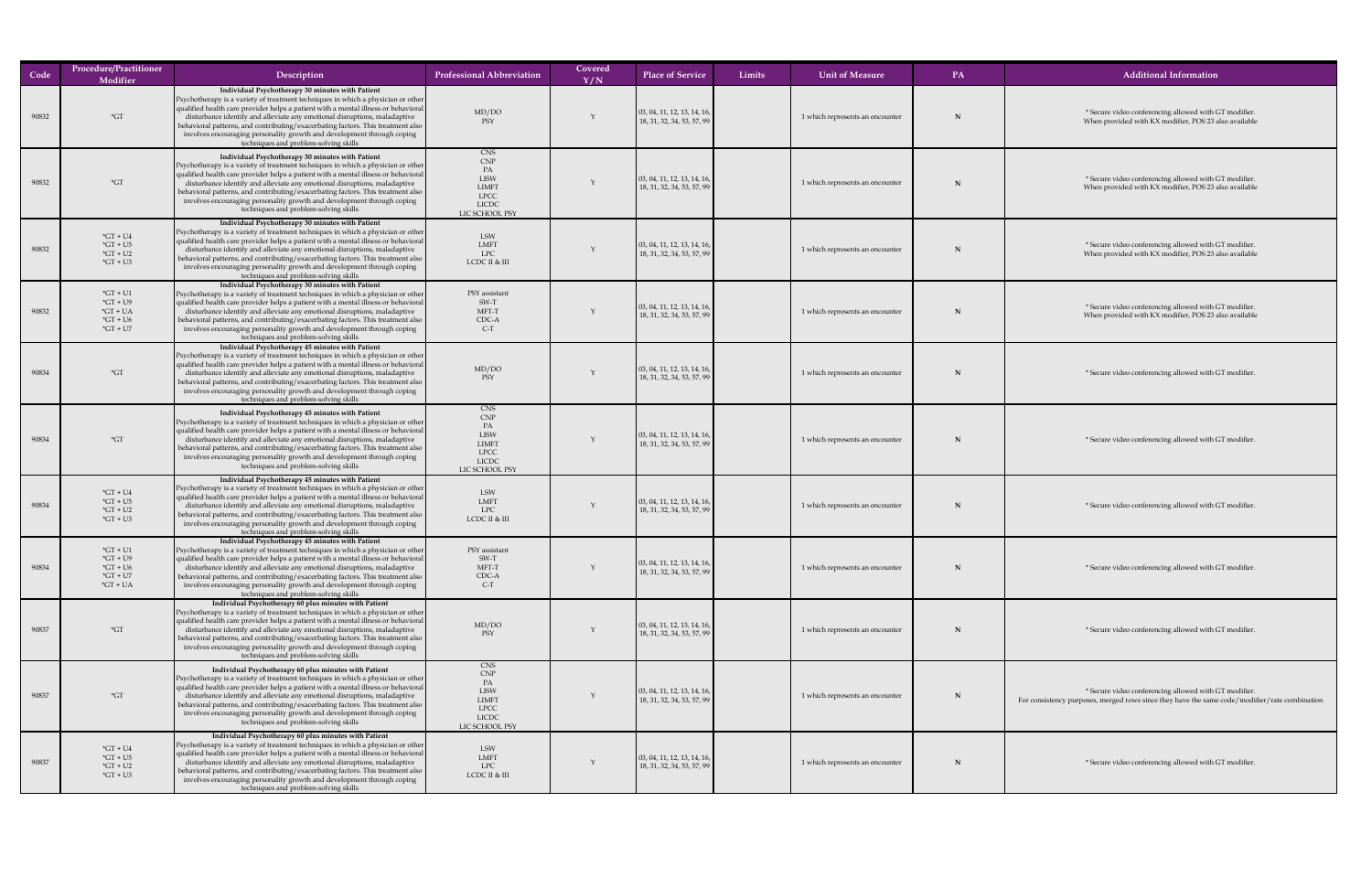| Code  | <b>Procedure/Practitioner</b><br><b>Modifier</b>                         | Description                                                                                                                                                                                                                                                                                                                                                                                                                                                                                                                                                                                                                                                                                                                                                                                                                                                                                   | <b>Professional Abbreviation</b>                                                                               | Covered<br>Y/N | <b>Place of Service</b>                                                   | Limits | <b>Unit of Measure</b>          | PA | <b>Additional Information</b>                                                                                                                  |
|-------|--------------------------------------------------------------------------|-----------------------------------------------------------------------------------------------------------------------------------------------------------------------------------------------------------------------------------------------------------------------------------------------------------------------------------------------------------------------------------------------------------------------------------------------------------------------------------------------------------------------------------------------------------------------------------------------------------------------------------------------------------------------------------------------------------------------------------------------------------------------------------------------------------------------------------------------------------------------------------------------|----------------------------------------------------------------------------------------------------------------|----------------|---------------------------------------------------------------------------|--------|---------------------------------|----|------------------------------------------------------------------------------------------------------------------------------------------------|
| 90837 | $\text{G}T + U1$<br>$*GT + U9$<br>$*GT + UA$<br>$*GT + U6$<br>$*GT + U7$ | Individual Psychotherapy 60 plus minutes with Patient<br><b>Psychotherapy is a variety of treatment techniques in which a physician or other</b><br>qualified health care provider helps a patient with a mental illness or behavioral<br>disturbance identify and alleviate any emotional disruptions, maladaptive<br>  behavioral patterns, and contributing/exacerbating factors. This treatment also<br>involves encouraging personality growth and development through coping<br>techniques and problem-solving skills                                                                                                                                                                                                                                                                                                                                                                   | PSY assistant<br>SW-T<br>MFT-T<br>CDC-A<br>$C-T$                                                               |                | $\vert$ 03, 04, 11, 12, 13, 14, 16, $\vert$<br>18, 31, 32, 34, 53, 57, 99 |        | 1 which represents an encounter |    | * Secure video conferencing allowed with GT modifier.                                                                                          |
| 90846 | $\mathbf{G}$ T                                                           | Family Psychotherapy (without the patient present), 50 minutes<br>family psychotherapy in a setting where the care provider meets with the<br>patient's family without the patient present. The family is part of the patient<br>evaluation and treatment process. Family dynamics as they relate to the patient's<br>mental status and behavior are a main focus of the sessions. Attention is also<br>given to the impact the patient's condition has on the family, with therapy aimed<br>at improving the interaction between the patient and family members.                                                                                                                                                                                                                                                                                                                             | MD/DO<br>PSY                                                                                                   |                | $\vert$ 03, 04, 11, 12, 13, 14, 16, $\vert$<br>31, 32, 34, 53, 57, 99     |        | 1 which represents an encounter |    | * Secure video conferencing allowed with GT modifier.<br>Removed POS 18 ODM Reimbursement manual version 1.5 published 01/30/2018 page 49 & 50 |
| 90846 | $*GT$                                                                    | Family Psychotherapy (without the patient present), 50 minutes<br>family psychotherapy in a setting where the care provider meets with the<br>patient's family without the patient present. The family is part of the patient<br>evaluation and treatment process. Family dynamics as they relate to the patient's<br>mental status and behavior are a main focus of the sessions. Attention is also<br>given to the impact the patient's condition has on the family, with therapy aimed<br>at improving the interaction between the patient and family members.                                                                                                                                                                                                                                                                                                                             | <b>CNS</b><br><b>CNP</b><br>PA<br><b>LISW</b><br><b>LIMFT</b><br><b>LPCC</b><br><b>LICDC</b><br>LIC SCHOOL PSY |                | $\vert$ 03, 04, 11, 12, 13, 14, 16, $\vert$<br>31, 32, 34, 53, 57, 99     |        | 1 which represents an encounter | N  | * Secure video conferencing allowed with GT modifier.<br>Removed POS 18 ODM Reimbursement manual version 1.5 published 01/30/2018 page 49 & 50 |
| 90846 | $*GT + U4$<br>$*GT + U5$<br>$*GT + U2$<br>$*GT + U3$                     | Family Psychotherapy (without the patient present), 50 minutes<br>family psychotherapy in a setting where the care provider meets with the<br>patient's family without the patient present. The family is part of the patient<br>evaluation and treatment process. Family dynamics as they relate to the patient's<br>mental status and behavior are a main focus of the sessions. Attention is also<br>given to the impact the patient's condition has on the family, with therapy aimed<br>at improving the interaction between the patient and family members.                                                                                                                                                                                                                                                                                                                             | <b>LSW</b><br>LMFT<br><b>LPC</b><br>LCDC II & III                                                              |                | $\vert$ 03, 04, 11, 12, 13, 14, 16, $\vert$<br>31, 32, 34, 53, 57, 99     |        | 1 which represents an encounter | N  | * Secure video conferencing allowed with GT modifier.Removed POS 18 ODM Reimbursement man<br>version 1.5 published $01/30/2018$ page 49 & 50   |
| 90846 | $*GT + U1$<br>$*GT + U9$<br>$*GT + UA$<br>$*GT + U6$<br>$*GT + U7$       | Family Psychotherapy (without the patient present), 50 minutes<br>family psychotherapy in a setting where the care provider meets with the<br>patient's family without the patient present. The family is part of the patient<br>evaluation and treatment process. Family dynamics as they relate to the patient's<br>mental status and behavior are a main focus of the sessions. Attention is also<br>given to the impact the patient's condition has on the family, with therapy aimed<br>at improving the interaction between the patient and family members.                                                                                                                                                                                                                                                                                                                             | PSY assistant<br>SW-T<br>MFT-T<br>CDC-A<br>$C-T$                                                               |                | $\vert$ 03, 04, 11, 12, 13, 14, 16,<br>31, 32, 34, 53, 57, 99             |        | 1 which represents an encounter |    | * Secure video conferencing allowed with GT modifier.<br>Removed POS 18 ODM Reimbursement manual version 1.5 published 01/30/2018 page 49 & 50 |
| 90847 | $\displaystyle{ \raisebox{0.6ex}{\scriptsize{*}}} G T$                   | Family psychotherapy (conjoint psychotherapy) (with patient present), 50<br>Family psychotherapy in a setting where the care provider meets with the<br>patient and the patient's family jointly. The family is part of the patient<br>evaluation and treatment process. Family dynamics as they relate to the patient's<br>mental status and behavior are a main focus of the sessions. Attention is also<br>given to the impact the patient's condition has on the family, with therapy aimed<br>at improving the interaction between the patient and family members.<br>Reviewing records, communicating with other providers, observing and<br>interpreting patterns of behavior and communication between the patient and<br>family members, and decision making regarding treatment, including<br>medication management or any physical exam related to the medication, is<br>included  | MD/DO                                                                                                          |                | $\vert$ 03, 04, 11, 12, 13, 14, 16, $\vert$<br>31, 32, 34, 53, 57, 99     |        | 1 which represents an encounter |    | * Secure video conferencing allowed with GT modifier.<br>Removed POS 18 ODM Reimbursement manual version 1.5 published 01/30/2018 page 49 & 50 |
| 90847 | $\displaystyle{ \raisebox{0.6ex}{\scriptsize{*}}} G T$                   | Family psychotherapy (conjoint psychotherapy) (with patient present), 50<br>Family psychotherapy in a setting where the care provider meets with the<br>patient and the patient's family jointly. The family is part of the patient<br>evaluation and treatment process. Family dynamics as they relate to the patient's<br>mental status and behavior are a main focus of the sessions. Attention is also<br>given to the impact the patient's condition has on the family, with therapy aimed<br>at improving the interaction between the patient and family members.<br>Reviewing records, communicating with other providers, observing and<br>interpreting patterns of behavior and communication between the patient and<br>family members, and decision making regarding treatment, including<br>medication management or any physical exam related to the medication, is<br>included. | <b>CNS</b><br><b>CNP</b><br>PA<br><b>LISW</b><br><b>LIMFT</b><br>LPCC<br><b>LICDC</b><br>Lic school PSY        |                | $\vert$ 03, 04, 11, 12, 13, 14, 16, $\vert$<br>31, 32, 34, 53, 57, 99     |        | 1 which represents an encounter |    | * Secure video conferencing allowed with GT modifier.<br>Removed POS 18 ODM Reimbursement manual version 1.5 published 01/30/2018 page 49 & 50 |
| 90847 | $*GT + U4$<br>$*GT + US$<br>$*GT + U2$<br>$*GT + U3$                     | Family psychotherapy (conjoint psychotherapy) (with patient present), 50<br>Family psychotherapy in a setting where the care provider meets with the<br>patient and the patient's family jointly. The family is part of the patient<br>evaluation and treatment process. Family dynamics as they relate to the patient's<br>mental status and behavior are a main focus of the sessions. Attention is also<br>given to the impact the patient's condition has on the family, with therapy aimed<br>at improving the interaction between the patient and family members.<br>Reviewing records, communicating with other providers, observing and<br>interpreting patterns of behavior and communication between the patient and<br>family members, and decision making regarding treatment, including<br>medication management or any physical exam related to the medication, is<br>included. | LSW<br>LMFT<br><b>LPC</b><br>LCDC II & III                                                                     |                | $\vert$ 03, 04, 11, 12, 13, 14, 16,<br>31, 32, 34, 53, 57, 99             |        | 1 which represents an encounter |    | * Secure video conferencing allowed with GT modifier.<br>Removed POS 18 ODM Reimbursement manual version 1.5 published 01/30/2018 page 49 & 50 |

r. Removed POS 18 ODM Reimbursement manual % 30/2018 page 49 & 50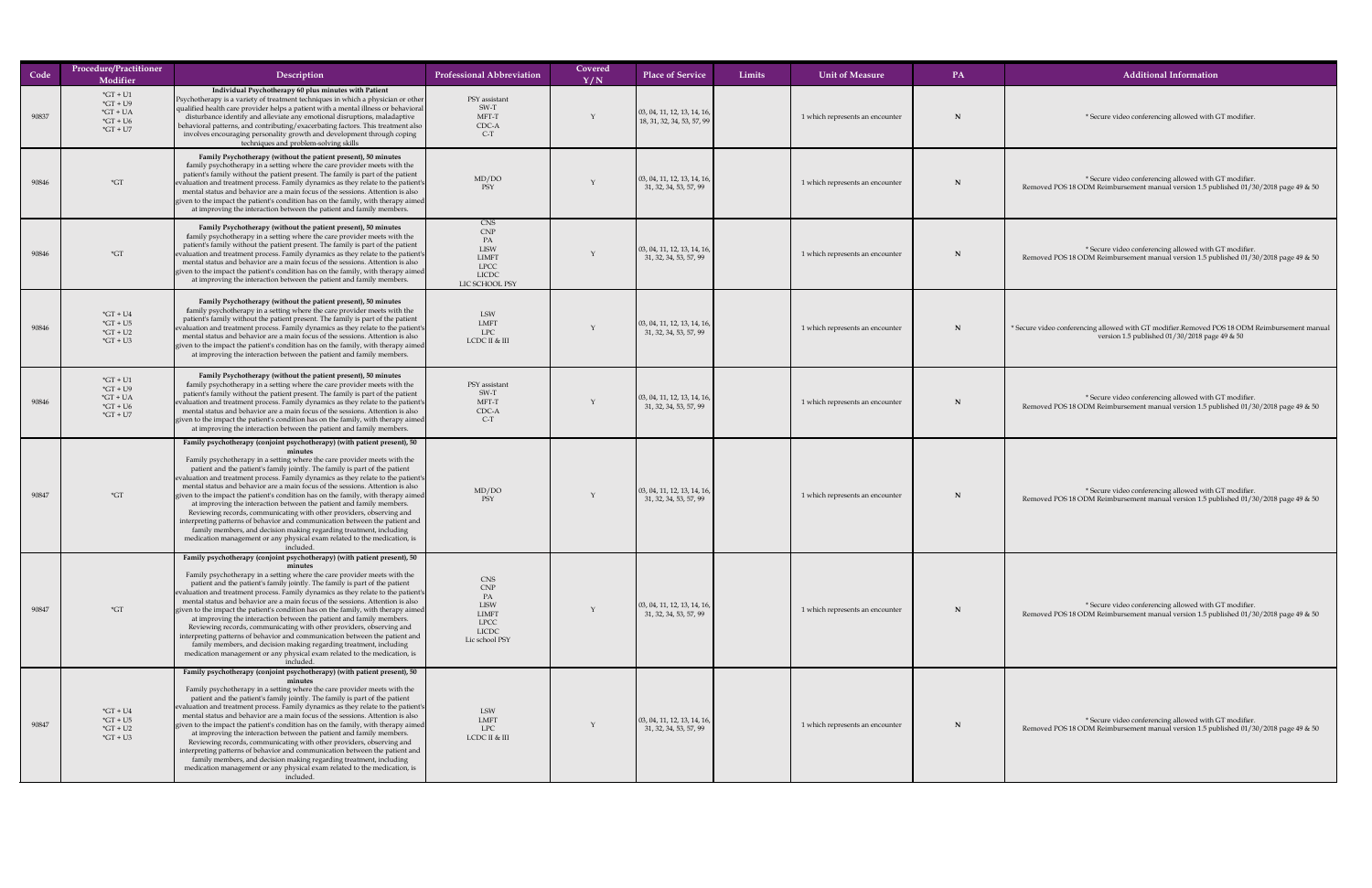| Code  | <b>Procedure/Practitioner</b><br>Modifier                                           | Description                                                                                                                                                                                                                                                                                                                                                                                                                                                                                                                                                                                                                                                                                                                                                                                                                                                                                                        | <b>Professional Abbreviation</b>                                                                               | Covered<br>$\overline{\rm Y/N}$ | <b>Place of Service</b>                                                   | Limits | <b>Unit of Measure</b>          | <b>PA</b> | <b>Additional Information</b>                                                                                                                  |
|-------|-------------------------------------------------------------------------------------|--------------------------------------------------------------------------------------------------------------------------------------------------------------------------------------------------------------------------------------------------------------------------------------------------------------------------------------------------------------------------------------------------------------------------------------------------------------------------------------------------------------------------------------------------------------------------------------------------------------------------------------------------------------------------------------------------------------------------------------------------------------------------------------------------------------------------------------------------------------------------------------------------------------------|----------------------------------------------------------------------------------------------------------------|---------------------------------|---------------------------------------------------------------------------|--------|---------------------------------|-----------|------------------------------------------------------------------------------------------------------------------------------------------------|
| 90847 | $*GT + U1$<br>$*GT + U9$<br>$*GT + UA$<br>$*GT + U6$<br>$\mathrm{G}T + \mathrm{U}7$ | Family psychotherapy (conjoint psychotherapy) (with patient present), 50<br>Family psychotherapy in a setting where the care provider meets with the<br>patient and the patient's family jointly. The family is part of the patient<br>evaluation and treatment process. Family dynamics as they relate to the patient's<br>mental status and behavior are a main focus of the sessions. Attention is also<br>given to the impact the patient's condition has on the family, with therapy aimed<br>at improving the interaction between the patient and family members.<br>Reviewing records, communicating with other providers, observing and<br>interpreting patterns of behavior and communication between the patient and<br>family members, and decision making regarding treatment, including<br>medication management or any physical exam related to the medication, is<br>included                       | PSY assistant<br>SW-T<br>MFT-T<br>CDC-A<br>$C-T$                                                               |                                 | $\vert$ 03, 04, 11, 12, 13, 14, 16, $\vert$<br>31, 32, 34, 53, 57, 99     |        | 1 which represents an encounter |           | * Secure video conferencing allowed with GT modifier.<br>Removed POS 18 ODM Reimbursement manual version 1.5 published 01/30/2018 page 49 & 50 |
| 90849 | $\displaystyle{ \raisebox{0.6ex}{\scriptsize{*}}} G T$                              | Multiple-family group psychotherapy<br>The therapist provides multiple family group psychotherapy by meeting with<br>several patients' families together. This is usually done in cases involving similar<br>  issues and often in settings of group homes, drug treatment facilities, or hospital  <br>rehabilitation centers. The session may focus on the issues of the patient's<br>hospitalization or substance abuse problems. Attention is also given to the<br>impact the patient's condition has on the family. This code is reported once for<br>each family group present.                                                                                                                                                                                                                                                                                                                              | MD/DO<br>PSY                                                                                                   |                                 | $\vert$ 03, 04, 11, 12, 13, 14, 16, $\vert$<br>31, 32, 34, 53, 57, 99     |        | 1 which represents an encounter |           | * Secure video conferencing allowed with GT modifier.<br>Removed POS 18 ODM Reimbursement manual version 1.5 published 01/30/2018 page 49 & 50 |
| 90849 | $\displaystyle{ \raisebox{0.6ex}{\scriptsize{*}}} G T$                              | Multiple-family group psychotherapy<br>The therapist provides multiple family group psychotherapy by meeting with<br> several patients' families together. This is usually done in cases involving similar<br>issues and often in settings of group homes, drug treatment facilities, or hospital<br>rehabilitation centers. The session may focus on the issues of the patient's<br>hospitalization or substance abuse problems. Attention is also given to the<br>impact the patient's condition has on the family. This code is reported once for<br>each family group present.                                                                                                                                                                                                                                                                                                                                 | <b>CNS</b><br>CNP<br>PA<br><b>LISW</b><br><b>LIMFT</b><br><b>LPCC</b><br><b>LICDC</b><br>Lic school PSY        |                                 | $\vert$ 03, 04, 11, 12, 13, 14, 16, $\vert$<br>31, 32, 34, 53, 57, 99     |        | 1 which represents an encounter |           | * Secure video conferencing allowed with GT modifier.<br>Removed POS 18 ODM Reimbursement manual version 1.5 published 01/30/2018 page 49 & 50 |
| 90849 | $*GT + U4$<br>$*GT + U5$<br>$*GT + U2$<br>$*GT + U3$                                | Multiple-family group psychotherapy<br>The therapist provides multiple family group psychotherapy by meeting with<br>several patients' families together. This is usually done in cases involving similar<br>  issues and often in settings of group homes, drug treatment facilities, or hospital  <br>rehabilitation centers. The session may focus on the issues of the patient's<br>hospitalization or substance abuse problems. Attention is also given to the<br>impact the patient's condition has on the family. This code is reported once for<br>each family group present.                                                                                                                                                                                                                                                                                                                              | LSW<br>LMFT<br>LPC<br>LCDC II & III                                                                            |                                 | $\vert$ 03, 04, 11, 12, 13, 14, 16, $\vert$<br>31, 32, 34, 53, 57, 99     |        | 1 which represents an encounter |           | * Secure video conferencing allowed with GT modifier.<br>Removed POS 18 ODM Reimbursement manual version 1.5 published 01/30/2018 page 49 & 50 |
| 90849 | $*GT + U1$<br>$*GT + U9$<br>$*GT + UA$<br>$*GT + U6$<br>$*GT + U7$                  | Multiple-family group psychotherapy<br>The therapist provides multiple family group psychotherapy by meeting with<br>several patients' families together. This is usually done in cases involving similar<br>  issues and often in settings of group homes, drug treatment facilities, or hospital  <br>rehabilitation centers. The session may focus on the issues of the patient's<br>hospitalization or substance abuse problems. Attention is also given to the<br>impact the patient's condition has on the family. This code is reported once for<br>each family group present.                                                                                                                                                                                                                                                                                                                              | PSY assistant<br>SW-T<br>MFT-T<br>CDC-A<br>$C-T$                                                               |                                 | $\vert$ 03, 04, 11, 12, 13, 14, 16,<br>31, 32, 34, 53, 57, 99             |        | 1 which represents an encounter |           | * Secure video conferencing allowed with GT modifier.<br>Removed POS 18 ODM Reimbursement manual version 1.5 published 01/30/2018 page 49 & 50 |
| 90853 | $\mbox{^*GT}$                                                                       | Group psychotherapy (other than of a multiple-family group)<br>The psychiatric treatment provider conducts psychotherapy for a group of<br>several patients in one session. Group dynamics are explored. Emotional and<br>rational cognitive interactions between individual persons in the group are<br>facilitated and observed. Personal dynamics of any individual patient may be<br>discussed within the group setting. Processes that help patients move toward<br>emotional healing and modification of thought and behavior are used, such as<br>$\vert$ facilitating improved interpersonal exchanges, group support, and reminiscing. $\vert$<br>The group may be composed of patients with separate and distinct maladaptive<br>disorders or persons sharing some facet of a disorder. This code should be used<br>for group psychotherapy with other patients, and not members of the patients'        | MD/DO                                                                                                          |                                 | $\vert$ 03, 04, 11, 12, 13, 14, 16, $\vert$<br>18, 31, 32, 34, 53, 57, 99 |        | 1 which represents an encounter |           | * Secure video conferencing allowed with GT modifier.                                                                                          |
| 90853 | $*GT$                                                                               | Group psychotherapy (other than of a multiple-family group)<br>The psychiatric treatment provider conducts psychotherapy for a group of<br>several patients in one session. Group dynamics are explored. Emotional and<br>rational cognitive interactions between individual persons in the group are<br>facilitated and observed. Personal dynamics of any individual patient may be<br>discussed within the group setting. Processes that help patients move toward<br>emotional healing and modification of thought and behavior are used, such as<br>facilitating improved interpersonal exchanges, group support, and reminiscing.<br>The group may be composed of patients with separate and distinct maladaptive<br>disorders or persons sharing some facet of a disorder. This code should be used<br>for group psychotherapy with other patients, and not members of the patients'<br>families.           | <b>CNS</b><br><b>CNP</b><br>PA<br><b>LISW</b><br><b>LIMFT</b><br><b>LPCC</b><br><b>LICDC</b><br>LIC SCHOOL PSY |                                 | $\vert$ 03, 04, 11, 12, 13, 14, 16, $\vert$<br>18, 31, 32, 34, 53, 57, 99 |        | 1 which represents an encounter |           | * Secure video conferencing allowed with GT modifier.                                                                                          |
| 90853 | $*GT + U4$<br>$*GT + U5$<br>$*GT + U2$<br>$*GT + U3$<br>$*GT + U3$                  | Group psychotherapy (other than of a multiple-family group)<br>The psychiatric treatment provider conducts psychotherapy for a group of<br>several patients in one session. Group dynamics are explored. Emotional and<br>rational cognitive interactions between individual persons in the group are<br>facilitated and observed. Personal dynamics of any individual patient may be<br>discussed within the group setting. Processes that help patients move toward<br>emotional healing and modification of thought and behavior are used, such as<br>  facilitating improved interpersonal exchanges, group support, and reminiscing.<br>The group may be composed of patients with separate and distinct maladaptive<br>disorders or persons sharing some facet of a disorder. This code should be used $\vert$<br>for group psychotherapy with other patients, and not members of the patients'<br>families. | LSW<br><b>LMFT</b><br>LPC<br>LCDC II & III                                                                     |                                 | $\vert$ 03, 04, 11, 12, 13, 14, 16, $\vert$<br>18, 31, 32, 34, 53, 57, 99 |        | 1 which represents an encounter |           | * Secure video conferencing allowed with GT modifier.                                                                                          |

**N** N **W** EX **modifier**. **N** N N EX modifier. **N** Ilowed with GT modifier.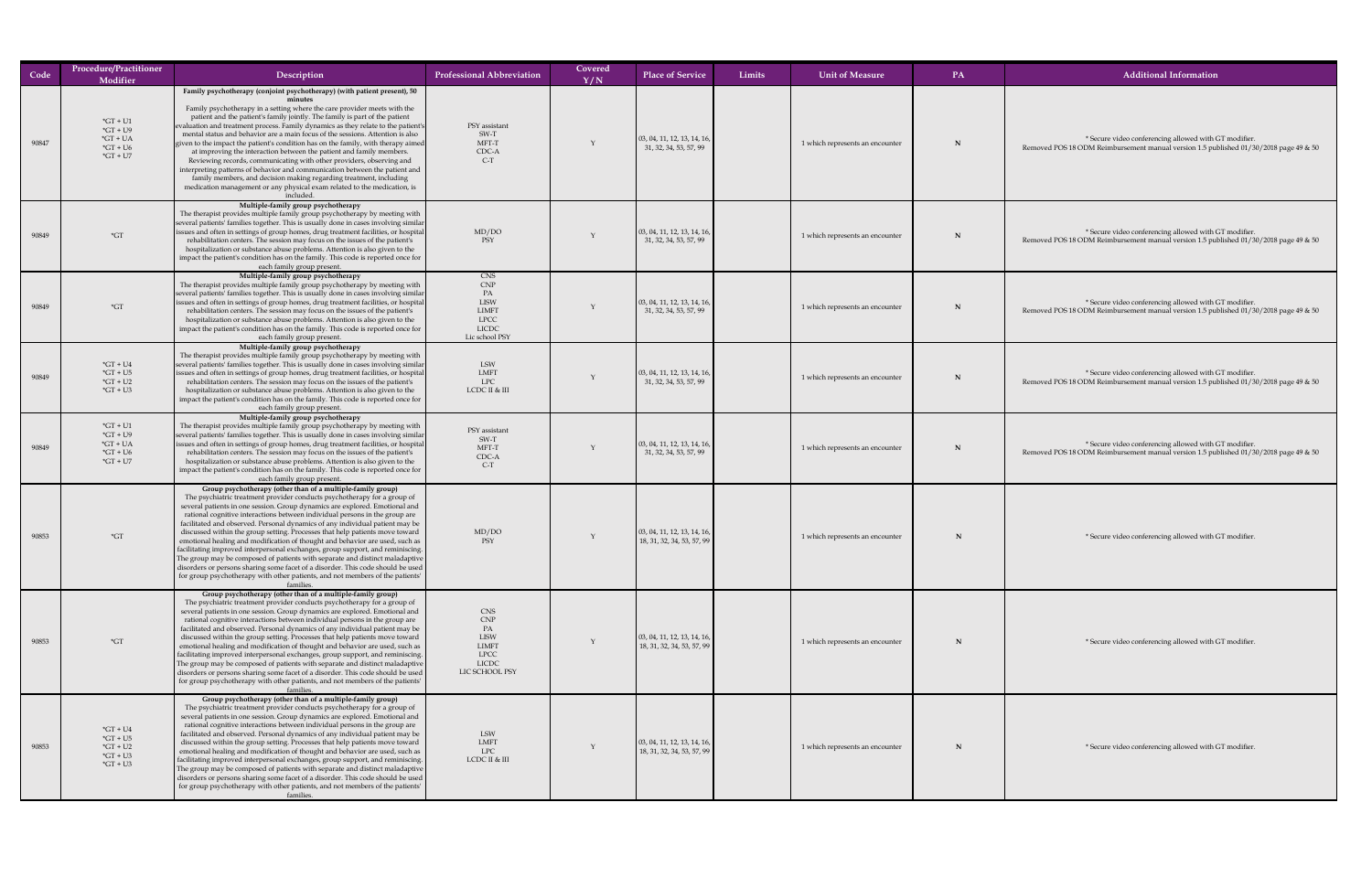| Code  | Procedure/Practitioner<br>Modifier                                                     | Description                                                                                                                                                                                                                                                                                                                                                                                                                                                                                                                                                                                                                                                                                                                                                                                                                                                                                                  | <b>Professional Abbreviation</b>                                                                               | Covered<br>Y/N | <b>Place of Service</b>                                                                                                   | Limits | <b>Unit of Measure</b>          | PA          | <b>Additional Information</b>                                                                                                                                        |
|-------|----------------------------------------------------------------------------------------|--------------------------------------------------------------------------------------------------------------------------------------------------------------------------------------------------------------------------------------------------------------------------------------------------------------------------------------------------------------------------------------------------------------------------------------------------------------------------------------------------------------------------------------------------------------------------------------------------------------------------------------------------------------------------------------------------------------------------------------------------------------------------------------------------------------------------------------------------------------------------------------------------------------|----------------------------------------------------------------------------------------------------------------|----------------|---------------------------------------------------------------------------------------------------------------------------|--------|---------------------------------|-------------|----------------------------------------------------------------------------------------------------------------------------------------------------------------------|
| 90853 | $*GT + U1$<br>$*GT + U9$<br>$*GT + UA$<br>$*GT + U6$<br>$*GT + U7$                     | Group psychotherapy (other than of a multiple-family group)<br>The psychiatric treatment provider conducts psychotherapy for a group of<br>several patients in one session. Group dynamics are explored. Emotional and<br>rational cognitive interactions between individual persons in the group are<br>facilitated and observed. Personal dynamics of any individual patient may be<br>discussed within the group setting. Processes that help patients move toward<br>emotional healing and modification of thought and behavior are used, such as<br>  facilitating improved interpersonal exchanges, group support, and reminiscing.  <br>The group may be composed of patients with separate and distinct maladaptive<br>disorders or persons sharing some facet of a disorder. This code should be used<br>for group psychotherapy with other patients, and not members of the patients'<br>families. | PSY assistant<br>SW-T<br>MFT-T<br>CDC-A<br>$C-T$                                                               |                | $\vert$ 03, 04, 11, 12, 13, 14, 16,<br>18, 31, 32, 34, 53, 57, 99                                                         |        | 1 which represents an encounter | N           | * Secure video conferencing allowed with GT modifier.                                                                                                                |
| H0004 | $*GT + U1$<br>$*GT + U9$<br>$*GT + UA$<br>$*GT + U6$<br>$\mathrm{^*GT}$ + U7           | <b>Individual Counseling</b><br>This code reports provision of behavioral health counseling and therapy<br>services. Behavioral health counseling and therapy provides individual<br>counseling by a clinician for a patient in a private setting and is billed in 15-<br>minute increments.                                                                                                                                                                                                                                                                                                                                                                                                                                                                                                                                                                                                                 | PSY assistant<br>SW-T<br>MFT-T<br>CDC-A<br>$C-T$                                                               |                | $\vert$ 03, 04, 11, 12, 13, 14, 16,<br>18, 31, 32, 34, 53, 57, 99                                                         |        | $1$ Unit = $15$ min             | N           | * Secure video conferencing allowed with GT modifier.<br>Modifier "KX" when provided to a patient in crisis<br>When provided with KX modifier, POS 23 also available |
| H0005 | $*GT + AF$                                                                             | <b>Group Counseling</b><br>Alcohol and/or drug group counseling by a clinician provides the patient<br>support in a group setting (two or more individuals) in abstaining from<br>substance abuse and assisting the patient with sobriety maintenance. Group<br>counseling focuses on cognitive or behavioral approaches that typically address  <br>triggers and relapse prevention, self evaluation, the process of recovery, and<br>issues pertaining to changes in lifestyle. Group sizes and treatment plans may<br>vary according to the needs of the individual.                                                                                                                                                                                                                                                                                                                                      | MD/DO                                                                                                          |                | $\vert$ 03, 04, 11, 12, 13, 14, 16,<br>31, 32, 34, 53, 57                                                                 |        | $1$ Unit = $15$ min             | N           | Modifier "AF" Is optional for MD/DO provider types<br>* Secure video conferencing allowed with GT modifier.                                                          |
| H0005 | $*GT + HK$                                                                             | <b>Group Counseling</b><br>Alcohol and/or drug group counseling by a clinician provides the patient<br>support in a group setting (two or more individuals) in abstaining from<br>substance abuse and assisting the patient with sobriety maintenance. Group<br>counseling focuses on cognitive or behavioral approaches that typically address  <br>triggers and relapse prevention, self evaluation, the process of recovery, and<br>issues pertaining to changes in lifestyle. Group sizes and treatment plans may<br>vary according to the needs of the individual.                                                                                                                                                                                                                                                                                                                                      | <b>CNS</b><br><b>CNP</b><br>PA<br>PSY<br><b>LISW</b><br><b>LIMFT</b><br><b>LPCC</b><br><b>LICDC</b>            |                | $\vert$ 03, 04, 11, 12, 13, 14, 16,<br>31, 32, 34, 53, 57                                                                 |        | $1$ Unit = $15$ min             | N           | * Secure video conferencing allowed with GT modifier.                                                                                                                |
| H0005 | $*GT + U4$ and $HK$<br>$*GT + US$ and $HK$<br>$*GT + U2$ and $HK$<br>$*GT + U3$ and HK | <b>Group Counseling</b><br>Alcohol and/or drug group counseling by a clinician provides the patient<br>support in a group setting (two or more individuals) in abstaining from<br>substance abuse and assisting the patient with sobriety maintenance. Group<br>$\vert$ counseling focuses on cognitive or behavioral approaches that typically address $\vert$<br>triggers and relapse prevention, self evaluation, the process of recovery, and<br>issues pertaining to changes in lifestyle. Group sizes and treatment plans may<br>vary according to the needs of the individual.                                                                                                                                                                                                                                                                                                                        | LSW<br><b>LMFT</b><br><b>LPC</b><br>LCDC II & III                                                              |                | $\vert$ 03, 04, 11, 12, 13, 14, 16,<br>31, 32, 34, 53, 57                                                                 |        | $1$ Unit = $15$ min             |             | * Secure video conferencing allowed with GT modifier.                                                                                                                |
| H0005 | $*GT + U1$<br>$*GT + U9$<br>$*GT + UA$<br>$*GT + U6$<br>$*GT + U7$                     | <b>Group Counseling</b><br>Alcohol and/or drug group counseling by a clinician provides the patient<br>support in a group setting (two or more individuals) in abstaining from<br>substance abuse and assisting the patient with sobriety maintenance. Group<br>counseling focuses on cognitive or behavioral approaches that typically address  <br>triggers and relapse prevention, self evaluation, the process of recovery, and<br>issues pertaining to changes in lifestyle. Group sizes and treatment plans may<br>vary according to the needs of the individual.                                                                                                                                                                                                                                                                                                                                      | PSY Assistant<br>SW-T<br>MFT-T<br>CDC-A<br>$C-T$                                                               |                | $\vert$ 03, 04, 11, 12, 13, 14, 16,<br>31, 32, 34, 53, 57                                                                 |        | $1$ Unit = $15$ min             | N           | * Secure video conferencing allowed with GT modifier.                                                                                                                |
|       |                                                                                        |                                                                                                                                                                                                                                                                                                                                                                                                                                                                                                                                                                                                                                                                                                                                                                                                                                                                                                              |                                                                                                                |                | <b>Crisis Services</b>                                                                                                    |        |                                 |             |                                                                                                                                                                      |
| 90839 |                                                                                        | Psychotherapy for crisis; first 60 minutes<br><b>Psychotherapy is a variety of treatment techniques in which a physician or other</b><br>$\vert$ qualified health care provider helps a patient with a mental illness or behavioral $\vert$<br>disturbance identify and alleviate any emotional disruptions, maladaptive<br>  behavioral patterns, and contributing/exacerbating factors. Report these codes  <br>when the psychotherapy is for a patient with a life-threatening or highly<br>complex psychiatric crisis                                                                                                                                                                                                                                                                                                                                                                                    | MD/DO<br>PSY                                                                                                   |                | 01, 03, 04, 11, 12, 13, 14,<br>15, 16, 17, 18, 20, 23, 24,<br>25, 31, 32, 33, 34, 41, 42,<br>53, 57, 99                   |        | $1$ unit = 60 minutes           | N           |                                                                                                                                                                      |
| 90839 |                                                                                        | Psychotherapy for crisis; first 60 minutes<br>Psychotherapy is a variety of treatment techniques in which a physician or other<br>qualified health care provider helps a patient with a mental illness or behavioral<br>disturbance identify and alleviate any emotional disruptions, maladaptive<br>$\vert$ behavioral patterns, and contributing/exacerbating factors. Report these codes $\vert$<br>when the psychotherapy is for a patient with a life-threatening or highly<br>complex psychiatric crisis                                                                                                                                                                                                                                                                                                                                                                                               | <b>CNS</b><br><b>CNP</b><br>PA<br><b>LISW</b><br><b>LIMFT</b><br><b>LPCC</b><br><b>LICDC</b><br>LIC SCHOOL PSY |                | 01, 03, 04, 11, 12, 13, 14,<br>15, 16, 17, 18, 20, 23, 24,<br>25, 31, 32, 33, 34, 41, 42,<br>53, 57, 99                   |        | $1$ unit = 60 minutes           | $\mathbf N$ |                                                                                                                                                                      |
| 90839 | U4<br>U5<br>U2<br>U3                                                                   | Psychotherapy for crisis; first 60 minutes<br>Psychotherapy is a variety of treatment techniques in which a physician or other<br>$\vert$ qualified health care provider helps a patient with a mental illness or behavioral $\vert$<br>disturbance identify and alleviate any emotional disruptions, maladaptive<br>behavioral patterns, and contributing/exacerbating factors. Report these codes<br>when the psychotherapy is for a patient with a life-threatening or highly<br>complex psychiatric crisis                                                                                                                                                                                                                                                                                                                                                                                               | LSW<br><b>LMFT</b><br>LPC<br>LCDC II & III                                                                     |                | $\vert$ 01, 03, 04, 11, 12, 13, 14, $\vert$<br>  15, 16, 17, 18, 20, 23, 24,<br>25, 31, 32, 33, 34, 41, 42,<br>53, 57, 99 |        | $1$ unit = 60 minutes           | $\mathbf N$ |                                                                                                                                                                      |
| 90839 | U1<br>U <sup>9</sup><br><b>UA</b><br>U6<br>U7                                          | Psychotherapy for crisis; first 60 minutes<br><b>Psychotherapy is a variety of treatment techniques in which a physician or other</b><br>qualified health care provider helps a patient with a mental illness or behavioral<br>disturbance identify and alleviate any emotional disruptions, maladaptive<br>behavioral patterns, and contributing/exacerbating factors. Report these codes<br>when the psychotherapy is for a patient with a life-threatening or highly<br>complex psychiatric crisis                                                                                                                                                                                                                                                                                                                                                                                                        | PSY assistant<br>SW-T<br>MFT-T<br>CDC-A<br>$C-T$                                                               |                | 01, 03, 04, 11, 12, 13, 14,<br>  15, 16, 17, 18, 20, 23, 24,<br>$\vert$ 25, 31, 32, 33, 34, 41, 42, $\vert$<br>53, 57, 99 |        | $1$ unit = 60 minutes           | $\mathbf N$ |                                                                                                                                                                      |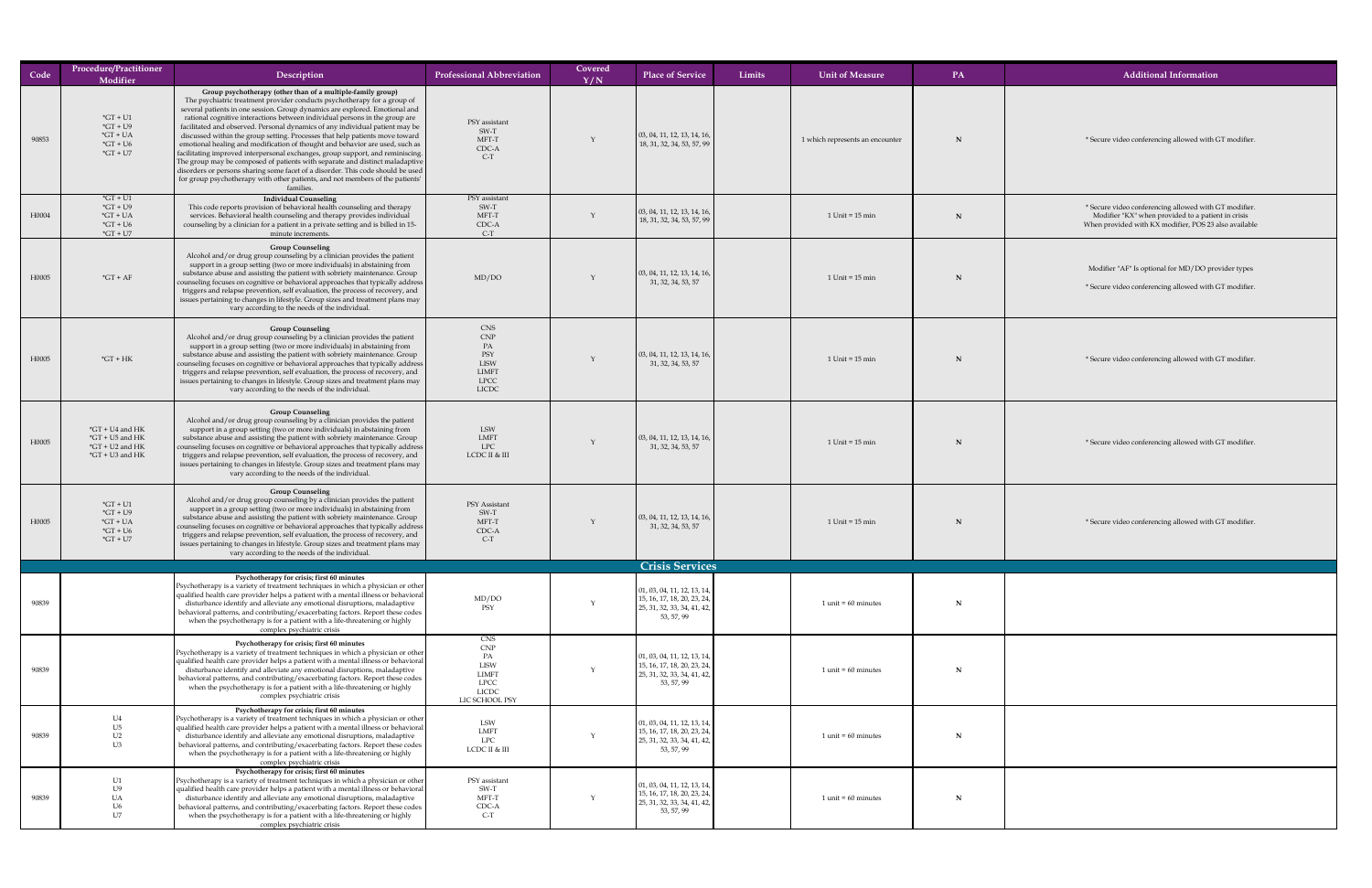| Code  | Procedure/Practitioner<br>Modifier                         | Description                                                                                                                                                                                                                                                                                                                                                                                                                                           | <b>Professional Abbreviation</b>                                                                 | Covered<br>Y/N | <b>Place of Service</b>                                                                                         | Limits | Unit of Measure                                                   | PA          | <b>Additional Information</b>                         |
|-------|------------------------------------------------------------|-------------------------------------------------------------------------------------------------------------------------------------------------------------------------------------------------------------------------------------------------------------------------------------------------------------------------------------------------------------------------------------------------------------------------------------------------------|--------------------------------------------------------------------------------------------------|----------------|-----------------------------------------------------------------------------------------------------------------|--------|-------------------------------------------------------------------|-------------|-------------------------------------------------------|
| 90840 |                                                            | Psychotherapy for crisis each additional 30 minutes<br>(List separately in addition to code for primary service)                                                                                                                                                                                                                                                                                                                                      | MD/DO<br>PSY                                                                                     |                | 01, 03, 04, 11, 12, 13, 14,<br>15, 16, 17, 18, 20, 23, 24,<br>$\vert$ 25, 31, 32, 33, 34, 41, 42,<br>53, 57, 99 |        | 1 unit = each additional 30 min<br>beyond the original 60 min     | N           |                                                       |
| 90840 |                                                            | Psychotherapy for crisis each additional 30 minutes<br>(List separately in addition to code for primary service)                                                                                                                                                                                                                                                                                                                                      | CNS<br><b>CNP</b><br>PA<br>LISW<br><b>LIMFT</b><br><b>LPCC</b><br><b>LICDC</b><br>LIC SCHOOL PSY |                | 01, 03, 04, 11, 12, 13, 14,<br>15, 16, 17, 18, 20, 23, 24,<br>25, 31, 32, 33, 34, 41, 42,<br>53, 57, 99         |        | $1$ unit = each additional $30$ min<br>beyond the original 60 min | $\mathbf N$ |                                                       |
| 90840 | U4<br>U5<br>U <sub>2</sub><br>U3                           | Psychotherapy for crisis each additional 30 minutes<br>(List separately in addition to code for primary service)                                                                                                                                                                                                                                                                                                                                      | LSW<br>LMFT<br><b>LPC</b><br>LCDC II & III                                                       |                | 01, 03, 04, 11, 12, 13, 14,<br>15, 16, 17, 18, 20, 23, 24,<br>25, 31, 32, 33, 34, 41, 42,<br>53, 57, 99         |        | $1$ unit = each additional $30$ min<br>beyond the original 60 min | N           |                                                       |
| 90840 | U1                                                         | Psychotherapy for crisis each additional 30 minutes<br>(List separately in addition to code for primary service)                                                                                                                                                                                                                                                                                                                                      | PSY assistant<br>$SW-T$<br>MFT-T<br>CDC-A<br>$C-I$                                               |                | $\vert$ 01, 03, 04, 11, 12, 13, 14,<br>15, 16, 17, 18, 20, 23, 24,<br>25, 31, 32, 33, 34, 41, 42,<br>53, 57, 99 |        | 1 unit = each additional 30 min<br>beyond the original 60 min     |             |                                                       |
|       |                                                            |                                                                                                                                                                                                                                                                                                                                                                                                                                                       |                                                                                                  |                | Transcranial Magnetic Stimulation (TMS)                                                                         |        |                                                                   |             |                                                       |
| 90867 |                                                            | Therapeutic repetitive transcranial magnetic stimulation (TMS) treatment<br>Therapeutic repetitive transcranial magnetic stimulation (TMS) treatment;<br>initial, including cortical mapping, motor threshold determination, delivery and<br>management                                                                                                                                                                                               |                                                                                                  |                |                                                                                                                 |        |                                                                   |             |                                                       |
| 90868 |                                                            | Therapeutic repetitive transcranial magnetic stimulation (TMS) treatment<br>Therapeutic repetitive transcranial magnetic stimulation (TMS) treatment;<br>subsequent delivery and management, per session                                                                                                                                                                                                                                              |                                                                                                  |                |                                                                                                                 |        |                                                                   |             |                                                       |
| 90869 |                                                            | Therapeutic repetitive transcranial magnetic stimulation (TMS) treatment<br>Therapeutic repetitive transcranial magnetic stimulation (TMS) treatment;<br>subsequent motor threshold re-determination with delivery and management                                                                                                                                                                                                                     |                                                                                                  |                |                                                                                                                 |        |                                                                   |             |                                                       |
|       |                                                            |                                                                                                                                                                                                                                                                                                                                                                                                                                                       |                                                                                                  |                | <b>EKG Services</b>                                                                                             |        |                                                                   |             |                                                       |
| 93000 |                                                            | Electrocardiogram<br>Routine ECG with at least 12 leads; with interpretation and report                                                                                                                                                                                                                                                                                                                                                               | MD/DO                                                                                            |                | 11, 53, 57                                                                                                      |        | Encounter                                                         | N           |                                                       |
| 93000 |                                                            | Electrocardiogram<br>Routine ECG with at least 12 leads; with interpretation and report                                                                                                                                                                                                                                                                                                                                                               | CNS<br><b>CNP</b><br>PA                                                                          |                | 11, 53, 57                                                                                                      |        | Encounter                                                         | N           |                                                       |
| 93005 |                                                            | Electrocardiogram<br>Routine ECG with at least 12 leads; tracing only, without interpretation and<br>report<br>Electrocardiogram                                                                                                                                                                                                                                                                                                                      | MD/DO<br><b>CNS</b>                                                                              |                | 11, 53, 57                                                                                                      |        | Encounter                                                         | N           |                                                       |
| 93005 |                                                            | Routine ECG with at least 12 leads; tracing only, without interpretation and<br>report                                                                                                                                                                                                                                                                                                                                                                | CNP<br>PA                                                                                        |                | 11, 53, 57                                                                                                      |        | Encounter                                                         | N           |                                                       |
| 93010 |                                                            | Electrocardiogram<br>Routine ECG with at least 12 leads; interpretation and report only                                                                                                                                                                                                                                                                                                                                                               | MD/DO                                                                                            |                | 11, 53, 57                                                                                                      |        | Encounter                                                         | N           |                                                       |
| 93010 |                                                            | Electrocardiogram<br>Routine ECG with at least 12 leads; interpretation and report only                                                                                                                                                                                                                                                                                                                                                               | CNS<br>CNP<br>PA                                                                                 |                | 11, 53, 57                                                                                                      |        | Encounter                                                         | $\mathbf N$ |                                                       |
|       |                                                            |                                                                                                                                                                                                                                                                                                                                                                                                                                                       |                                                                                                  |                | <b>Testing Services</b>                                                                                         |        |                                                                   |             |                                                       |
| 96130 | $\mathbf{G}$                                               | Psychological testing evaluation; first 60 min<br><b>Psychological testing evaluation services by physician or other qualified health</b><br>care professional, including integration of patient data, interpretation of<br>standardized test results and clinical data, clinical decision making, treatment<br>planning and report, and interactive feedback to the patient, family member(s) $\vert$<br>or caregiver(s), when performed; first hour | MD/DO<br>PSY<br>PA<br>CNS<br><b>CNP</b><br>LISW<br><b>LIMFT</b><br><b>LPCC</b><br>LIC SCHOOL PSY |                | $\vert$ 03, 04, 11, 12, 13, 14, 16,<br>31, 53, 57                                                               |        |                                                                   |             | * Secure video conferencing allowed with GT modifier. |
| 96130 | $*GT + U4$<br>$*GT + U5$<br>$*GT + U2$<br>$\text{G}T + U1$ | Psychological testing evaluation; first 60 min<br>Psychological testing evaluation services by physician or other qualified health<br>care professional, including integration of patient data, interpretation of<br>standardized test results and clinical data, clinical decision making, treatment<br>  planning and report, and interactive feedback to the patient, family member(s) $\vert$<br>or caregiver(s), when performed; first hour      | LSW<br>LMFT<br><b>LPC</b><br>PSY assistant                                                       |                | $\vert$ 03, 04, 11, 12, 13, 14, 16,<br>$\vert 31, 53, 57 \vert$                                                 |        |                                                                   | N           | * Secure video conferencing allowed with GT modifier. |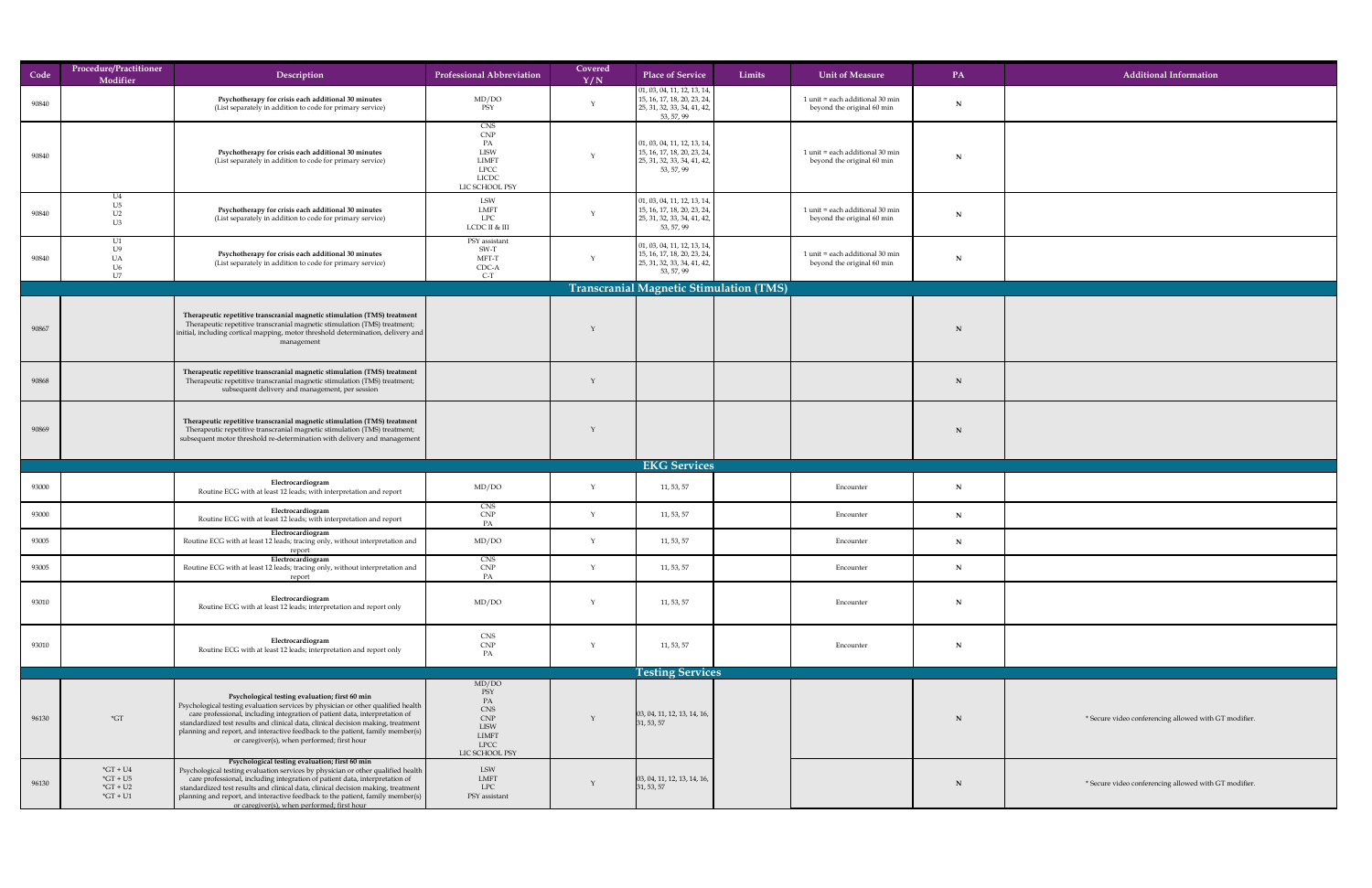| Code  | <b>Procedure/Practitioner</b><br>Modifier              | Description                                                                                                                                                                                                                                                                                                                                                                                                                                                                                                                                                           | <b>Professional Abbreviation</b>                                                                                      | Covered<br>Y/N | <b>Place of Service</b>                                                       | Limits                                         | <b>Unit of Measure</b> | PA | <b>Additional Information</b>              |
|-------|--------------------------------------------------------|-----------------------------------------------------------------------------------------------------------------------------------------------------------------------------------------------------------------------------------------------------------------------------------------------------------------------------------------------------------------------------------------------------------------------------------------------------------------------------------------------------------------------------------------------------------------------|-----------------------------------------------------------------------------------------------------------------------|----------------|-------------------------------------------------------------------------------|------------------------------------------------|------------------------|----|--------------------------------------------|
| 96130 | $*GT + U9$<br>$*GT + UA$<br>$*GT + U7$                 | Psychological testing evaluation; first 60 min<br>Psychological testing evaluation services by physician or other qualified health<br>care professional, including integration of patient data, interpretation of<br>standardized test results and clinical data, clinical decision making, treatment<br>planning and report, and interactive feedback to the patient, family member(s)<br>or caregiver(s), when performed; first hour                                                                                                                                | SW-T<br>MFT-T<br>$C-T$                                                                                                |                | $\left[03, 04, 11, 12, 13, 14, 16, \right]$<br>$\vert 31, 53, 57 \vert$       |                                                |                        |    | * Secure video conferencing allowed with 0 |
| 96131 | $\star$ GT                                             | Psychological testing evaluation; additional 60 min<br>Psychological testing evaluation services by physician or other qualified health<br>care professional, including integration of patient data, interpretation of<br>standardized test results and clinical data, clinical decision making, treatment<br>planning and report, and interactive feedback to the patient, family member(s)<br>or caregiver(s), when performed; each additional hour (List separately in<br>addition to code for primary procedure)                                                  | MD/DO<br><b>PSY</b><br>PA<br><b>CNS</b><br><b>CNP</b><br><b>LISW</b><br><b>LIMFT</b><br><b>LPCC</b><br>LIC SCHOOL PSY |                | $\left[03, 04, 11, 12, 13, 14, 16, \right]$<br>$\vert 31, 53, 57 \vert$       |                                                |                        |    | * Secure video conferencing allowed with 0 |
| 96131 | $*GT + U4$<br>$*GT + U5$<br>$*GT + U2$<br>$*GT + U1$   | Psychological testing evaluation; additional 60 min<br>Psychological testing evaluation services by physician or other qualified health<br>care professional, including integration of patient data, interpretation of<br>standardized test results and clinical data, clinical decision making, treatment<br>planning and report, and interactive feedback to the patient, family member(s)<br>or caregiver(s), when performed; each additional hour (List separately in                                                                                             | <b>LSW</b><br><b>LMFT</b><br><b>LPC</b><br>PSY assistant                                                              |                | $\left 03, 04, 11, 12, 13, 14, 16, \right\rangle$<br>$\vert 31, 53, 57 \vert$ |                                                |                        |    | * Secure video conferencing allowed with 0 |
| 96131 | $*GT + U9$<br>$*GT + UA$<br>$*GT + U7$                 | addition to code for primary procedure)<br><b>Psychological testing evaluation; additional 60 min</b><br>Psychological testing evaluation services by physician or other qualified health<br>care professional, including integration of patient data, interpretation of<br>standardized test results and clinical data, clinical decision making, treatment<br>planning and report, and interactive feedback to the patient, family member(s)<br>or caregiver(s), when performed; each additional hour (List separately in<br>addition to code for primary procedure | SW-T<br>MFT-T<br>$C-T$                                                                                                |                | $\left[03, 04, 11, 12, 13, 14, 16, \right]$<br>31, 53, 57                     |                                                |                        |    | * Secure video conferencing allowed with 0 |
| 96136 | $\displaystyle{ \raisebox{0.6ex}{\scriptsize{*}}} G T$ | Psychological or neuropsychological test administration; first 30 min<br>Psychological or neuropsychological test administration and scoring by<br>physician or other qualified health care professional, two or more tests, any<br>method                                                                                                                                                                                                                                                                                                                            | MD/DO<br><b>PSY</b><br>PA<br><b>CNS</b><br>CNP<br><b>LISW</b><br><b>LIMFT</b><br><b>LPCC</b><br>LIC SCHOOL PSY        |                | $\left[03, 04, 11, 12, 13, 14, 16, \right]$<br>$\vert 31, 53, 57 \vert$       |                                                |                        |    | * Secure video conferencing allowed with G |
| 96136 | $*GT + U4$<br>$*GT + U5$<br>$*GT + U2$<br>$*GT + U1$   | Psychological or neuropsychological test administration; first 30 min<br>Psychological or neuropsychological test administration and scoring by<br>physician or other qualified health care professional, two or more tests, any                                                                                                                                                                                                                                                                                                                                      | <b>LSW</b><br>LMFT<br><b>LPC</b><br>PSY assistant                                                                     |                | $\left[03, 04, 11, 12, 13, 14, 16, \right]$<br>$\vert 31, 53, 57 \vert$       |                                                |                        |    | * Secure video conferencing allowed with 0 |
| 96136 | $*GT + U9$<br>$*GT + UA$<br>$*GT + U7$                 | Psychological or neuropsychological test administration; first 30 min<br>Psychological or neuropsychological test administration and scoring by<br>physician or other qualified health care professional, two or more tests, any<br>method;                                                                                                                                                                                                                                                                                                                           | SW-T<br>MFT-T<br>$C-T$                                                                                                |                | $\vert 03, 04, 11, 12, 13, 14, 16, \vert$<br>$\vert 31, 53, 57 \vert$         |                                                |                        |    | * Secure video conferencing allowed with 0 |
| 96137 | $\displaystyle{ \raisebox{0.6ex}{\scriptsize{*}}} G T$ | Psychological or neuropsychological test administration; additional 30 min<br>Psychological or neuropsychological test administration and scoring by<br>physician or other qualified health care professional, two or more tests, any<br>method; each additional 30 minutes (List separately in addition to code for<br>primary procedure)                                                                                                                                                                                                                            | MD/DO<br>PSY<br>PA<br><b>CNS</b><br><b>CNP</b><br><b>LISW</b><br><b>LIMFT</b><br><b>LPCC</b><br>LIC SCHOOL PSY        |                | $\vert 03, 04, 11, 12, 13, 14, 16, \vert$<br>$\vert 31, 53, 57 \vert$         |                                                |                        |    | * Secure video conferencing allowed with 0 |
| 96137 | $*GT + U4$<br>$*GT + U5$<br>$*GT + U2$<br>$*GT + U1$   | Psychological or neuropsychological test administration; additional 30 min<br>Psychological or neuropsychological test administration and scoring by<br>physician or other qualified health care professional, two or more tests, any<br>method; each additional 30 minutes (List separately in addition to code for                                                                                                                                                                                                                                                  | <b>LSW</b><br><b>LMFT</b><br><b>LPC</b><br>PSY assistant                                                              |                | $\left[03, 04, 11, 12, 13, 14, 16, \right]$<br>$\vert 31, 53, 57 \vert$       |                                                |                        |    | * Secure video conferencing allowed with 0 |
| 96137 | $*GT + U9$<br>$*GT + UA$<br>$*GT + U7$                 | primary procedure)<br>Psychological or neuropsychological test administration; additional 30 min<br>Psychological or neuropsychological test administration and scoring by<br>physician or other qualified health care professional, two or more tests, any<br>method; each additional 30 minutes (List separately in addition to code for                                                                                                                                                                                                                            | SW-T<br>MFT-T<br>$C-T$                                                                                                |                | $\vert 03, 04, 11, 12, 13, 14, 16, \vert$<br>$\vert 31, 53, 57 \vert$         |                                                |                        |    | * Secure video conferencing allowed with 0 |
| 96112 | $*GT$                                                  | primary procedure)<br>Developmental Testing; first hour<br>Developmental test administration (including assessment of fine and/or gross<br>motor, language, cognitive level, social, memory and/or executive functions by<br>standardized developmental instruments when performed), by physician or<br>other qualified health care professional, with interpretation and report                                                                                                                                                                                      | MD/DO<br>PSY<br><b>CNS</b><br><b>CNP</b><br><b>LISW</b><br><b>LIMFT</b><br><b>LPCC</b><br>Lic school PSY              |                | [03, 04, 11, 12, 13, 14, 16,<br>$\vert 31, 53, 57 \vert$                      | CareSource has opted                           |                        |    | * Secure video conferencing allowed with 0 |
| 96112 | $*GT + U4$<br>$*GT + US$<br>$*GT + U2$<br>$*GT + U1$   | Developmental Testing; first hour<br>Developmental test administration (including assessment of fine and/or gross<br>motor, language, cognitive level, social, memory and/or executive functions by<br>standardized developmental instruments when performed), by physician or<br>other qualified health care professional, with interpretation and report                                                                                                                                                                                                            | LSW<br><b>LMFT</b><br><b>LPC</b><br>PSY assistant                                                                     |                | [03, 04, 11, 12, 13, 14, 16,<br>31, 53, 57                                    | not to have limits or PA<br>on these services. |                        |    | * Secure video conferencing allowed with 0 |
| 96112 | $*GT + U9$<br>$*GT + UA$<br>$*GT + U7$                 | Developmental Testing; first hour<br>Developmental test administration (including assessment of fine and/or gross<br>motor, language, cognitive level, social, memory and/or executive functions by<br>standardized developmental instruments when performed), by physician or<br>other qualified health care professional, with interpretation and report                                                                                                                                                                                                            | SW-T<br>MFT-T<br>$C-T$                                                                                                |                | $\left[03, 04, 11, 12, 13, 14, 16, \right]$<br>31, 53, 57                     |                                                |                        |    | * Secure video conferencing allowed with 0 |

allowed with GT modifier.

allowed with GT modifier.

allowed with GT modifier.

allowed with GT modifier.

allowed with GT modifier.

allowed with GT modifier.

**N** allowed with GT modifier.

allowed with GT modifier.

Allowed with GT modifier.

**N** allowed with GT modifier.

allowed with GT modifier.

allowed with GT modifier.

allowed with GT modifier.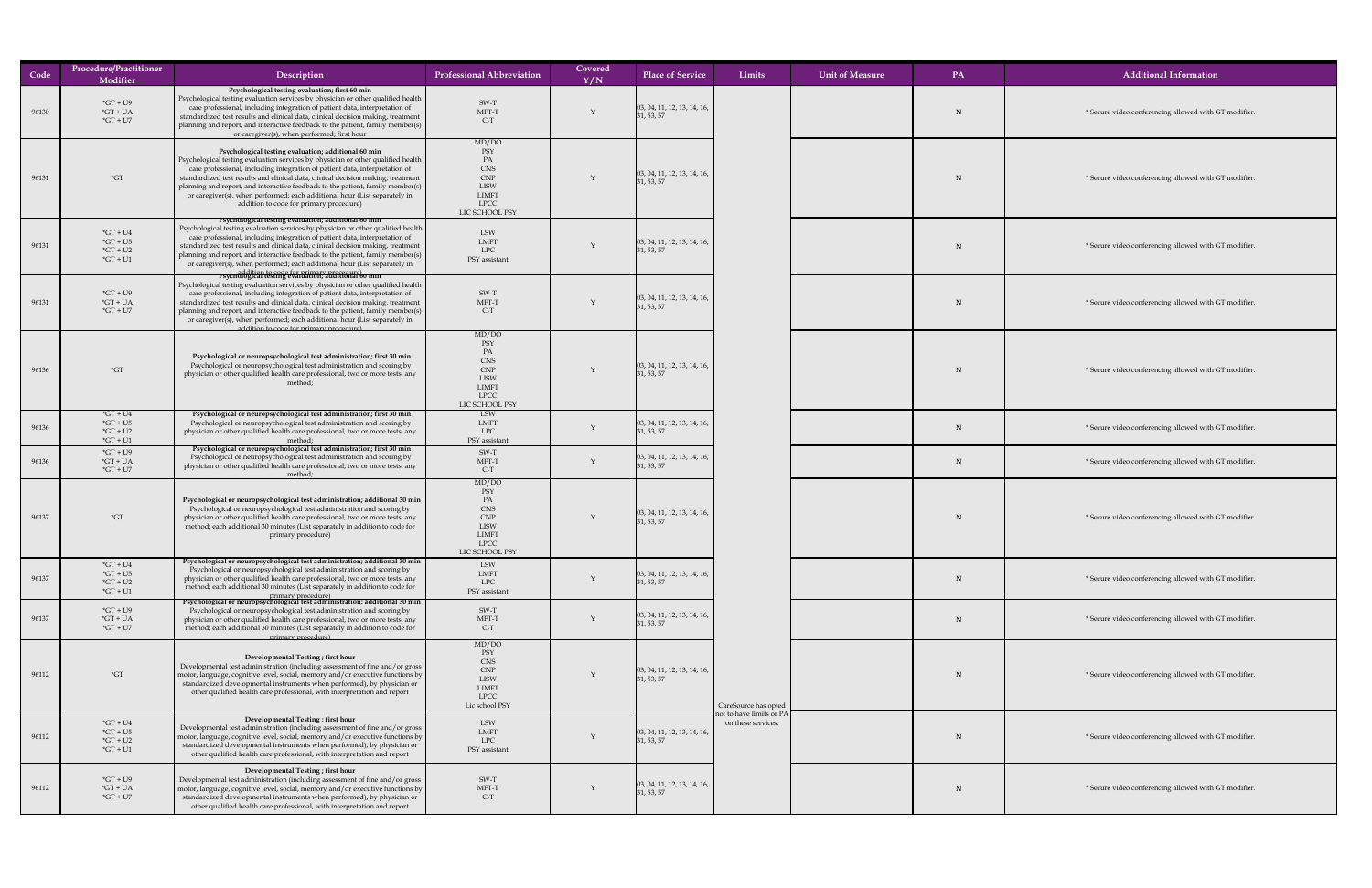| Code  | <b>Procedure/Practitioner</b><br>Modifier              | Description                                                                                                                                                                                                                                                                                                                                                                                                                                                                                           | <b>Professional Abbreviation</b>                                                                  | Covered<br>$\overline{\rm Y/N}$ | <b>Place of Service</b>                                   | Limits | <b>Unit of Measure</b> | <b>PA</b> | <b>Additional Information</b>              |
|-------|--------------------------------------------------------|-------------------------------------------------------------------------------------------------------------------------------------------------------------------------------------------------------------------------------------------------------------------------------------------------------------------------------------------------------------------------------------------------------------------------------------------------------------------------------------------------------|---------------------------------------------------------------------------------------------------|---------------------------------|-----------------------------------------------------------|--------|------------------------|-----------|--------------------------------------------|
| 96113 | $\mathbf{G}$ T                                         | Developmental Testing; additonal 30 min<br>Developmental test administration (including assessment of fine and/or gross<br>motor, language, cognitive level, social, memory and/or executive functions by<br>standardized developmental instruments when performed), by physician or<br>other qualified health care professional, with interpretation and report; (List<br>separately in addition to code for primary procedure)                                                                      | MD/DO<br>PSY<br>CNS<br><b>CNP</b><br><b>LISW</b><br><b>LIMFT</b><br><b>LPCC</b><br>Lic school PSY |                                 | [03, 04, 11, 12, 13, 14, 16,<br>31, 53, 57                |        |                        |           | * Secure video conferencing allowed with 0 |
| 96113 | $*GT + U4$<br>$*GT + US$<br>$*GT + U2$<br>$*GT + U1$   | Developmental Testing ; additonal 30 min<br>Developmental test administration (including assessment of fine and/or gross<br>motor, language, cognitive level, social, memory and/or executive functions by<br>standardized developmental instruments when performed), by physician or<br>other qualified health care professional, with interpretation and report; (List<br>separately in addition to code for primary procedure)                                                                     | <b>LSW</b><br><b>LMFT</b><br><b>LPC</b><br>PSY assistant                                          |                                 | $\vert 03, 04, 11, 12, 13, 14, 16, \vert$<br>31, 53, 57   |        |                        |           | * Secure video conferencing allowed with 0 |
| 96113 | $*GT + U9$<br>$*GT + UA$<br>$*GT + U7$                 | Developmental Testing; additonal 30 min<br>Developmental test administration (including assessment of fine and/or gross<br>motor, language, cognitive level, social, memory and/or executive functions by<br>standardized developmental instruments when performed), by physician or<br>other qualified health care professional, with interpretation and report; (List<br>separately in addition to code for primary procedure)                                                                      | SW-T<br>MFT-T<br>$C-T$                                                                            |                                 | [03, 04, 11, 12, 13, 14, 16,<br>31, 53, 57                |        |                        |           | * Secure video conferencing allowed with 0 |
| 96116 | $\displaystyle{ \raisebox{0.6ex}{\scriptsize{*}}} G T$ | <b>Neurobehavioral Status Exam</b><br>Neurobehavioral status exam (clinical assessment of thinking, reasoning and<br>judgment, eg, acquired knowledge, attention, language, memory, planning and  <br>problem solving, and visual spatial abilities), per hour of the psychologist's or<br>physician's time, both face-to-face time with the patient and time interpreting<br>test results and preparing the report<br><b>Neurobehavioral Status Exam</b>                                             | MD/DO<br>PA<br>PSY<br>CNS,<br><b>CNP</b>                                                          |                                 | $\vert 03, 04, 11, 12, 13, 14, 16, \vert$<br>31, 53, 57   |        |                        |           | * Secure video conferencing allowed with ( |
| 96116 | $*GT + U1$                                             | Neurobehavioral status exam (clinical assessment of thinking, reasoning and<br>judgment, eg, acquired knowledge, attention, language, memory, planning and<br>problem solving, and visual spatial abilities), per hour of the psychologist's or<br>physician's time, both face-to-face time with the patient and time interpreting<br>test results and preparing the report                                                                                                                           | PSY assistant                                                                                     |                                 | $\vert 03, 04, 11, 12, 13, 14, 16, \vert$<br>31, 53, 57   |        |                        |           | * Secure video conferencing allowed with 0 |
| 96121 | $\mathbf{G}$ T                                         | Neurobehavioral Status Exam; additional hour<br>Neurobehavioral status exam (clinical assessment of thinking, reasoning and<br>  judgment, [eg, acquired knowledge, attention, language, memory, planning and<br>problem solving, and visual spatial abilities]), by physician or other qualified<br>health care professional, both face-to-face time with the patient and time<br>interpreting test results and preparing the report; (List separately in addition to<br>code for primary procedure) | MD/DO<br>PA<br>PSY<br>CNS,<br>CNP                                                                 |                                 | $\vert 03, 04, 11, 12, 13, 14, 16, \vert$<br>31, 53, 57   |        |                        |           | * Secure video conferencing allowed with ( |
| 96121 | $*GT + U1$                                             | Neurobehavioral Status Exam; additional hour<br>Neurobehavioral status exam (clinical assessment of thinking, reasoning and<br>  judgment, [eg, acquired knowledge, attention, language, memory, planning and<br>problem solving, and visual spatial abilities]), by physician or other qualified<br>health care professional, both face-to-face time with the patient and time<br>interpreting test results and preparing the report; (List separately in addition to<br>code for primary procedure) | PSY assistant                                                                                     |                                 | $\vert$ 03, 04, 11, 12, 13, 14, 16,<br>31, 53, 57         |        |                        |           | * Secure video conferencing allowed with 0 |
| 96132 | $\displaystyle{ \raisebox{0.6ex}{\scriptsize{*}}} G T$ | Neuropsychological Testing; first hour<br>Neuropsychological testing evaluation services by physician or other qualified<br>health care professional, including integration of patient data, interpretation of<br>standardized test results and clinical data, clinical decision making, treatment<br>planning and report, and interactive feedback to the patient, family member(s)<br>or caregiver(s), when performed                                                                               | MD/DO<br>PA<br>PSY<br><b>CNS</b><br>CNP                                                           |                                 | $\left 03, 04, 11, 12, 13, 14, 16, \right $<br>31, 53, 57 |        |                        |           | * Secure video conferencing allowed with 0 |
| 96132 | $*GT + U1$                                             | Neuropsychological Testing; first hour<br>Neuropsychological testing evaluation services by physician or other qualified<br>health care professional, including integration of patient data, interpretation of<br>standardized test results and clinical data, clinical decision making, treatment<br>planning and report, and interactive feedback to the patient, family member(s)<br>or caregiver(s), when performed                                                                               | PSY assistant                                                                                     |                                 | $\vert$ 03, 04, 11, 12, 13, 14, 16,<br>31, 53, 57         |        |                        |           | * Secure video conferencing allowed with 0 |
| 96133 | $\mathbf{G}$                                           | Neuropsychological Testing; additional hour<br>Neuropsychological testing evaluation services by physician or other qualified<br>health care professional, including integration of patient data, interpretation of<br>standardized test results and clinical data, clinical decision making, treatment<br>planning and report, and interactive feedback to the patient, family member(s)<br>or caregiver(s), when performed                                                                          | MD/DO<br>PA<br>PSY<br><b>CNS</b><br>CNP                                                           |                                 | $\vert$ 03, 04, 11, 12, 13, 14, 16,<br>31, 53, 57         |        |                        |           | * Secure video conferencing allowed with 0 |
| 96133 | $*GT + U1$                                             | Neuropsychological Testing; additonal hour<br>Neuropsychological testing evaluation services by physician or other qualified<br>health care professional, including integration of patient data, interpretation of<br>standardized test results and clinical data, clinical decision making, treatment<br>planning and report, and interactive feedback to the patient, family member(s)<br>or caregiver(s), when performed                                                                           | PSY assistant                                                                                     |                                 | $\vert$ 03, 04, 11, 12, 13, 14, 16,<br>31, 53, 57         |        |                        |           | * Secure video conferencing allowed with ( |
|       |                                                        |                                                                                                                                                                                                                                                                                                                                                                                                                                                                                                       |                                                                                                   |                                 | <b>Assessment Services</b>                                |        |                        |           |                                            |

## **N** allowed with GT modifier. **N** allowed with GT modifier. **N** allowed with GT modifier. **N** allowed with GT modifier. Allowed with GT modifier. Allowed with GT modifier. allowed with GT modifier. **N** allowed with GT modifier. **N** allowed with GT modifier. **N** allowed with GT modifier.

**N** allowed with GT modifier.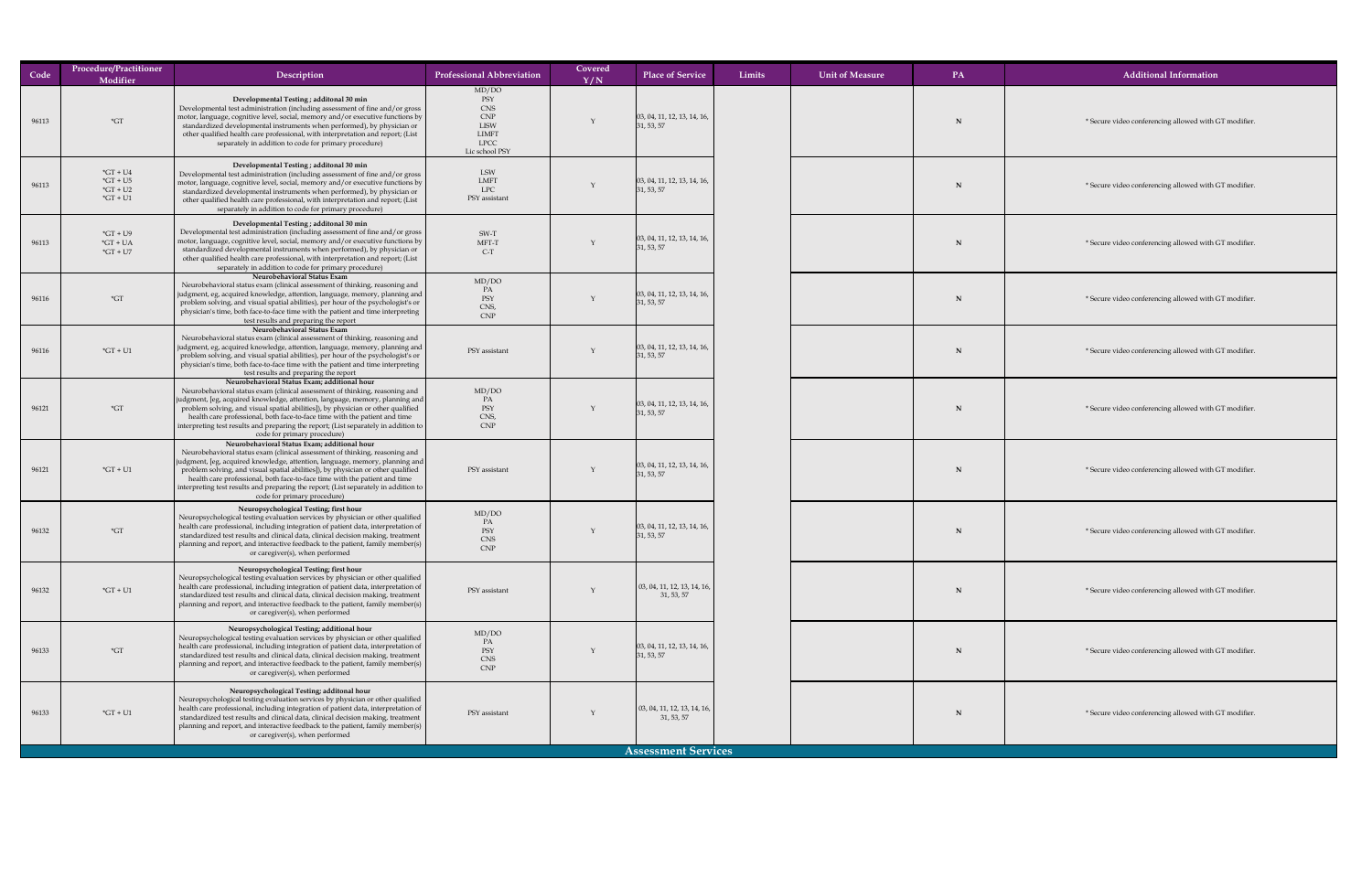| Code              | <b>Procedure/Practitioner</b><br>Modifier                                                                                                                                                        | Description                                                                                                                                                                                                                                                                                                                                                                                                                                                                                                                                                                                                                                                                                                                                                                                                                                                                                                    | <b>Professional Abbreviation</b>                                                                                                                                                                   | Covered<br>Y/N | Limits<br><b>Place of Service</b>                                   | <b>Unit of Measure</b>                                                                                                                                                              | PA        | <b>Additional Information</b>                                                                                 |
|-------------------|--------------------------------------------------------------------------------------------------------------------------------------------------------------------------------------------------|----------------------------------------------------------------------------------------------------------------------------------------------------------------------------------------------------------------------------------------------------------------------------------------------------------------------------------------------------------------------------------------------------------------------------------------------------------------------------------------------------------------------------------------------------------------------------------------------------------------------------------------------------------------------------------------------------------------------------------------------------------------------------------------------------------------------------------------------------------------------------------------------------------------|----------------------------------------------------------------------------------------------------------------------------------------------------------------------------------------------------|----------------|---------------------------------------------------------------------|-------------------------------------------------------------------------------------------------------------------------------------------------------------------------------------|-----------|---------------------------------------------------------------------------------------------------------------|
| G0396             |                                                                                                                                                                                                  | <b>Screening, Brief Intervention and Referral to Treatment 15-30 minutes</b><br>Alcohol and substance abuse may be assessed by several different methods,<br>including a drug abuse screening test (DAST) and an alcohol use disorder<br>identification test (SBIRT).                                                                                                                                                                                                                                                                                                                                                                                                                                                                                                                                                                                                                                          | MD/DO<br><b>CNS</b><br><b>CNP</b><br>PA<br>PSY<br><b>RN</b><br>LPN<br><b>LISW</b><br><b>LIMFT</b><br><b>LPCC</b><br>Lic school PSY                                                                 |                | $\vert$ 03, 04, 11, 12, 13, 14, 16,<br>31, 32, 53                   | Encounter from 15 to 30 min                                                                                                                                                         | N         |                                                                                                               |
| G0396             | U <sub>4</sub><br>U <sub>2</sub><br><b>UA</b><br>U7                                                                                                                                              | <b>Screening, Brief Intervention and Referral to Treatment 15-30 minutes</b><br>Alcohol and substance abuse may be assessed by several different methods,<br>including a drug abuse screening test (DAST) and an alcohol use disorder<br>identification test (SBIRT).                                                                                                                                                                                                                                                                                                                                                                                                                                                                                                                                                                                                                                          | LSW<br><b>LMFT</b><br><b>LPC</b><br>PSY assistant<br>$SW-T$<br>MFT-T<br>$C-T$                                                                                                                      |                | $\vert$ 03, 04, 11, 12, 13, 14, 16,<br>31, 32, 53                   | Encounter from 15 to 30 min                                                                                                                                                         | N         |                                                                                                               |
| G0397             |                                                                                                                                                                                                  | Screening, Brief Intervention and Referral to Treatment over 30 minutes<br>Alcohol and substance abuse may be assessed by several different methods,<br>including a drug abuse screening test (DAST) and an alcohol use disorder<br>identification test (SBIRT).                                                                                                                                                                                                                                                                                                                                                                                                                                                                                                                                                                                                                                               | MD/DO<br>CNS<br><b>CNP</b><br>PA<br>PSY<br><b>RN</b><br><b>LPN</b><br><b>LISW</b><br><b>LIMFT</b><br><b>LPCC</b><br>Lic school PSY                                                                 |                | $\vert$ 03, 04, 11, 12, 13, 14, 16,<br>31, 32, 53                   | Encounter over 30 min                                                                                                                                                               |           |                                                                                                               |
| G0397             |                                                                                                                                                                                                  | Screening, Brief Intervention and Referral to Treatment over 30 minutes<br>Alcohol and substance abuse may be assessed by several different methods,<br>including a drug abuse screening test (DAST) and an alcohol use disorder<br>identification test (SBIRT).                                                                                                                                                                                                                                                                                                                                                                                                                                                                                                                                                                                                                                               | LSW<br>LMFT<br><b>LPC</b><br>PSY assistant<br>SW-T<br>MFT-T<br>$C-T$                                                                                                                               |                | $\vert$ 03, 04, 11, 12, 13, 14, 16,<br>31, 32, 53                   | Encounter over 30 min                                                                                                                                                               | <b>IN</b> |                                                                                                               |
| H0001             | $*GT + U1$<br>$*GT + U9$<br>$*GT + UA$<br>$*GT + U6$<br>$*GT + U7$                                                                                                                               | Alcohol and/or drug assessment -1 Hour-SUD<br>This code reports provision of alcohol and/or drug assessment services. A<br>psychiatrist, clinical psychologist, or other specialized health care professional or<br>team of professionals generally provides drug and/or alcohol assessments.<br>Protocols vary, but an assessment is systematic and thorough and addresses all<br>aspects of a patient's encounters with alcohol and/or drugs. A detailed family,<br>social, and legal history is usually solicited and components may be verified<br>independent of the patient interview. Quantity and frequency of alcohol and/or $\vert$<br>$\vert$ drug use is documented. Physical manifestations associated with alcohol or drug<br>$\mu$ use or abuse may be noted if present, such as depression, mania, anxiety, etc. A $\mu$<br>physical medical examination may be a component of the assessment. | PSY assistant<br>$SW-T$<br>MFT-T<br>CDC-A<br>$C-T$                                                                                                                                                 |                | $\vert$ 03, 04, 11, 12, 13, 14, 16,<br>18, 23, 31, 32, 34, 99       | 1 Encounter per day                                                                                                                                                                 |           | * Secure video conferencing allowed with GT modifier.                                                         |
| H0006             | $\mathrm{^*GT}$                                                                                                                                                                                  | <b>Case Management</b><br>$ Case$ management for patients needing services relating to alcohol or drug abuse<br>provides assistance and care coordination based on the needs of the individual.<br>The case manager assesses the needs of the patient, assists in developing plans<br>to benefit the patient, as well as implementation of the plans, and reviews and<br>evaluates the patient's status.                                                                                                                                                                                                                                                                                                                                                                                                                                                                                                       | MD/DO<br>CNS<br><b>CNP</b><br>PA<br>PSY<br><b>LISW</b><br><b>LIMFT</b><br><b>LPCC</b><br><b>LICDC</b><br>Lic school PSY                                                                            |                | $\vert$ 03, 04, 11, 12, 13, 14, 16,<br>18, 23, 31, 32, 33, 34, 57,  | $1$ Unit = $15$ min<br>If more than six $(6)$ units are delivered<br>on the same date of service by the<br>same agency, subsequent units will be<br>paid at 50% of the above rates. | <b>IN</b> | * Secure video conferencing allowed with GT modifier.                                                         |
| H0006             | $*GT + U4$<br>$*GT + US$<br>$*GT + U2$<br>$*GT + U3$<br>$*GT + U1$<br>$*GT + U9$<br>$*GT + US$<br>$*GT + UA$<br>$*GT + U6$<br>$*GT + U7$<br>$*GT + HM$<br>$*GT + HM$<br>$*GT + HN$<br>$*GT + HO$ | <b>Case Management</b><br>Case management for patients needing services relating to alcohol or drug abuse<br>provides assistance and care coordination based on the needs of the individual.<br>The case manager assesses the needs of the patient, assists in developing plans  <br>to benefit the patient, as well as implementation of the plans, and reviews and<br>evaluates the patient's status.                                                                                                                                                                                                                                                                                                                                                                                                                                                                                                        | LSW<br><b>LMFT</b><br><b>LPC</b><br>LCDC II or LCDC III<br>PSY assistant<br>SW-T<br>SW-A<br>MFT-T<br>CDC-A<br>$C-T$<br>CMS high school<br><b>CMS</b> Associate's<br>CMS Bachelor's<br>CMS Master's |                | $\vert$ 03, 04, 11, 12, 13, 14, 16,<br>18, 23, 31, 32, 33, 34, 57,  | $1$ Unit = $15$ min<br>If more than six (6) units are delivered<br>on the same date of service by the<br>same agency, subsequent units will be<br>paid at 50% of the above rates.   |           | * Secure video conferencing allowed with GT modifier.                                                         |
|                   |                                                                                                                                                                                                  |                                                                                                                                                                                                                                                                                                                                                                                                                                                                                                                                                                                                                                                                                                                                                                                                                                                                                                                |                                                                                                                                                                                                    |                | <b>Theraputic Behavior Services (TBS)</b>                           |                                                                                                                                                                                     |           |                                                                                                               |
| H <sub>2019</sub> |                                                                                                                                                                                                  | Individual Therapeutic Behavioral Services - 15 minutes<br>Therapeutic behavioral services are treatments that attempt to change<br>unhealthy, potentially dangerous, or self-destructive behaviors. It focuses on<br>helping an individual understand how the behavior affects life and emotions.<br>Behavioral therapy is usually action-based, using techniques of classical<br>conditioning and operant conditioning. The behavior itself is the problem and<br>the goal is to minimize or eliminate the problem.                                                                                                                                                                                                                                                                                                                                                                                          | MD/DO<br>CNS<br><b>CNP</b><br>PA<br>PSY<br><b>LISW</b><br><b>LIMFT</b><br><b>LPPCC</b><br>Lic school PSY                                                                                           |                | $\vert$ 03, 04, 11, 12, 13, 14, 16,<br>  18, 23, 31, 32, 34, 53, 99 |                                                                                                                                                                                     |           | * - In the Office<br>** - In the Community<br>Modifier "KX" when provided to a patient in crisis and POS - 23 |

# **N** allowed with GT modifier. Allowed with GT modifier.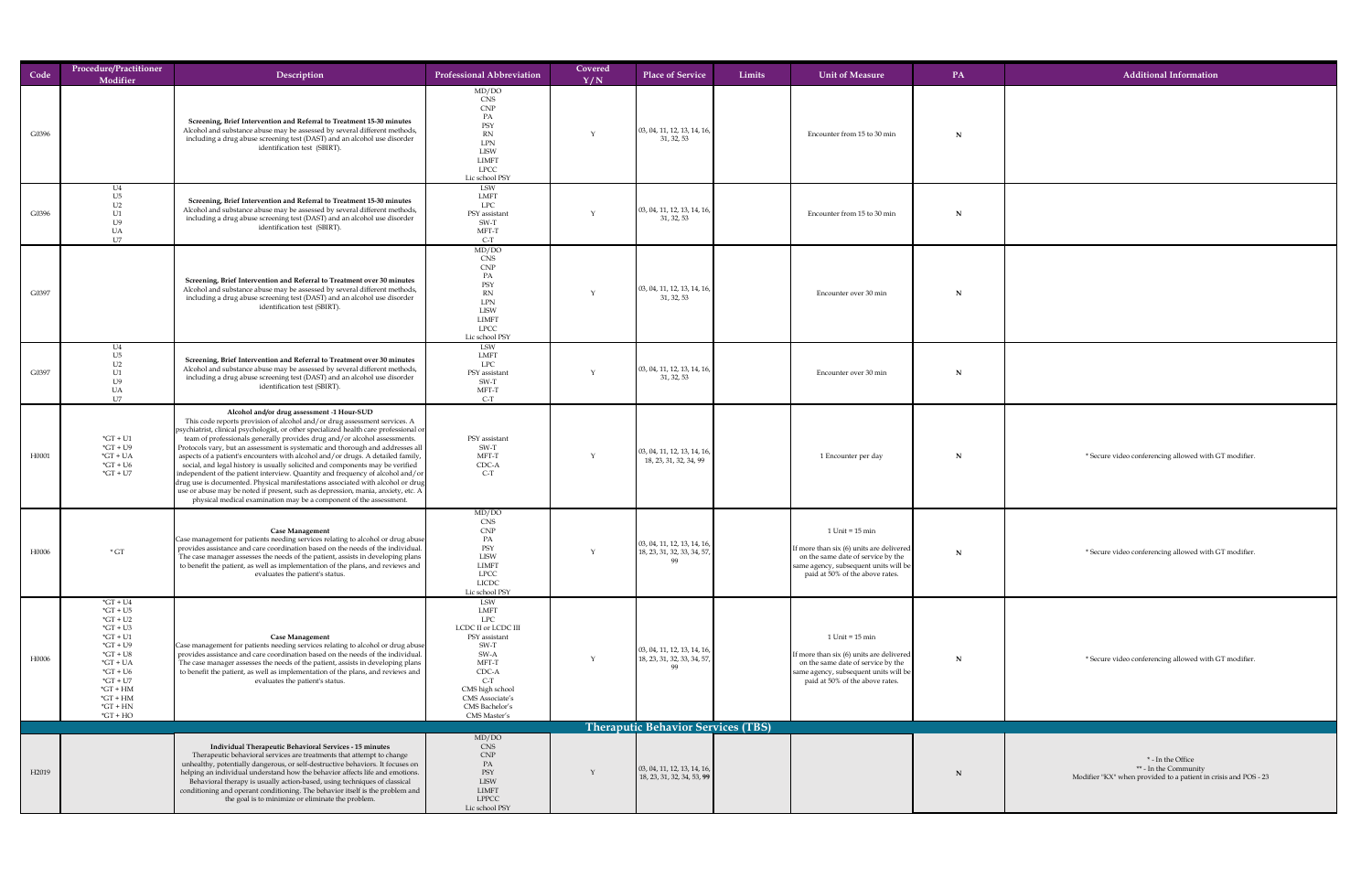| Code              | <b>Procedure/Practitioner</b><br>Modifier                                | Description                                                                                                                                                                                                                                                                                                                                                                                                                                                                                                                     | <b>Professional Abbreviation</b>                                                                                                                                                                                                                  | Covered<br>Y/N | <b>Place of Service</b>                                           | Limits | <b>Unit of Measure</b>                                                                                                                                         | PA | <b>Additional Information</b>                                                                                                                                                                                                                                             |
|-------------------|--------------------------------------------------------------------------|---------------------------------------------------------------------------------------------------------------------------------------------------------------------------------------------------------------------------------------------------------------------------------------------------------------------------------------------------------------------------------------------------------------------------------------------------------------------------------------------------------------------------------|---------------------------------------------------------------------------------------------------------------------------------------------------------------------------------------------------------------------------------------------------|----------------|-------------------------------------------------------------------|--------|----------------------------------------------------------------------------------------------------------------------------------------------------------------|----|---------------------------------------------------------------------------------------------------------------------------------------------------------------------------------------------------------------------------------------------------------------------------|
| H2019             | U4<br>U5<br>U2                                                           | Individual Therapeutic Behavioral Services - 15 minutes<br>Therapeutic behavioral services are treatments that attempt to change<br>unhealthy, potentially dangerous, or self-destructive behaviors. It focuses on<br>helping an individual understand how the behavior affects life and emotions.<br>Behavioral therapy is usually action-based, using techniques of classical<br>conditioning and operant conditioning. The behavior itself is the problem and<br>the goal is to minimize or eliminate the problem.           | LSW<br>LMFT<br><b>LPC</b>                                                                                                                                                                                                                         |                | $\vert$ 03, 04, 11, 12, 13, 14, 16,<br>18, 23, 31, 32, 34, 53, 99 |        |                                                                                                                                                                |    | * - In the Office<br>** - In the Community<br>Modifier "KX" when provided to a patient in crisis and POS - 23                                                                                                                                                             |
| H2019             | $U1$ & $HO$<br>U9 & HO<br>U8 & HO<br>UA & HO<br>U7 & HO<br>HO            | Individual Therapeutic Behavioral Services - 15 minutes<br>Therapeutic behavioral services are treatments that attempt to change<br>unhealthy, potentially dangerous, or self-destructive behaviors. It focuses on<br>helping an individual understand how the behavior affects life and emotions.<br>Behavioral therapy is usually action-based, using techniques of classical<br>conditioning and operant conditioning. The behavior itself is the problem and<br>the goal is to minimize or eliminate the problem.           | <b>PSY</b> assistant (U1) & QMHS - Master's<br>(HO)<br>SW-T (U9) & QMHS - Master's (HO)<br>SW-A (U8) & QMHS - Master's (HO)<br>$\vert$ MFT-T (UA) & QMHS - Master's (HO) $\vert$<br>C-T (U7) & QMHS - Master's (HO)<br>QMHS - Master's (HO)       |                | $\vert$ 03, 04, 11, 12, 13, 14, 16,<br>18, 23, 31, 32, 34, 53, 99 |        |                                                                                                                                                                |    | * - In the Office<br>** - In the Community<br>Modifier "KX" when provided to a patient in crisis and POS - 23                                                                                                                                                             |
| H <sub>2019</sub> | U9 & HN<br><b>U8 &amp; HN</b><br>UA & HN<br><b>U7 &amp; HN</b><br>HN     | Individual Therapeutic Behavioral Services - 15 minutes<br>Therapeutic behavioral services are treatments that attempt to change<br>unhealthy, potentially dangerous, or self-destructive behaviors. It focuses on<br>helping an individual understand how the behavior affects life and emotions.<br>Behavioral therapy is usually action-based, using techniques of classical<br>conditioning and operant conditioning. The behavior itself is the problem and<br>the goal is to minimize or eliminate the problem.           | $\vert$ SW-T (U9) & QMHS Bachelor's (HN) $\vert$<br>SW-A (U8) & QMHS Bachelor's (HN)<br>MFT-T (UA) & QMHS Bachelor's (HN)<br>C-T (U7) & QMHS Bachelor's (HN)<br>QMHS Bachelor's (HN)                                                              |                | $\vert$ 03, 04, 11, 12, 13, 14, 16,<br>18, 23, 31, 32, 34, 53, 99 |        |                                                                                                                                                                |    | * - In the Office<br>** - In the Community<br>Modifier "KX" when provided to a patient in crisis and POS - 23                                                                                                                                                             |
| H <sub>2019</sub> | HQ                                                                       | <b>Group Therapeutic Behavioral Services - 15 minutes</b><br>Therapeutic behavioral services are treatments that attempt to change<br>unhealthy, potentially dangerous, or self-destructive behaviors. It focuses on<br>helping an individual understand how the behavior affects life and emotions.<br>Behavioral therapy is usually action-based, using techniques of classical<br>conditioning and operant conditioning. The behavior itself is the problem and<br>the goal is to minimize or eliminate the problem.         | MD/DO<br>CNS<br>CNP<br>$\begin{array}{c}\nPA \\ PSY\n\end{array}$<br><b>LISW</b><br><b>LIMFT</b><br>LPPCC                                                                                                                                         |                | 03, 04, 11, 12, 13, 14, 16,<br>18, 23, 31, 32, 34, 53, 99         |        | If more than six $(6)$ units are delivered<br>on the same date of service by the<br>same agency in places of service 11<br>and/or 53, subsequent units will be | N  | * - In the Office<br>** - In the Community<br>Modifier "KX" when provided to a patient in crisis and POS - 23                                                                                                                                                             |
| H2019             | $U4 + HQ$<br>$U5 + HQ$<br>$U2 + HQ$                                      | <b>Group Therapeutic Behavioral Services - 15 minutes</b><br>Therapeutic behavioral services are treatments that attempt to change<br>unhealthy, potentially dangerous, or self-destructive behaviors. It focuses on<br>helping an individual understand how the behavior affects life and emotions.<br>Behavioral therapy is usually action-based, using techniques of classical<br>conditioning and operant conditioning. The behavior itself is the problem and<br>the goal is to minimize or eliminate the problem.         | <b>LSW</b><br><b>LMFT</b><br>LPC                                                                                                                                                                                                                  |                | $\vert$ 03, 04, 11, 12, 13, 14, 16,<br>18, 23, 31, 32, 34, 53, 99 |        | paid at 50% of the above rates.                                                                                                                                |    | * - In the Office<br>** - In the Community<br>Modifier "KX" when provided to a patient in crisis and POS - 23                                                                                                                                                             |
| H2019             | $HQ +$<br>$U1$ & $HO$<br>U9 & HO<br>U8 & HO<br>UA & HO<br>U7 & HO<br>HO  | <b>Group Therapeutic Behavioral Services - 15 minutes</b><br>Therapeutic behavioral services are treatments that attempt to change<br>unhealthy, potentially dangerous, or self-destructive behaviors. It focuses on<br>helping an individual understand how the behavior affects life and emotions.<br>Behavioral therapy is usually action-based, using techniques of classical<br>conditioning and operant conditioning. The behavior itself is the problem and<br>the goal is to minimize or eliminate the problem.         | $HQ +$<br><b>PSY</b> assistant (U1) & QMHS - Master's<br>SW-T (U9) & QMHS - Master's (HO)<br>$\vert$ SW-A (U8) & QMHS - Master's (HO) $\vert$<br>  MFT-T (UA) & QMHS - Master's (HO)  <br>C-T (U7) & QMHS - Master's (HO)<br>QMHS - Master's (HO) |                | 11,53                                                             |        |                                                                                                                                                                |    |                                                                                                                                                                                                                                                                           |
| H <sub>2019</sub> | $HQ +$<br>U9 & HN<br><b>U8 &amp; HN</b><br>UA & HN<br><b>U7 &amp; HN</b> | <b>Group Therapeutic Behavioral Services - 15 minutes</b><br>Therapeutic behavioral services are treatments that attempt to change<br>unhealthy, potentially dangerous, or self-destructive behaviors. It focuses on<br>helping an individual understand how the behavior affects life and emotions.<br>Behavioral therapy is usually action-based, using techniques of classical<br>conditioning and operant conditioning. The behavior itself is the problem and<br>the goal is to minimize or eliminate the problem.         | $HQ +$<br>$\mid$ SW-T (U9) & QMHS Bachelor's (HN) $\mid$<br>SW-A (U8) & QMHS Bachelor's (HN)<br>$ \text{MFT-T (UA) & QMHS Bachelor's (HN)} $<br>C-T (U7) & QMHS Bachelor's (HN)<br>QMHS Bachelor's (HN)                                           |                | 11,53                                                             |        |                                                                                                                                                                |    |                                                                                                                                                                                                                                                                           |
| H2019             | <b>UK</b>                                                                | <b>Group Therapeutic Behavioral Services - 15 minutes</b><br>Therapeutic behavioral services are treatments that attempt to change<br>unhealthy, potentially dangerous, or self-destructive behaviors. It focuses on<br>helping an individual understand how the behavior affects life and emotions.<br>Behavioral therapy is usually action-based, using techniques of classical<br>conditioning and operant conditioning. The behavior itself is the problem and $\vert$<br>the goal is to minimize or eliminate the problem. | QMHS-3 Years Experience                                                                                                                                                                                                                           |                | $\vert$ 03, 04, 11, 12, 13, 14, 16,<br>18, 23, 31, 32, 34, 53, 99 |        |                                                                                                                                                                |    | Added to grid based on ODM Reimbursement manual version 1.5 published 01/30/2018 - Received<br>confirmation from ODM this is acceptable code/modifier/price QMHS + HS are unable to bill H2019 with<br>any modifer including UK per ODM email to regulatory on 10/05/2018 |
| H2019             | $HQ + UK$                                                                | <b>Group Therapeutic Behavioral Services - 15 minutes</b><br>Therapeutic behavioral services are treatments that attempt to change<br>unhealthy, potentially dangerous, or self-destructive behaviors. It focuses on<br>helping an individual understand how the behavior affects life and emotions.<br>Behavioral therapy is usually action-based, using techniques of classical<br>conditioning and operant conditioning. The behavior itself is the problem and<br>the goal is to minimize or eliminate the problem.         | HQ + QMHS- 3 Years Experience                                                                                                                                                                                                                     |                | 11,53                                                             |        |                                                                                                                                                                |    | Added to grid based on ODM Reimbursement manual version 1.5 published 01/30/2018 - Received<br>confirmation from ODM this is acceptable code/modifier/price QMHS + HS are unable to bill H2019 with<br>any modifer including UK per ODM email to regulatory on 10/05/2018 |
|                   |                                                                          |                                                                                                                                                                                                                                                                                                                                                                                                                                                                                                                                 |                                                                                                                                                                                                                                                   |                | <b>TBS Group Service-Hourly and Per Diem (Day Treatment)</b>      |        |                                                                                                                                                                |    |                                                                                                                                                                                                                                                                           |
| H <sub>2012</sub> | HQ, HK                                                                   | Group- Mental Health Day Treatment Per Hour up to 2 Hours<br>Day treatment for behavior health focuses on maintaining and improving<br>functional abilities for the individual. Clients may participate in activities in a<br>therapeutic and social environment several times per week for several hours per<br>day to improve personal skills                                                                                                                                                                                 | PSY<br>LISW<br><b>LIMFT</b><br><b>LPCC</b><br>Lic School Psy                                                                                                                                                                                      |                | 03, 04, 11, 14, 53                                                |        | Hourly,<br>maximum of 2 per day                                                                                                                                |    |                                                                                                                                                                                                                                                                           |
| H2012             | HQ +U4 & HK<br>HQ +U5 & HK<br>HQ +U2 & HK                                | <b>Group- Mental Health Day Treatment Per Hour up to 2 Hours</b><br>Day treatment for behavior health focuses on maintaining and improving<br>functional abilities for the individual. Clients may participate in activities in a<br>therapeutic and social environment several times per week for several hours per<br>day to improve personal skills                                                                                                                                                                          | <b>LSW</b><br><b>LMFT</b><br><b>LPC</b>                                                                                                                                                                                                           |                | 03, 04, 11, 14, 53                                                |        | Hourly,<br>maximum of 2 per day                                                                                                                                |    |                                                                                                                                                                                                                                                                           |

| formation                                                                                                                              |
|----------------------------------------------------------------------------------------------------------------------------------------|
| Office<br>nmunity<br>patient in crisis and POS - 23                                                                                    |
| Office<br>nmunity<br>patient in crisis and POS - 23                                                                                    |
| <b>Office</b><br>nmunity<br>patient in crisis and POS - 23                                                                             |
| <b>Office</b><br>nmunity<br>patient in crisis and POS - 23                                                                             |
| <b>Office</b><br>nmunity<br>patient in crisis and POS - 23                                                                             |
|                                                                                                                                        |
|                                                                                                                                        |
| al version 1.5 published 01/30/2018 - Received<br>er/price QMHS + HS are unable to bill H2019 with<br>mail to regulatory on 10/05/2018 |
| al version 1.5 published 01/30/2018 - Received<br>er/price QMHS + HS are unable to bill H2019 with<br>mail to regulatory on 10/05/2018 |
|                                                                                                                                        |
|                                                                                                                                        |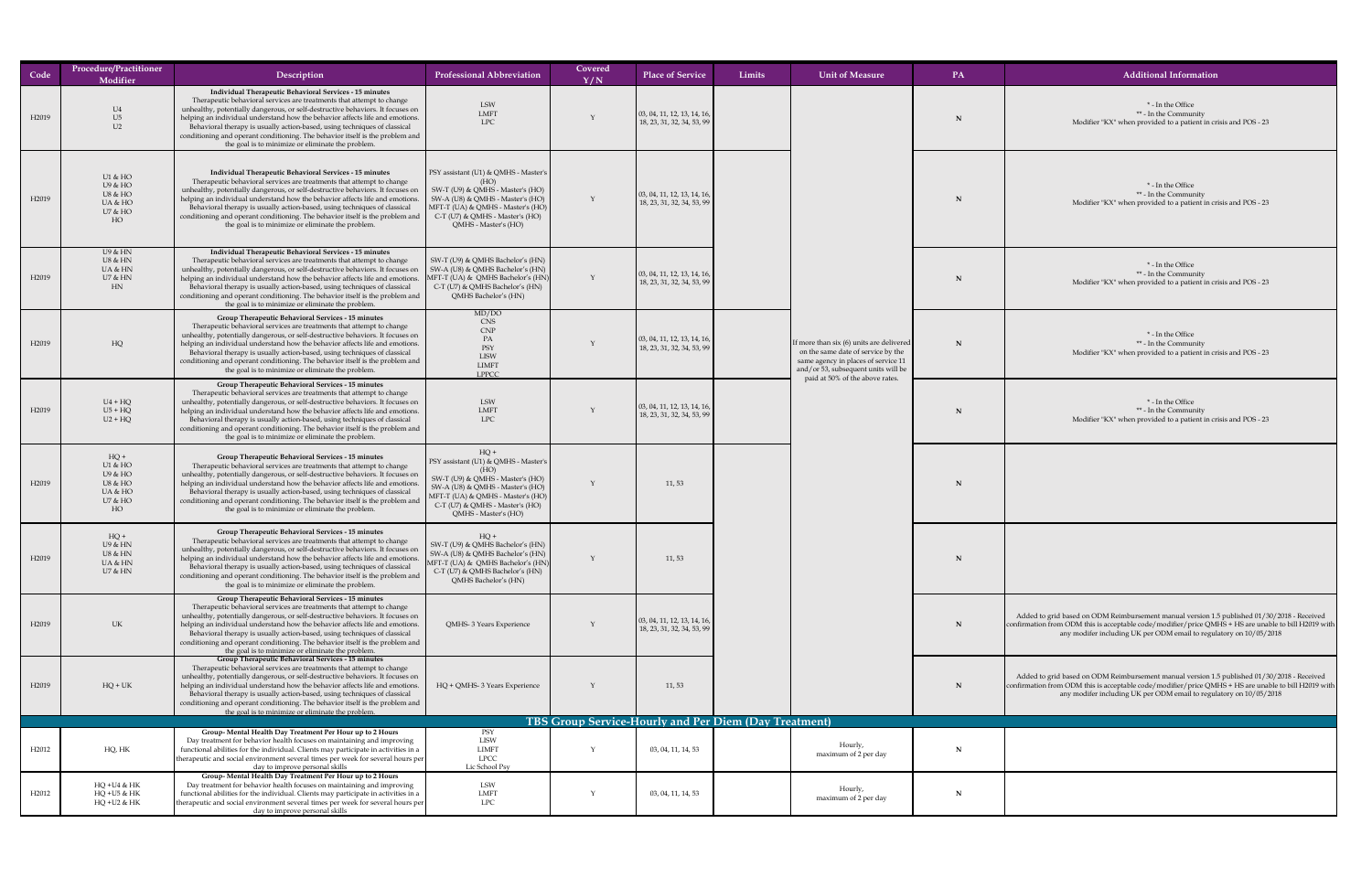| Code              | Procedure/Practitioner<br>Modifier                                                                                                                                                                            | Description                                                                                                                                                                                                                                                                                                                                                                                                                                                                                                                                      | <b>Professional Abbreviation</b>                                                                                                                                                                        | Covered<br>Y/N | <b>Place of Service</b>                                                                          | Limits<br><b>Unit of Measure</b>                                                                                                                                                    | <b>PA</b> | <b>Additional Information</b>                                                                                                                                                                                                         |
|-------------------|---------------------------------------------------------------------------------------------------------------------------------------------------------------------------------------------------------------|--------------------------------------------------------------------------------------------------------------------------------------------------------------------------------------------------------------------------------------------------------------------------------------------------------------------------------------------------------------------------------------------------------------------------------------------------------------------------------------------------------------------------------------------------|---------------------------------------------------------------------------------------------------------------------------------------------------------------------------------------------------------|----------------|--------------------------------------------------------------------------------------------------|-------------------------------------------------------------------------------------------------------------------------------------------------------------------------------------|-----------|---------------------------------------------------------------------------------------------------------------------------------------------------------------------------------------------------------------------------------------|
| H <sub>2012</sub> | $HQ + U1 & HO$<br>$HQ + U9 & HO$<br>$HQ + US & HO$<br>$HQ + UA & HO$<br>$HQ + U7 & HO$<br>HQ, HO                                                                                                              | <b>Group- Mental Health Day Treatment Per Hour up to 2 Hours</b><br>Day treatment for behavior health focuses on maintaining and improving<br>functional abilities for the individual. Clients may participate in activities in a<br>therapeutic and social environment several times per week for several hours per $\vert$<br>day to improve personal skills                                                                                                                                                                                   | PSY assistant SW-T (Master's)<br>SW-A (Master's)<br>MFT-T (Masters)<br>$C-T$ (Master's)<br>QMHS (Master's)                                                                                              |                | 03, 04, 11, 14, 53                                                                               | Hourly,<br>maximum of 2 per day                                                                                                                                                     | N         |                                                                                                                                                                                                                                       |
| H <sub>2012</sub> | $HQ + U1 & HN$<br>$HQ + U9 & HN$<br>$HQ + US & HN$<br>$HQ + UA & HN$<br>$HQ + U7 & HN$<br>HQ, HN                                                                                                              | Group- Mental Health Day Treatment Per Hour up to 2 Hours<br>Day treatment for behavior health focuses on maintaining and improving<br>functional abilities for the individual. Clients may participate in activities in a<br>therapeutic and social environment several times per week for several hours per<br>day to improve personal skills                                                                                                                                                                                                  | PSY assistant (Bachelor's)<br>SW-T (Bachelor's)<br>SW-A (Bachelor's)<br>MFT-T (Bachelor's)<br>$C-T$ (Bachelor's)<br>QMHS (Bachelor's)                                                                   |                | 03, 04, 11, 14, 53                                                                               | Hourly,<br>maximum of 2 per day                                                                                                                                                     |           |                                                                                                                                                                                                                                       |
| H <sub>2012</sub> | HQ, UK                                                                                                                                                                                                        | <b>Group- Mental Health Day Treatment Per Hour up to 2 Hours</b><br>Day treatment for behavior health focuses on maintaining and improving<br>functional abilities for the individual. Clients may participate in activities in a<br>therapeutic and social environment several times per week for several hours per<br>day to improve personal skills                                                                                                                                                                                           | QMHS 3 yrs. + Experience                                                                                                                                                                                |                | 03, 04, 11, 14, 53                                                                               | Hourly,<br>maximum of 2 per day                                                                                                                                                     | N         |                                                                                                                                                                                                                                       |
| H <sub>2020</sub> | HК<br>U4 and HK<br>U5 and HK<br>U2 and HK                                                                                                                                                                     | <b>Mental Health Day Treatment-Per Diem</b><br>Therapeutic behavioral services are treatments that attempt to change<br>unhealthy, potentially dangerous, or self-destructive behaviors. It focuses on<br>helping an individual understand how the behavior affects life and emotions.<br>Behavioral therapy is usually action-based, using techniques of classical<br>conditioning and operant conditioning. The behavior itself is the problem and<br>the goal is to minimize or eliminate the problem.                                        | PSY<br><b>LISW</b><br>LIMFT<br><b>LPCC</b><br>Lic school PSY<br><b>LSW</b><br><b>LMFT</b><br><b>LPC</b>                                                                                                 |                | 03, 04, 11, 14, 53                                                                               | Per Diem                                                                                                                                                                            |           | The practitioner is assumed to deliver 5 hours of group therapy under H2020. In order to bill a unit of<br>H2020, the program would have to provide over 2.5 hours of group therapy led by a practitioner of those<br>qualifications. |
| H <sub>2020</sub> | U1 and HO<br>U9 and HO<br>U8 and HO<br>UA and HO<br>U7 and HO<br>HO                                                                                                                                           | <b>Mental Health Day Treatment-Per Diem</b><br>Therapeutic behavioral services are treatments that attempt to change<br>unhealthy, potentially dangerous, or self-destructive behaviors. It focuses on<br>helping an individual understand how the behavior affects life and emotions.<br>Behavioral therapy is usually action-based, using techniques of classical<br>conditioning and operant conditioning. The behavior itself is the problem and<br>the goal is to minimize or eliminate the problem.                                        | PSY assistant<br>SW-T (Master's)<br>SW-A (Master's)<br>MFT-T (Master's)<br>$C-T$ (Master's)<br>QMHS (Master's)                                                                                          |                | 03, 04, 11, 14, 53                                                                               | Per Diem                                                                                                                                                                            |           |                                                                                                                                                                                                                                       |
| H <sub>2020</sub> | U1 and HN<br>U9 and HN<br>U8 and HN<br>UA and HN<br>U7 and HN<br>HN                                                                                                                                           | Mental Health Day Treatment-Per Diem<br>Therapeutic behavioral services are treatments that attempt to change<br>unhealthy, potentially dangerous, or self-destructive behaviors. It focuses on<br>helping an individual understand how the behavior affects life and emotions.<br>Behavioral therapy is usually action-based, using techniques of classical<br>conditioning and operant conditioning. The behavior itself is the problem and<br>the goal is to minimize or eliminate the problem<br><b>Mental Health Day Treatment-Per Diem</b> | PSY Assistant (Bachelor's)<br>SW-T (Bachelor's)<br>SW-A (Bachelor's)<br>MFT-T (Bachelor's)<br>$C-T$ (Bachelor's)<br>QMHS (Bachelor's)                                                                   |                | 03, 04, 11, 14, 53                                                                               | Per Diem                                                                                                                                                                            |           |                                                                                                                                                                                                                                       |
| H2020             | UK                                                                                                                                                                                                            | Therapeutic behavioral services are treatments that attempt to change<br>unhealthy, potentially dangerous, or self-destructive behaviors. It focuses on<br>helping an individual understand how the behavior affects life and emotions.<br>Behavioral therapy is usually action-based, using techniques of classical<br>conditioning and operant conditioning. The behavior itself is the problem and<br>the goal is to minimize or eliminate the problem.                                                                                       | QMHS 3 yrs. + Experience                                                                                                                                                                                |                | 03, 04, 11, 14, 53                                                                               | Per Diem                                                                                                                                                                            |           |                                                                                                                                                                                                                                       |
|                   |                                                                                                                                                                                                               |                                                                                                                                                                                                                                                                                                                                                                                                                                                                                                                                                  |                                                                                                                                                                                                         |                |                                                                                                  | <b>Community Psychiatric Supportive Treatment (CPST) Services</b>                                                                                                                   |           |                                                                                                                                                                                                                                       |
| H0036             | $\mathbf{C}$                                                                                                                                                                                                  | Individual- Community psychiatric supportive treatment per 15 minutes<br>Community psychiatric supportive treatment programs assist individuals with $\vert$<br>persistent and severe mental illness to gain and maintain independence in the<br>community. This is done with ongoing assessments, crisis intervention, and<br>support. These programs may include advocacy, family education, helping in<br>the development of activities of daily living, and managing basic needs to assist<br>with achieving independence                    | MD/DO<br><b>CNS</b><br><b>CNP</b><br>PSY<br><b>LISW</b><br><b>LIMFT</b><br>LPCC<br>Lic school PSY                                                                                                       |                | $\vert$ 03, 04, 11, 12, 13, 14, 16, $\vert$<br>$\vert$ 18, 23, 31, 32, 33, 34, 53, $\vert$       | $1$ unit = $15$ min<br>If more than $\sin(6)$ units are delivered<br>on the same date of service by the<br>same agency, subsequent units will be<br>paid at 50% of the above rates. |           | * Secure video conferencing allowed with GT modifier.                                                                                                                                                                                 |
| H0036             | $*GT + U4$<br>$\mathrm{^*GT}$ + U5<br>$*GT + U2$<br>$*GT + U1$<br>$*GT + U9$<br>$\mathrm{G}T + \mathrm{U}8$<br>$*GT + UA$<br>$*GT + U7$<br>$*GT + UK$<br>$*GT + HM$<br>$*GT + HM$<br>$*GT + HN$<br>$*GT + HO$ | Individual- Community psychiatric supportive treatment per 15 minutes<br>Community psychiatric supportive treatment programs assist individuals with $\vert$<br>persistent and severe mental illness to gain and maintain independence in the<br>community. This is done with ongoing assessments, crisis intervention, and<br>support. These programs may include advocacy, family education, helping in<br>  the development of activities of daily living, and managing basic needs to assist<br>with achieving independence                  | <b>LSW</b><br><b>LMFT</b><br><b>LPC</b><br>PSY assistant<br>SW-T<br>SW-A<br>MFT-T<br>$C-T$<br>$QMHS$ (3 yrs.+ Exp.)<br>QMHS (high school)<br>QMHS (Associate's)<br>QMHS (Bachelor's)<br>QMHS (Master's) |                | $\vert$ 03, 04, 11, 12, 13, 14, 16, $\vert$<br>$\vert$ 18, 23, 31, 32, 33, 34, 53, $\vert$<br>フフ | $1$ unit = $15$ min<br>If more than $\sin(6)$ units are delivered<br>on the same date of service by the<br>same agency, subsequent units will be<br>paid at 50% of the above rates. |           | * Secure video conferencing allowed with GT modifier.                                                                                                                                                                                 |
| H0036             | $*GT + HQ$                                                                                                                                                                                                    | <b>Group-Community psychiatric supportive treatment per 15 minutes</b><br>$\mid$ Community psychiatric supportive treatment programs assist individuals with $\mid$<br>persistent and severe mental illness to gain and maintain independence in the<br>community. This is done with ongoing assessments, crisis intervention, and<br>support. These programs may include advocacy, family education, helping in<br>the development of activities of daily living, and managing basic needs to assist<br>with achieving independence             | MD/DO<br>CNS<br>CNP<br>PA<br>PSY<br><b>LISW</b><br><b>LIMFT</b><br><b>LPCC</b><br>Lic school PSY                                                                                                        |                | $\mid$ 03, 04, 11, 12, 13, 14, 16, $\mid$<br>$\vert$ 18, 23, 31, 32, 33, 34, 53, $\vert$         | $1$ unit = $15$ min<br>If more than $\sin(6)$ units are delivered<br>on the same date of service by the<br>same agency, subsequent units will be<br>paid at 50% of the above rates. |           | * Secure video conferencing allowed with GT modifier.                                                                                                                                                                                 |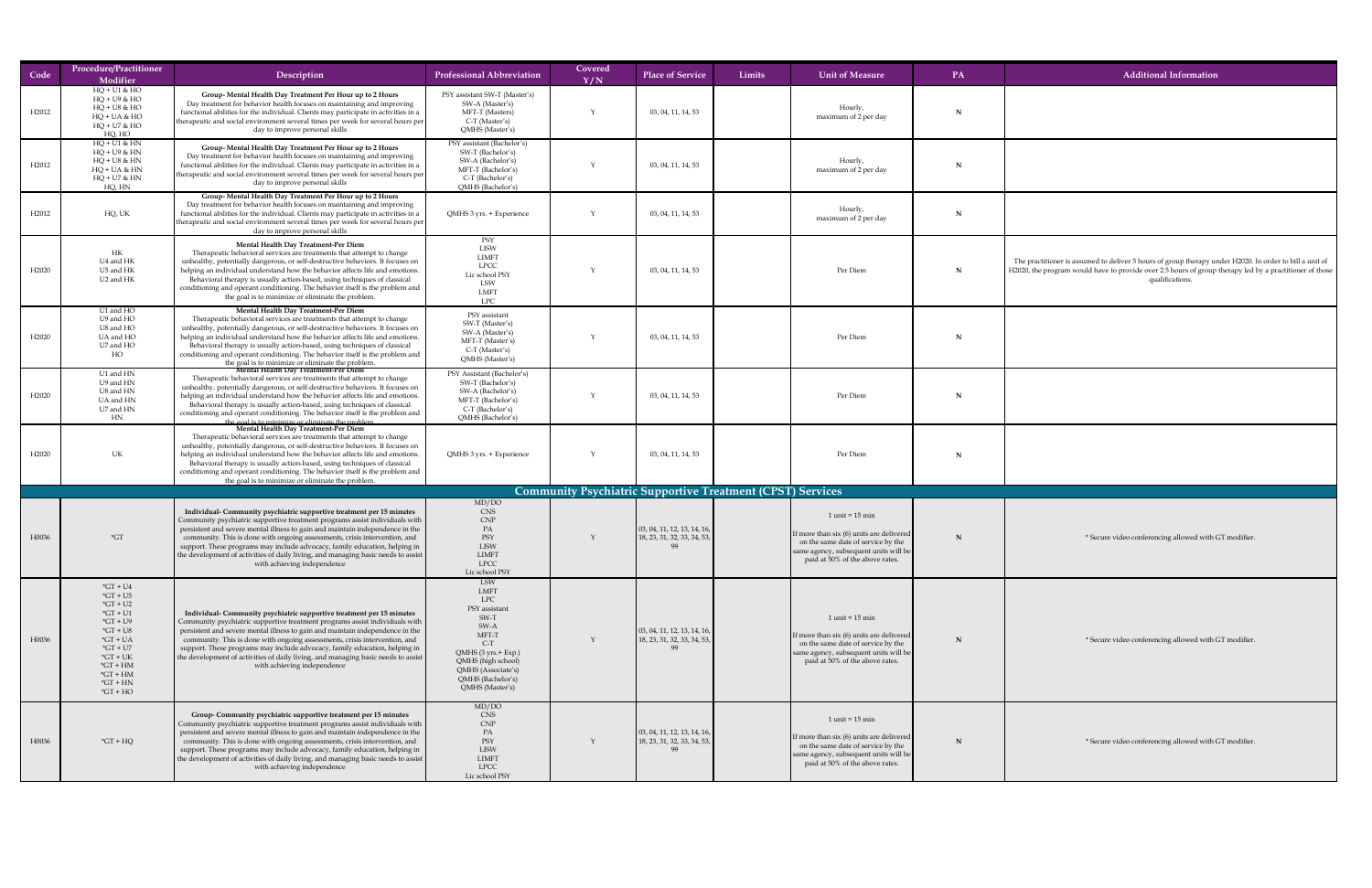| Code              | Procedure/Practitioner<br>Modifier                                                                                                                                                                                                                  | Description                                                                                                                                                                                                                                                                                                                                                                                                                                                                                                                                                        | <b>Professional Abbreviation</b>                                                                                                                                                                 | Covered<br>Y/N | <b>Place of Service</b>                                                                          | Limits | Unit of Measure                                                                                                                                                                                                                                                                                                                                      | PA          | <b>Additional Information</b>                                                                                                                                                                                                                                                     |
|-------------------|-----------------------------------------------------------------------------------------------------------------------------------------------------------------------------------------------------------------------------------------------------|--------------------------------------------------------------------------------------------------------------------------------------------------------------------------------------------------------------------------------------------------------------------------------------------------------------------------------------------------------------------------------------------------------------------------------------------------------------------------------------------------------------------------------------------------------------------|--------------------------------------------------------------------------------------------------------------------------------------------------------------------------------------------------|----------------|--------------------------------------------------------------------------------------------------|--------|------------------------------------------------------------------------------------------------------------------------------------------------------------------------------------------------------------------------------------------------------------------------------------------------------------------------------------------------------|-------------|-----------------------------------------------------------------------------------------------------------------------------------------------------------------------------------------------------------------------------------------------------------------------------------|
| H0036             | $*GT + HQ + U4$<br>$*GT + HQ + U5$<br>$*GT + HQ + U2$<br>$*GT + HQ + U1$<br>$*GT + HQ + U9$<br>$*GT + HQ + US$<br>$*GT + HQ + UA$<br>$*GT + HQ + U7$<br>$*GT + HQ + UK$<br>$*GT + HQ + HM$<br>$*GT + HQ + HM$<br>$*GT + HQ + HN$<br>$*GT + HQ + HO$ | <b>Group-Community psychiatric supportive treatment per 15 minutes</b><br>Community psychiatric supportive treatment programs assist individuals with<br>persistent and severe mental illness to gain and maintain independence in the<br>community. This is done with ongoing assessments, crisis intervention, and<br>support. These programs may include advocacy, family education, helping in<br>the development of activities of daily living, and managing basic needs to assist<br>with achieving independence                                             | <b>LSW</b><br>LMFT<br><b>LPC</b><br>PSY assistant<br>SW-T<br>SW-A<br>MFT-T<br>$C-T$<br>$QMHS$ (3 yrs.+ Exp.)<br>QMHS (high school)<br>QMHS (Associate's)<br>QMHS (Bachelor's)<br>QMHS (Master's) |                | $\vert$ 03, 04, 11, 12, 13, 14, 16, $\vert$<br>$\vert$ 18, 23, 31, 32, 33, 34, 53, $\vert$<br>99 |        | $1$ unit = $15$ min<br>If more than six (6) units are delivered<br>on the same date of service by the<br>$ $ same agency, subsequent units will be $ $<br>paid at 50% of the above rates.                                                                                                                                                            |             | * Secure video conferencing allowed with GT modifier.                                                                                                                                                                                                                             |
|                   |                                                                                                                                                                                                                                                     |                                                                                                                                                                                                                                                                                                                                                                                                                                                                                                                                                                    |                                                                                                                                                                                                  |                | <b>SUD RN/LPN Services</b>                                                                       |        |                                                                                                                                                                                                                                                                                                                                                      |             |                                                                                                                                                                                                                                                                                   |
| T1002             |                                                                                                                                                                                                                                                     | RN services, up to 15 minutes                                                                                                                                                                                                                                                                                                                                                                                                                                                                                                                                      | <b>RN</b>                                                                                                                                                                                        |                | $\vert$ 03, 04, 11, 12, 13, 14, 16,<br>$\mid$ 18, 31, 32, 33, 34, 57, 99  <br>With KX Mod 23     |        | $1$ unit = 15 minutes                                                                                                                                                                                                                                                                                                                                | $\mathbf N$ | Modifier "KX" when provided to a patient in crisis, as allowable within the practitioner's scope of practic<br>KX is not allowable with group RN nursing services (HQ modifier).<br>$IN = In the Office$<br>$CO = In the Community$                                               |
| T1002             | HQ                                                                                                                                                                                                                                                  | Group-RN services, up to 15 minutes                                                                                                                                                                                                                                                                                                                                                                                                                                                                                                                                | <b>RN</b>                                                                                                                                                                                        |                | 11, 57                                                                                           |        | $1$ unit = 15 minutes                                                                                                                                                                                                                                                                                                                                |             | $IN = In the Office$<br>$CO = In the Community$                                                                                                                                                                                                                                   |
| T1003             |                                                                                                                                                                                                                                                     | LPN services, up to 15 minutes                                                                                                                                                                                                                                                                                                                                                                                                                                                                                                                                     | <b>LPN</b>                                                                                                                                                                                       |                | $\vert$ 03, 04, 11, 12, 13, 14, 16,<br>18, 31, 32, 33, 34, 57, 99                                |        | $1$ unit = 15 minutes                                                                                                                                                                                                                                                                                                                                |             | $IN = In the Office$<br>$CO = In the Community$                                                                                                                                                                                                                                   |
|                   |                                                                                                                                                                                                                                                     |                                                                                                                                                                                                                                                                                                                                                                                                                                                                                                                                                                    |                                                                                                                                                                                                  |                | <b>MH RN/LPN Services</b>                                                                        |        |                                                                                                                                                                                                                                                                                                                                                      |             |                                                                                                                                                                                                                                                                                   |
| H <sub>2019</sub> |                                                                                                                                                                                                                                                     | <b>Individual-Nursing Services</b>                                                                                                                                                                                                                                                                                                                                                                                                                                                                                                                                 | RN                                                                                                                                                                                               |                | $\vert$ 03, 04, 11, 12, 13, 14, 16,<br>18, 31, 32, 34, 53, 99                                    |        | $1$ Unit = $15$ min                                                                                                                                                                                                                                                                                                                                  | N           | Modifier "KX" when provided to a patient in crisis and POS 23 is also available<br>Updated limit information to change "UT" to "KX" Modifier for patient experiencing crisis to following<br>Final Version 1.3 state policy team 11/15/2017 change to replace UT modifier with KX |
| H <sub>2017</sub> |                                                                                                                                                                                                                                                     | <b>Individual- Nursing Services</b>                                                                                                                                                                                                                                                                                                                                                                                                                                                                                                                                | LPN                                                                                                                                                                                              |                | $\vert$ 03, 04, 11, 12, 13, 14, 16,<br>18, 31, 32, 34, 53, 99                                    |        | $1$ Unit = $15$ min                                                                                                                                                                                                                                                                                                                                  |             |                                                                                                                                                                                                                                                                                   |
| H <sub>2019</sub> | HQ                                                                                                                                                                                                                                                  | <b>Group-Nursing Services</b>                                                                                                                                                                                                                                                                                                                                                                                                                                                                                                                                      | <b>RN</b>                                                                                                                                                                                        |                | 11, 53                                                                                           |        | $1$ Unit = $15$ min                                                                                                                                                                                                                                                                                                                                  | N           |                                                                                                                                                                                                                                                                                   |
|                   |                                                                                                                                                                                                                                                     |                                                                                                                                                                                                                                                                                                                                                                                                                                                                                                                                                                    |                                                                                                                                                                                                  |                | <b>Psychosocial Rehabilitation Services (PSR)</b>                                                |        |                                                                                                                                                                                                                                                                                                                                                      |             |                                                                                                                                                                                                                                                                                   |
| H <sub>2017</sub> | HM                                                                                                                                                                                                                                                  | <b>Psychosocial Rehabilitation -15 minutes</b><br>Psychosocial rehabilitation services are intended to help individuals to<br>compensate for or to eliminate functional deficits and environmental and<br>interpersonal barriers associated with their mental illness. The goal of the<br>program is to help individuals achieve the fullest possible integration as an<br>active and productive member of their family and community with the least<br>possible ongoing professional intervention. Activities are done to achieve the<br>goals for the individual | QMHS (high school)<br>QMHS (Associate's)                                                                                                                                                         |                | $\vert$ 03, 04, 11, 12, 13, 14, 16,<br>18, 23, 31, 32, 34, 53, 99                                |        | $IN = In the office$<br>If more than $\text{six}(6)$ units are delivered<br>on the same date of service by the<br>same agency in places of service 11<br>and/or 53, subsequent units will be<br>paid at 50% of the above rates.<br>Modifier "KX" when provided to a<br>patient in crisis<br>When provided KX with modifier,<br>POS 23 also available |             |                                                                                                                                                                                                                                                                                   |
| H <sub>2017</sub> | U9 and HM<br>U8 and HM<br>UA and HM<br>U7 and HM                                                                                                                                                                                                    | <b>Psychosocial Rehabilitation -15 minutes</b><br>Psychosocial rehabilitation services are intended to help individuals to<br>compensate for or to eliminate functional deficits and environmental and<br>interpersonal barriers associated with their mental illness. The goal of the<br>program is to help individuals achieve the fullest possible integration as an<br>active and productive member of their family and community with the least<br>possible ongoing professional intervention. Activities are done to achieve the<br>goals for the individual | SW-T & QMHS (High<br>School/Associate's)<br>SW-A & QMHS (High<br>School/Associate's)<br>MFT-A & QMHS (High<br>School/Associate's)<br>C-T & QMHS (High<br>School/Associate's)                     |                | $\vert$ 03, 04, 11, 12, 13, 14, 16,<br>18, 23, 31, 32, 34, 53, 99                                |        | $CO = In the Community$<br>Modifier "KX" when provided to a<br>patient in crisis<br>When provided KX with modifier,<br>POS 23 also available                                                                                                                                                                                                         |             |                                                                                                                                                                                                                                                                                   |
|                   |                                                                                                                                                                                                                                                     |                                                                                                                                                                                                                                                                                                                                                                                                                                                                                                                                                                    |                                                                                                                                                                                                  |                | (ACT) Assertive Community Treatment-MH                                                           |        |                                                                                                                                                                                                                                                                                                                                                      |             |                                                                                                                                                                                                                                                                                   |
| H0040             | AM                                                                                                                                                                                                                                                  | Assertive community treatment program<br>Assertive community treatment uses a team based, multidisciplinary approach.<br>The goal is to reduce the extent of hospital admissions, to improve the<br>individual's quality of life, and to function in social situations by providing<br>focused, proactive treatments. These services are most appropriate for<br>individuals with severe and persistent mental illness and the greatest level of<br>functional impairment.                                                                                         | MD/DO                                                                                                                                                                                            |                | $\vert$ 03, 04, 11, 12, 13, 14, 16,<br>17, 18, 20, 53, 99                                        |        | 1 representing a per diem                                                                                                                                                                                                                                                                                                                            |             | Please review the ODM billing and IT Resources "ACT-IHBT Excel                                                                                                                                                                                                                    |

Illowable within the practitioner's scope of practice.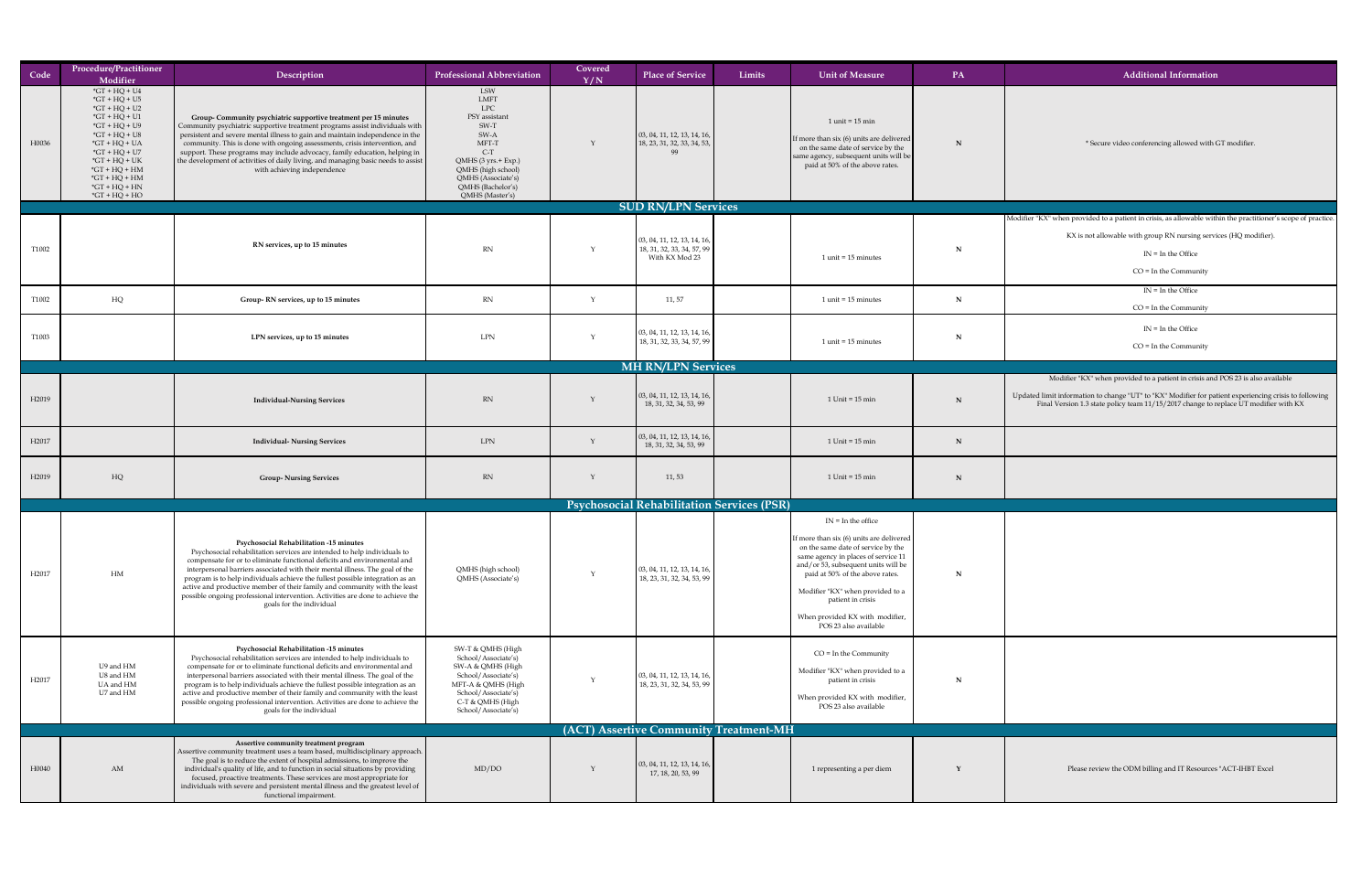## 17, 18, 20, 53, 99 1 representing a per diem **<sup>Y</sup>** Please review the ODM billing and IT Resources "ACT-IHBT Excel 1T Resources "ACT-IHBT Excel" 1T Resources "ACT-IHBT Excel" 23, IT Resources "ACT-IHBT Excel"

| Code              | <b>Procedure/Practitioner</b><br>Modifier | Description                                                                                                                                                                                                                                                                                                                                                                                                                                                                                                                                                                                                                                         | <b>Professional Abbreviation</b>                                                                                                                                                  | Covered<br>Y/N | <b>Place of Service</b>                                       | Limits                                                | <b>Unit of Measure</b>                | PA | <b>Additional Information</b>                                                                                                                                                                    |
|-------------------|-------------------------------------------|-----------------------------------------------------------------------------------------------------------------------------------------------------------------------------------------------------------------------------------------------------------------------------------------------------------------------------------------------------------------------------------------------------------------------------------------------------------------------------------------------------------------------------------------------------------------------------------------------------------------------------------------------------|-----------------------------------------------------------------------------------------------------------------------------------------------------------------------------------|----------------|---------------------------------------------------------------|-------------------------------------------------------|---------------------------------------|----|--------------------------------------------------------------------------------------------------------------------------------------------------------------------------------------------------|
| H0040             | <b>UC</b><br>SA<br><b>SA</b>              | Assertive community treatment program<br>Assertive community treatment uses a team based, multidisciplinary approach.<br>The goal is to reduce the extent of hospital admissions, to improve the<br>individual's quality of life, and to function in social situations by providing<br>focused, proactive treatments. These services are most appropriate for<br>individuals with severe and persistent mental illness and the greatest level of<br>functional impairment.                                                                                                                                                                          | CNP<br><b>CNS</b><br>PA                                                                                                                                                           |                | $\vert$ 03, 04, 11, 12, 13, 14, 16,<br>17, 18, 20, 53, 99     |                                                       | 1 representing a per diem             |    | Please review the ODM billing and IT Resources "ACT-IHBT Excel                                                                                                                                   |
| H0040             | HO                                        | Assertive community treatment program<br>Assertive community treatment uses a team based, multidisciplinary approach.<br>The goal is to reduce the extent of hospital admissions, to improve the<br>individual's quality of life, and to function in social situations by providing<br>focused, proactive treatments. These services are most appropriate for<br>individuals with severe and persistent mental illness and the greatest level of<br>functional impairment.                                                                                                                                                                          | (Master's Level)<br>LPN<br>RN<br>LISW<br>PSY<br>LI School PSY<br><b>LPCC</b><br><b>LICDC</b><br>LCDC II<br>LCDC III<br>LMFT<br><b>LIMFT</b><br><b>LPC</b><br><b>LSW</b>           |                | $\vert$ 03, 04, 11, 12, 13, 14, 16,<br>17, 18, 20, 53, 99     |                                                       | 1 representing a per diem             |    | Please review the ODM billing and IT Resources "ACT-IHBT Excel                                                                                                                                   |
| H0040             | HN                                        | Assertive community treatment program<br>Assertive community treatment uses a team based, multidisciplinary approach.<br>The goal is to reduce the extent of hospital admissions, to improve the<br>individual's quality of life, and to function in social situations by providing<br>focused, proactive treatments. These services are most appropriate for<br>individuals with severe and persistent mental illness and the greatest level of<br>functional impairment.                                                                                                                                                                          | (Bachelor's Level)<br>$C-T$<br>CDC-A<br>MFT-T<br>SW-A<br>SW-T<br>PSY-I (PSY assistant)<br>PSY-T (PSY assistant)<br>PSY-A (PSY assistant)<br><b>CMS</b><br>$QMH + 3$<br>QMH<br>PRS |                | $\vert$ 03, 04, 11, 12, 13, 14, 16,<br>17, 18, 20, 53, 99     |                                                       | 1 representing a per diem             |    | Please review the ODM billing and IT Resources "ACT-IHBT Excel"                                                                                                                                  |
| H0040             | HM                                        | Assertive community treatment program<br>Assertive community treatment uses a team based, multidisciplinary approach.<br>The goal is to reduce the extent of hospital admissions, to improve the<br>individual's quality of life, and to function in social situations by providing<br>focused, proactive treatments. These services are most appropriate for<br>individuals with severe and persistent mental illness and the greatest level of<br>functional impairment.                                                                                                                                                                          | PRS<br>CMS<br>$QMH + 3$<br>QMH                                                                                                                                                    |                | $\vert$ 03, 04, 11, 12, 13, 14, 16,<br>17, 18, 20, 53, 99     |                                                       | 1 representing a per diem             |    | Please review the ODM billing and IT Resources "ACT-IHBT Excel"                                                                                                                                  |
|                   |                                           |                                                                                                                                                                                                                                                                                                                                                                                                                                                                                                                                                                                                                                                     |                                                                                                                                                                                   |                |                                                               | (IHBT) Intensive Home Based Treatment-MH              |                                       |    |                                                                                                                                                                                                  |
| H <sub>2015</sub> |                                           | Comprehensive community support services, per 15 minutes<br>Comprehensive community support services consist of mental health and<br>substance abuse services. These services assist individuals in achieving their<br>recovery and rehabilitation goals. The program aims to reduce psychiatric and<br>addiction symptoms and to assist in developing community living skills. The<br>services may include coordination of services, support during a crisis,<br>development of system monitoring and management skills, monitoring<br>medications, and help in developing independent living skills.                                              | PSY<br><b>LISW</b><br><b>LIMFT</b><br><b>LPCC</b>                                                                                                                                 |                | $\vert$ 03, 04, 11, 12, 14, 16, 18, $\vert$<br>23, 53, 57, 99 |                                                       | $1$ unit = $15$ min                   |    | Please review the ODM billing and IT Resources "ACT-IHBT Excel"                                                                                                                                  |
| H <sub>2015</sub> | U <sub>4</sub><br>U5<br>U <sub>2</sub>    | Comprehensive community support services,<br>per 15 minutes<br>Comprehensive community support services consist of mental health and<br>substance abuse services. These services assist individuals in achieving their<br>recovery and rehabilitation goals. The program aims to reduce psychiatric and<br>addiction symptoms and to assist in developing community living skills. The<br>services may include coordination of services, support during a crisis,<br>development of system monitoring and management skills, monitoring<br>medications, and help in developing independent living skills.                                           | LSW<br>LMFT<br><b>LPC</b>                                                                                                                                                         |                | 03, 04, 11, 12, 14, 16, 18,<br>23, 53, 57, 99                 |                                                       | $1$ unit = $15$ min                   |    | Please review the ODM billing and IT Resources "ACT-IHBT Excel"                                                                                                                                  |
|                   |                                           |                                                                                                                                                                                                                                                                                                                                                                                                                                                                                                                                                                                                                                                     |                                                                                                                                                                                   |                |                                                               | <b>Respite Services For BH (Behavioral Health)</b>    |                                       |    |                                                                                                                                                                                                  |
| S5150             |                                           | Unskilled respite care, not hospice; per 15 min<br>Respite care is intended to help the patient remain living in a home environment<br>by relieving the patient's unpaid caregiver. Typically, the "home environment"  <br>includes the home of a friend, foster home, or a licensed group home, but not a $ $ Agency - NPI of rendering practitioner $ $<br>nursing home, hospital, or adult day care setting. Respite care does not refer to overseeing treatment in rendering field<br>care provided by the patient's parent, spouse, or unpaid primary care giver. Use<br>these codes to report respite care as a time increment or a per diem. |                                                                                                                                                                                   |                |                                                               | 100 hours per cal yr<br>Combined (S5151 and<br>S5150) | $15 \text{ min} = 1 \text{ per unit}$ |    | This benefit is for children under the age of 21. Please review ODM for additional eligibility requirements.<br>Member must be engaged in Care Management for Prior Authorization to be obtained |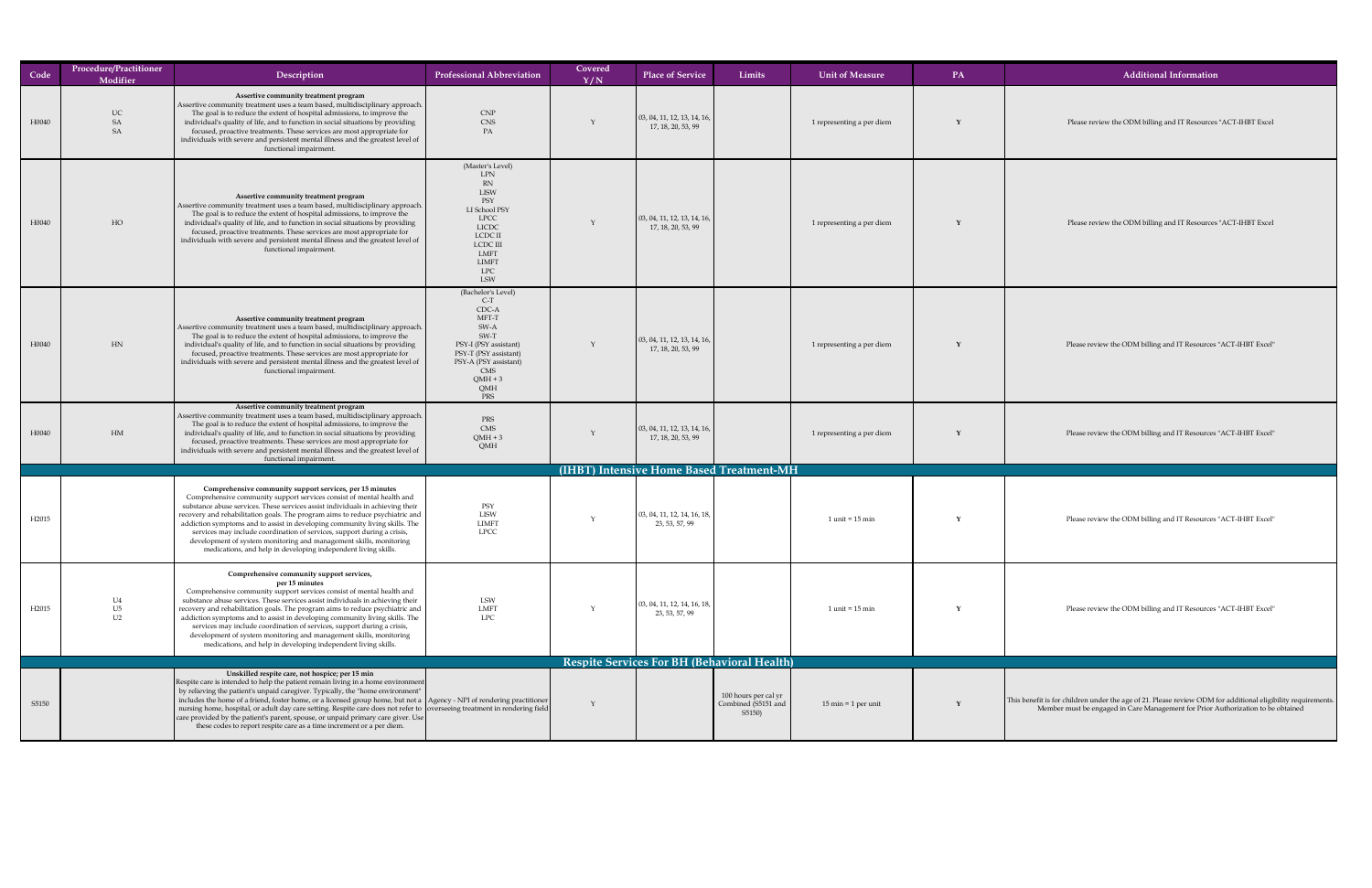| Code  | <b>Procedure/Practitioner</b><br>Modifier | Description                                                                                                                                                                                                                                                                                                                                                                                                                                                                                                                                                                                                                                                                          | <b>Professional Abbreviation</b>                                                                | Covered<br>Y/N | <b>Place of Service</b>                                              | Limits                                                | <b>Unit of Measure</b>                                                                   | <b>PA</b> | <b>Additional Information</b>                                                                                                                                                                                                                                                                                                      |
|-------|-------------------------------------------|--------------------------------------------------------------------------------------------------------------------------------------------------------------------------------------------------------------------------------------------------------------------------------------------------------------------------------------------------------------------------------------------------------------------------------------------------------------------------------------------------------------------------------------------------------------------------------------------------------------------------------------------------------------------------------------|-------------------------------------------------------------------------------------------------|----------------|----------------------------------------------------------------------|-------------------------------------------------------|------------------------------------------------------------------------------------------|-----------|------------------------------------------------------------------------------------------------------------------------------------------------------------------------------------------------------------------------------------------------------------------------------------------------------------------------------------|
| S5151 |                                           | Unskilled respite care, not hospice; per diem<br>Respite care is intended to help the patient remain living in a home environment<br>by relieving the patient's unpaid caregiver. Typically, the "home environment"<br>includes the home of a friend, foster home, or a licensed group home, but not a $ $ Agency - NPI of rendering practitioner $ $<br>  nursing home, hospital, or adult day care setting. Respite care does not refer to $\vert$ overseeing treatment in rendering field $\vert$<br>$\vert$ care provided by the patient's parent, spouse, or unpaid primary care giver. Use $\vert$<br>these codes to report respite care as a time increment or a per diem.    |                                                                                                 |                |                                                                      | 100 hours per cal yr<br>S5150)                        | Per Diem<br>Combined (S5151 and Any respite services lasting beyond 12)<br>hours of care |           | This benefit is for children under the age of 21. Please review ODM for additional eligibility requirements.<br>Member must be engaged in Care Management for Prior Authorization to be obtained                                                                                                                                   |
|       |                                           |                                                                                                                                                                                                                                                                                                                                                                                                                                                                                                                                                                                                                                                                                      |                                                                                                 |                | <b>Applied Behavioral Analysis (ABA) Therapy</b>                     |                                                       |                                                                                          |           |                                                                                                                                                                                                                                                                                                                                    |
| 97151 |                                           | Behavior identification assessment, administered by a physician or other<br>qualified healthcare professional, each 15 minutes of the physician's or other<br>qualified healthcare professional's time face-to-face with member and/or<br>$ $ guardian(s)/caregiver(s) administering assessments and discussing findings and<br>recommendations, and non-face-to-face analyzing past data,<br>scoring/interpreting the assessment, and preparing the report/treatment plan.                                                                                                                                                                                                          | <b>BCBA</b>                                                                                     |                |                                                                      | 24 maximum units                                      | $1$ Unit = $15$ min                                                                      |           |                                                                                                                                                                                                                                                                                                                                    |
| 97152 |                                           | (Attended by member and QHP)<br><b>Behavior identification supporting assessment</b> , administered by one technician<br>under the direction of a physician or other qualified healthcare professional, face-<br>to-face with member, each 15 minutes.<br>(Attended by member and technician (QHP may substitute for the technician))                                                                                                                                                                                                                                                                                                                                                | BCBA, BCaBA, RBT                                                                                |                |                                                                      | See additional<br>information for billing<br>guidance | $1$ Unit = $15$ min                                                                      |           |                                                                                                                                                                                                                                                                                                                                    |
| 97153 |                                           | $\vert$ Adaptive behavior treatment by protocol, administered by technician under the $\vert$<br>direction of a physician or other qualified healthcare professional, face-to-face<br>with one member, each 15 minutes. (Attended by member and technician (QHP<br>may substitute for the technician)                                                                                                                                                                                                                                                                                                                                                                                | BCaBA, RBT                                                                                      |                |                                                                      |                                                       | $1$ Unit = $15$ min                                                                      |           |                                                                                                                                                                                                                                                                                                                                    |
| 97154 |                                           | Group adaptive behavior treatment by protocol, administered by technician<br>under the direction of a physician or other qualified healthcare professional, face-<br>to-face with two or more patients, each 15 minutes.<br>(Attended by 2 or more members and technician (QHP may substitute for                                                                                                                                                                                                                                                                                                                                                                                    | <b>BCaBA, RBT</b>                                                                               |                |                                                                      |                                                       | $1$ Unit = $15$ min                                                                      |           |                                                                                                                                                                                                                                                                                                                                    |
| 97155 |                                           | Adaptive behavior treatment by protocol modification, administered by<br>physician or other qualified healthcare professional, which may include<br>simultaneous direction of technician, face-to-face with one patient, each 15<br>minutes. (Attended by member and QHP; may include technician and/or<br>caregiver)                                                                                                                                                                                                                                                                                                                                                                | <b>BCBA</b>                                                                                     |                |                                                                      |                                                       | $1$ Unit = $15$ min                                                                      |           | 97151, Behavior identification assessment, can be billed a maximum of 24 units for a total of 6 hours<br>Code 97151 and 97152 can be billed for a combined total of 6 hours every 6 months after the initial<br>assessment<br>ABA Codes listed cannot be billed together for the same amount of time for the same date of service. |
| 97156 |                                           | Family adaptive behavior treatment guidance, administered by physician or<br>other qualified healthcare professional (with or without the member present),<br>face-to-face with guardian(s)/caregiver(s), each 15 minutes.<br>(Attended caregiver and QHP) 97157 Multiple-family group adaptive behavior                                                                                                                                                                                                                                                                                                                                                                             | <b>BCBA</b>                                                                                     |                |                                                                      |                                                       | $1$ Unit = $15$ min                                                                      |           | BCBA or BCBA-D cannot bill the same amount of time, for the same date of service as the BCaBA or RBT<br>(technician)<br>All services administered by a technician must be directed and supervised by the BCaBA, BCBA or BCBA-                                                                                                      |
| 97157 |                                           | Multiple-family group adaptive behavior treatment guidance, administered by<br>physician or other qualified healthcare professional (without the member<br>present), face-to-face with multiple sets guardians/caregivers, each 15<br>minutes. (Attended caregivers of 2 or more members and QHP)                                                                                                                                                                                                                                                                                                                                                                                    | <b>BCBA</b>                                                                                     |                |                                                                      |                                                       | $1$ Unit = $15$ min                                                                      |           | A maximum of 1 hour of QHP supervision can be billed for every 10 hours of RBT time.                                                                                                                                                                                                                                               |
| 97158 |                                           | Group adaptive behavior treatment with protocol modification, administered  <br>by physician or other qualified healthcare professional, face-to-face with<br>multiple members, each 15 minutes.<br>(Attended by 2 or more members and QHP)                                                                                                                                                                                                                                                                                                                                                                                                                                          | <b>BCBA</b>                                                                                     |                |                                                                      |                                                       | $1$ Unit = $15$ min                                                                      |           |                                                                                                                                                                                                                                                                                                                                    |
| 0362T |                                           | Behavior identification supporting assessment, each 15 minutes of technicians'<br>time face-to-face with a member, requiring the following components: $\Box$<br>administered by the physician or other qualified healthcare professional who is<br>on site; $\Box$ with the assistance of two or more technicians; $\Box$ for a patient who<br>exhibits destructive behavior; $\square$ completed in an environment that is<br>customized, to the patient's behavior. $\Box$ (Attended by member and 2 or more<br>technicians;QHP on site)                                                                                                                                          | BCBA, BCaBA, RBT                                                                                |                |                                                                      |                                                       | $1$ Unit = $15$ min                                                                      |           |                                                                                                                                                                                                                                                                                                                                    |
| 0373T |                                           | Adaptive behavior treatment with protocol modification each 15 minutes of<br>technicians' time face-to-face with patient, requiring the following components:<br>I administered by the physician or other qualified healthcare professional who $\vert$<br>is on site;<br>with the assistance of two or more technicians;<br>$\Box$ for a patient who exhibits destructive behavior;<br>$\Box$ completed in an environment that is customized, to the patient's behavior.<br>(Attended by member and 2 or more technicians: OHP on site)                                                                                                                                             | BCBA, BCaBA, RBT,                                                                               |                |                                                                      |                                                       | $1$ Unit = $15$ min                                                                      |           |                                                                                                                                                                                                                                                                                                                                    |
|       |                                           |                                                                                                                                                                                                                                                                                                                                                                                                                                                                                                                                                                                                                                                                                      |                                                                                                 |                | <b>SUD Peer Recovery Support Services</b>                            |                                                       |                                                                                          |           |                                                                                                                                                                                                                                                                                                                                    |
| H0038 | HM<br>HN<br>HO                            | SUD Individual Peer Recovery Support - Peer Recovery Support -Individual-  <br><b>ASAM Level 1 or 2</b><br>Self help/peer services are specialized therapeutic interactions that are<br>performed by individuals who are current or past recipients of behavioral health<br>services. These individuals are trained and certified to provide support and<br>assistance to individuals in their recovery and integration into the community.<br>The goal is to provide understanding and coping skills and empowerment<br>through mentoring and other supports so that individuals with severe and<br>persistent mental disorders can cope with stress and achieve personal wellness. | <b>Peer Recovery Supporter Associates</b><br>Peer Recovery Bachelor's<br>Peer Recovery Master's |                | 03, 04, 11, 12, 13, 14, 16,<br>18, 23, 31, 32, 33, 34, 53,<br>57, 99 |                                                       | $1$ unit = $15$ min                                                                      |           |                                                                                                                                                                                                                                                                                                                                    |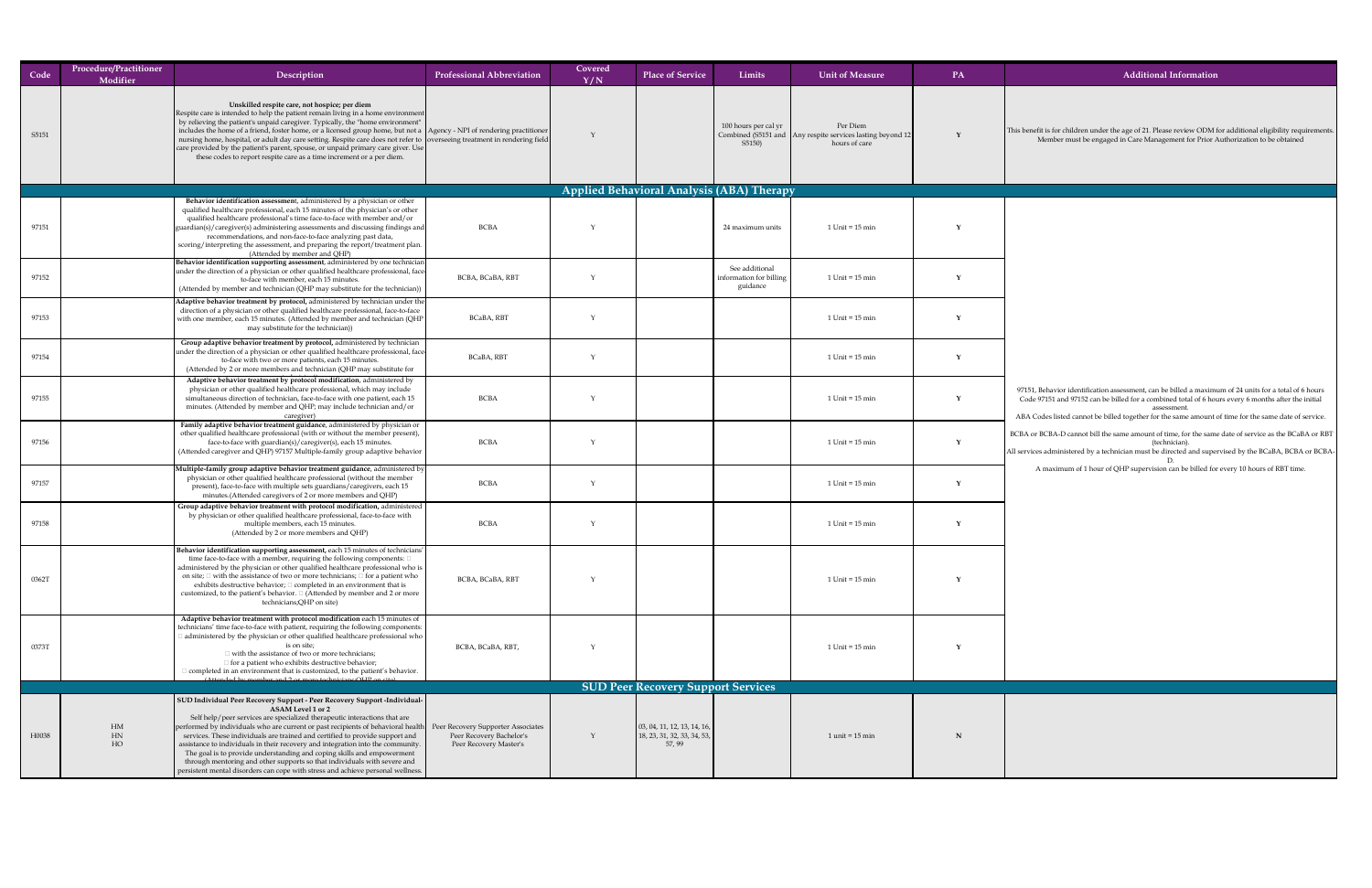|       | Procedure/Practitioner                                                                           |                                                                                                                                                                                                                                                                                                                                                                                                                                                                                                                                                                                                                                                                         |                                                                                                 | Covered |                                                                             |        |                        |    |                                                                                                                                                                                                                                                                                                         |
|-------|--------------------------------------------------------------------------------------------------|-------------------------------------------------------------------------------------------------------------------------------------------------------------------------------------------------------------------------------------------------------------------------------------------------------------------------------------------------------------------------------------------------------------------------------------------------------------------------------------------------------------------------------------------------------------------------------------------------------------------------------------------------------------------------|-------------------------------------------------------------------------------------------------|---------|-----------------------------------------------------------------------------|--------|------------------------|----|---------------------------------------------------------------------------------------------------------------------------------------------------------------------------------------------------------------------------------------------------------------------------------------------------------|
| Code  | Modifier                                                                                         | Description                                                                                                                                                                                                                                                                                                                                                                                                                                                                                                                                                                                                                                                             | <b>Professional Abbreviation</b>                                                                | Y/N     | <b>Place of Service</b>                                                     | Limits | <b>Unit of Measure</b> | PA | <b>Additional Information</b>                                                                                                                                                                                                                                                                           |
| H0038 | $HQ + HM$<br>$HQ + HN$<br>$HQ + HO$                                                              | <b>SUD Group Peer Recovery Support - Peer Recovery Support -Group ASAM</b><br>Level 1 or 2<br>Self help/peer services are specialized therapeutic interactions that are<br>performed by individuals who are current or past recipients of behavioral health<br>services. These individuals are trained and certified to provide support and<br>assistance to individuals in their recovery and integration into the community.<br>The goal is to provide understanding and coping skills and empowerment<br>through mentoring and other supports so that individuals with severe and<br>persistent mental disorders can cope with stress and achieve personal wellness. | <b>Peer Recovery Supporter Associates</b><br>Peer Recovery Bachelor's<br>Peer Recovery Master's |         | $\vert$ 03, 04, 11, 12, 13, 14, 16,<br>18, 23, 31, 32, 33, 34, 53,<br>57,99 |        | $1$ unit = $15$ min    | N  |                                                                                                                                                                                                                                                                                                         |
|       |                                                                                                  |                                                                                                                                                                                                                                                                                                                                                                                                                                                                                                                                                                                                                                                                         |                                                                                                 |         | <b>SUD Intensive Outpatient Group (IOP)</b>                                 |        |                        |    |                                                                                                                                                                                                                                                                                                         |
| H0015 | $\rm{HK}$                                                                                        | Alcohol and/or drug services; Intensive Outpatient ASAM Level 2.1 -<br>Counseling<br>Services within an intensive outpatient treatment program requiring the patient $\vert$<br>to participate at least 3 hours per day for at least 3 days per week. The patient is $\vert$<br>assessed medically and psychologically, provided counseling, intervention, and<br>activity therapy or education, according to the needs of the patient and the<br>individual's treatment plan.<br>* See BH Provider Manual on ODM website for additional information                                                                                                                    | MD/DO<br><b>CNS</b><br>CNP<br>PA PSY<br>LISW<br><b>LIMFT</b><br><b>LPCC</b><br><b>LICDC</b>     |         | 03, 04, 11, 14, 16, 57                                                      |        | Per Diem rate          | N  |                                                                                                                                                                                                                                                                                                         |
| H0015 | U4, HK<br>$U$ 5, $HK$<br>$U2$ , $HK$<br>$U3$ , $HK$                                              | Alcohol and/or drug services; Intensive Outpatient ASAM Level 2.1 -<br>Counseling<br>Services within an intensive outpatient treatment program requiring the patient<br>to participate at least 3 hours per day for at least 3 days per week. The patient is $\vert$<br>assessed medically and psychologically, provided counseling, intervention, and<br>activity therapy or education, according to the needs of the patient and the<br>individual's treatment plan.<br>* See BH Provider Manual on ODM website for additional information                                                                                                                            | LSW<br>LMFT<br><b>LPC</b><br>LCDC III, LCDC II                                                  |         | 03, 04, 11, 14, 16, 57                                                      |        | Per Diem rate          |    |                                                                                                                                                                                                                                                                                                         |
| H0015 | U1                                                                                               | Alcohol and/or drug services; Intensive Outpatient ASAM Level 2.1 -<br>Counseling<br>Services within an intensive outpatient treatment program requiring the patient<br>to participate at least 3 hours per day for at least 3 days per week. The patient is<br>assessed medically and psychologically, provided counseling, intervention, and<br>activity therapy or education, according to the needs of the patient and the<br>individual's treatment plan.<br>* See BH Provider Manual on ODM website for additional information                                                                                                                                    | PSY assistant<br>SW-T<br>MFT-T<br>CDC-A<br>$C-T$                                                |         | 03, 04, 11, 14, 16, 57                                                      |        | Per Diem rate          |    |                                                                                                                                                                                                                                                                                                         |
|       |                                                                                                  |                                                                                                                                                                                                                                                                                                                                                                                                                                                                                                                                                                                                                                                                         |                                                                                                 |         | <b>SUD Partial Hospitalization Group (PHP)</b>                              |        |                        |    |                                                                                                                                                                                                                                                                                                         |
| H0015 | TG, HK                                                                                           | Partial Hospitalization Level of Care- Group Counseling ASAM Level 2.5<br>Services within an intensive outpatient treatment program requiring the patient $\vert$<br>to participate at least 20 or more hours per week. The patient is assessed<br>$\vert$ medically and psychologically, provided counseling, intervention, and activity $\vert$<br>therapy or education, according to the needs of the patient and the individual's $\vert$<br>treatment plan.<br>* See BH Provider Manual on ODM website for additional information                                                                                                                                  | MD/DO<br>CNS<br>CNP<br>PA<br>PSY<br><b>LISW</b><br><b>LIMFT</b><br><b>LPCC</b><br><b>LICDC</b>  |         | 03, 04, 11, 14, 16, 57                                                      |        | Per Diem rate          |    | Eff 11/25/2019 - Change PA requirements for PA Required day 1 versus day 30                                                                                                                                                                                                                             |
| H0015 | $TG + U4$ , $HK$<br>$TG + U5$ , $HK$<br>$TG + U2$ , $HK$<br>$TG + U3$ , $HK$<br>$TG + U3$ , $HK$ | Partial Hospitalization Level of Care- Group Counseling ASAM Level 2.5<br>Services within an intensive outpatient treatment program requiring the patient $\vert$<br>to participate at least 20 or more hours per week. The patient is assessed<br>$\vert$ medically and psychologically, provided counseling, intervention, and activity $\vert$<br>therapy or education, according to the needs of the patient and the individual's  <br>treatment plan.<br>* See BH Provider Manual on ODM website for additional information                                                                                                                                        | LSW<br>LMFT<br><b>LPC</b><br><b>LCDC III</b><br>LCDC II                                         |         | 03, 04, 11, 14, 16, 57                                                      |        | Per Diem rate          |    | Eff 11/25/2019 - Change PA requirements for PA Required day 1 versus day 30                                                                                                                                                                                                                             |
| H0015 | $TG + U1$<br>$TG + U9$<br>$TG + UA$<br>$TG + U6$<br>$TG + U7$                                    | Partial Hospitalization Level of Care- Group Counseling ASAM Level 2.5<br>Services within an intensive outpatient treatment program requiring the patient $\vert$<br>to participate at least 20 or more hours per week. The patient is assessed<br>$\vert$ medically and psychologically, provided counseling, intervention, and activity $\vert$<br>  therapy or education, according to the needs of the patient and the individual's  <br>treatment plan.<br>* See BH Provider Manual on ODM website for additional information                                                                                                                                      | PSY assistant<br>SW-T<br>MFT-T<br>CDC-A<br>$C-T$                                                |         | 03, 04, 11, 14, 16, 57                                                      |        | Per Diem rate          |    | Eff 11/25/2019 - Change PA requirements for PA Required day 1 versus day 30                                                                                                                                                                                                                             |
|       |                                                                                                  |                                                                                                                                                                                                                                                                                                                                                                                                                                                                                                                                                                                                                                                                         |                                                                                                 |         | <b>SUD Residential Services</b>                                             |        |                        |    |                                                                                                                                                                                                                                                                                                         |
| H2034 |                                                                                                  | <b>Clinically Managed Low Intensity Residential Treatment ASAM 3.1</b><br>Halfway house services for alcohol and chemical dependency provide a<br>transitional living environment. These services are structured to promote<br> sobriety and independent living and to assist with continued treatment. Patients overseeing treatment in rendering field<br>are free to work or attend classes during the day and return to the facility at<br>night.                                                                                                                                                                                                                   | Agency - NPI of rendering practitioner                                                          |         | 55                                                                          |        | Per Diem               |    | Up to 30 consecutive days without prior authorization. Prior authorization then must support the medical<br>necessity of continued stay, if not, only the initial 30 consecutive days are reimbursed. Applies to first two<br>stays; any stays after that would be subject to full prior authorization. |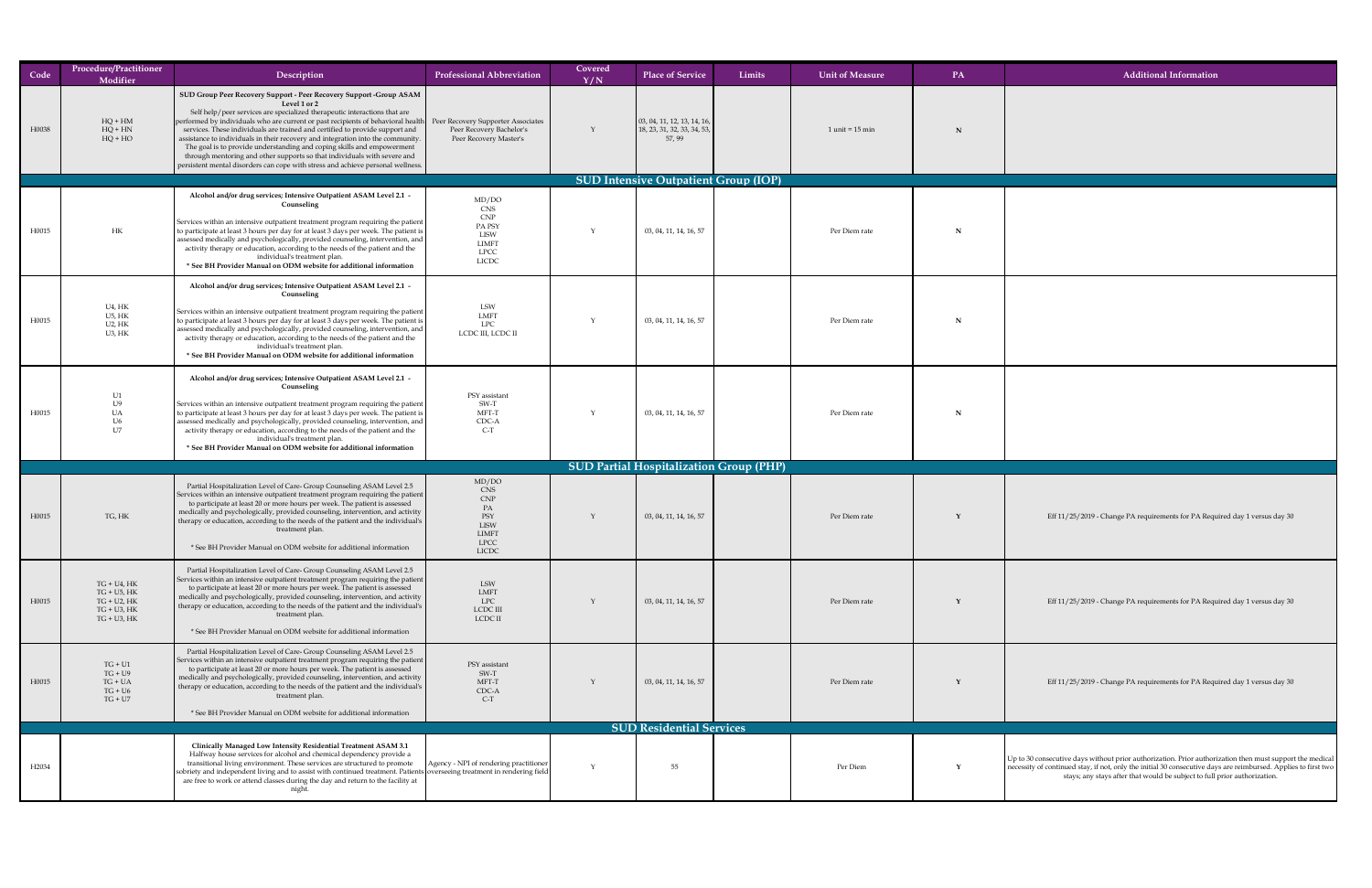| Code              | <b>Procedure/Practitioner</b><br>Modifier | Description                                                                                                                                                                                                                                                                                                                                                                                                                                                                                                                                                                                                                                                                                                                                                                                                                                                                         | <b>Professional Abbreviation</b>                                                    | Covered<br>Y/N | <b>Place of Service</b> | Limits | <b>Unit of Measure</b>                                                     | <b>PA</b> | <b>Additional Information</b>                                                                                                                                                                                                                                                                                  |
|-------------------|-------------------------------------------|-------------------------------------------------------------------------------------------------------------------------------------------------------------------------------------------------------------------------------------------------------------------------------------------------------------------------------------------------------------------------------------------------------------------------------------------------------------------------------------------------------------------------------------------------------------------------------------------------------------------------------------------------------------------------------------------------------------------------------------------------------------------------------------------------------------------------------------------------------------------------------------|-------------------------------------------------------------------------------------|----------------|-------------------------|--------|----------------------------------------------------------------------------|-----------|----------------------------------------------------------------------------------------------------------------------------------------------------------------------------------------------------------------------------------------------------------------------------------------------------------------|
| H0010             |                                           | Clinically Managed Withdrawal Management ASAM 3.2 (Subacute<br>Detoxification)<br>Acute and subacute detoxification services in which the differentiating factor is  <br>the setting where the patient is monitored for the long-term symptoms<br>associated with the withdrawal from alcohol and/or drugs. Subacute<br>detoxification deals with severe symptoms, such as alcohol and drug cravings,  <br>that do not require immediate intervention. Acute detoxification services are<br>those in which the patient is medically managed and stabilized on an inpatient<br>hospitalization basis for severe withdrawal syndrome associated with the<br>withdrawal from alcohol/drugs. Acute withdrawal begins within hours and<br>includes severe physical and psychological symptoms that may require medical<br>management with medications such as methadone.                 | Agency - NPI of rendering practitioner  <br>overseeing treatment in rendering field |                | 55                      |        | Per Diem                                                                   |           |                                                                                                                                                                                                                                                                                                                |
| H <sub>2036</sub> | H <sub>I</sub>                            | Clinically Managed Population Specific High Intensity Residential Treatment<br><b>ASAM 3.3</b><br>Outpatient services for alcohol and chemical dependency are structured to   Agency - NPI of rendering practitioner<br>$ $ promote sobriety and independent living and to assist with continued treatment. overseeing treatment in rendering field $ $<br>Outpatient services allow patients to present for prescribed treatments and<br>therapy and to maintain an otherwise routine home life                                                                                                                                                                                                                                                                                                                                                                                    |                                                                                     |                | 55                      |        | Per Diem - Benefit only available for<br>members 18 years of age and older |           | $\vert$ Up to 30 consecutive days without prior authorization. Prior authorization then must support the medical<br>necessity of continued stay, if not, only the initial 30 consecutive days are reimbursed. Applies to first two<br>stays; any stays after that would be subject to full prior authorization |
| H <sub>2036</sub> |                                           | <b>Clinically Managed High Intensity Residential Treatment</b><br><b>ASAM 3.5</b><br>Outpatient services for alcohol and chemical dependency are structured to $ $ Agency - NPI of rendering practitioner $ $<br>promote sobriety and independent living and to assist with continued treatment. overseeing treatment in rendering field<br>Outpatient services allow patients to present for prescribed treatments and<br>therapy and to maintain an otherwise routine home life<br>Withdrawal Management Hourly ASAM 2 (Ambulatory Detoxification) 1                                                                                                                                                                                                                                                                                                                              |                                                                                     |                | 55                      |        | Per Diem                                                                   |           | Up to 30 consecutive days without prior authorization. Prior authorization then must support the medical<br>necessity of continued stay, if not, only the initial 30 consecutive days are reimbursed. Applies to first two<br>stays; any stays after that would be subject to full prior authorization.        |
| H0014             |                                           | H <sub>0111</sub><br>Acute and subacute detoxification services in which the differentiating factor is<br>the setting where the patient is monitored for the long-term symptoms<br>associated with the withdrawal from alcohol and/or drugs. Subacute<br>detoxification deals with severe symptoms, such as alcohol and drug cravings,<br>that do not require immediate intervention. Acute detoxification services are<br>those in which the patient is medically managed and stabilized on an inpatient<br>hospitalization basis for severe withdrawal syndrome associated with the<br>withdrawal from alcohol/drugs. Acute withdrawal begins within hours and<br>  includes severe physical and psychological symptoms that may require medical  <br>management with medications such as methadone                                                                               | <b>RN</b>                                                                           |                | 11, 55, 57              |        | 1 hour                                                                     |           |                                                                                                                                                                                                                                                                                                                |
| H0014             | AT                                        | Withdrawal Management Hourly ASAM 2 (Ambulatory Detoxification)<br>billed for hours 2-3<br>Acute and subacute detoxification services in which the differentiating factor is<br>the setting where the patient is monitored for the long-term symptoms<br>associated with the withdrawal from alcohol and/or drugs. Subacute<br>detoxification deals with severe symptoms, such as alcohol and drug cravings,<br>that do not require immediate intervention. Acute detoxification services are<br>those in which the patient is medically managed and stabilized on an inpatient<br>hospitalization basis for severe withdrawal syndrome associated with the<br>withdrawal from alcohol/drugs. Acute withdrawal begins within hours and<br>includes severe physical and psychological symptoms that may require medical<br>management with medications such as methadone             | <b>RN</b>                                                                           |                | 11, 55, 57              |        | 2-3 hours                                                                  |           |                                                                                                                                                                                                                                                                                                                |
| H0014             |                                           | Withdrawal Management Hourly ASAM 2 (Ambulatory Detoxification) 1<br>Acute and subacute detoxification services in which the differentiating factor is<br>the setting where the patient is monitored for the long-term symptoms<br>associated with the withdrawal from alcohol and/or drugs. Subacute<br>detoxification deals with severe symptoms, such as alcohol and drug cravings,<br>that do not require immediate intervention. Acute detoxification services are<br>those in which the patient is medically managed and stabilized on an inpatient<br>hospitalization basis for severe withdrawal syndrome associated with the<br>withdrawal from alcohol/drugs. Acute withdrawal begins within hours and<br>includes severe physical and psychological symptoms that may require medical  <br>management with medications such as methadone                                 | <b>LPN</b>                                                                          |                | 11, 55, 57              |        | 1 hour                                                                     |           |                                                                                                                                                                                                                                                                                                                |
| H0014             | AT                                        | Withdrawal Management Hourly ASAM 2 (Ambulatory Detoxification)<br>billed for hours 2-3<br>Acute and subacute detoxification services in which the differentiating factor is<br>the setting where the patient is monitored for the long-term symptoms<br>associated with the withdrawal from alcohol and/or drugs. Subacute<br>detoxification deals with severe symptoms, such as alcohol and drug cravings, $\parallel$<br>that do not require immediate intervention. Acute detoxification services are<br>those in which the patient is medically managed and stabilized on an inpatient<br>hospitalization basis for severe withdrawal syndrome associated with the<br>withdrawal from alcohol/drugs. Acute withdrawal begins within hours and<br>includes severe physical and psychological symptoms that may require medical<br>management with medications such as methadone | <b>LPN</b>                                                                          |                | 11, 55, 57              |        | 2-3 hours                                                                  |           |                                                                                                                                                                                                                                                                                                                |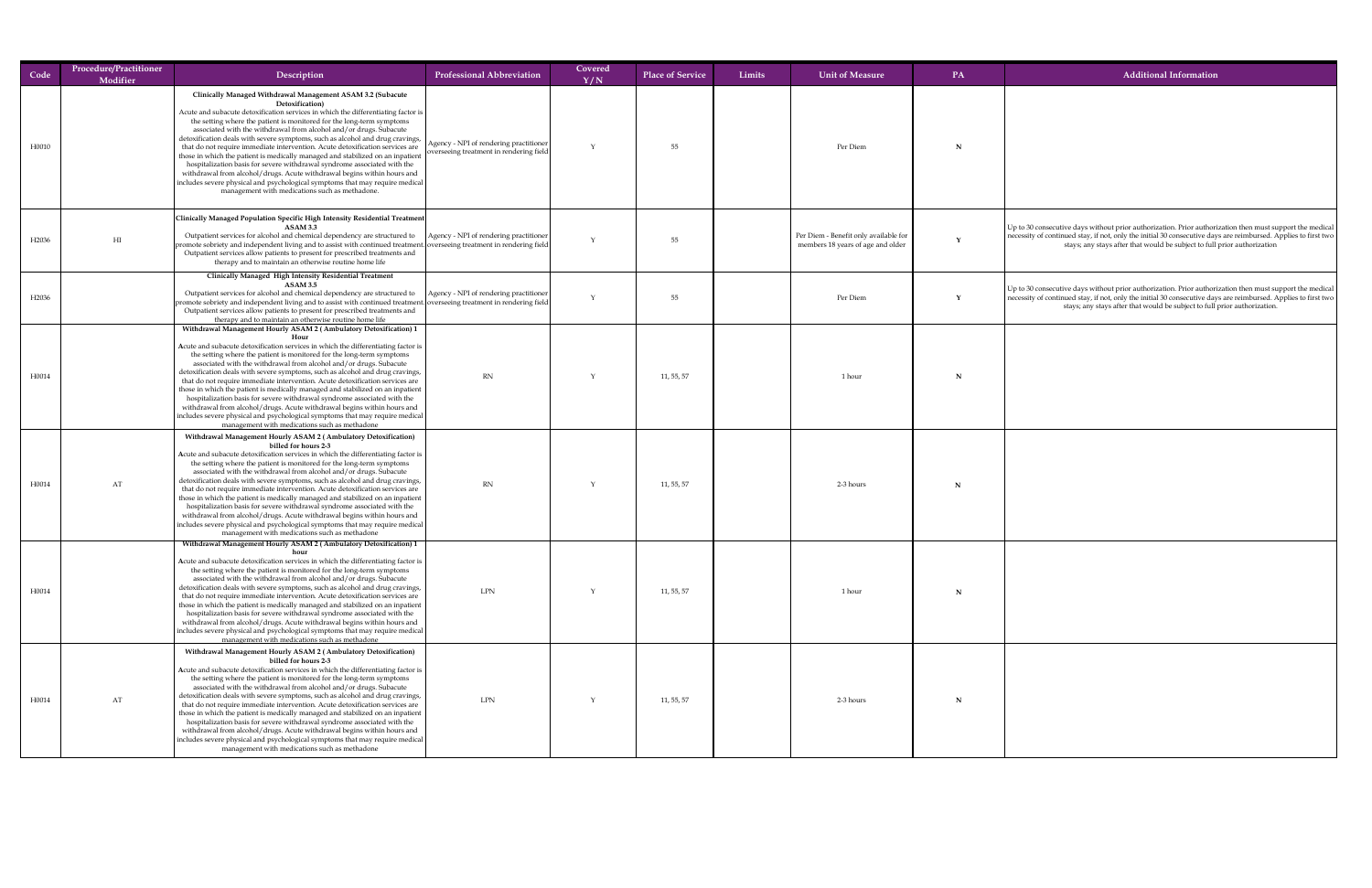| Code         | <b>Procedure/Practitioner</b><br>Modifier | Description                                                                                                                                                                                                                                                                                                                                                                                                                                                                                                                                                                                                                                                                                                                                                                                                                                                                                                                                                                      | <b>Professional Abbreviation</b>                                                                                                                                                                        | Covered<br>Y/N | <b>Place of Service</b>                                                    | Limits | <b>Unit of Measure</b>           | <b>PA</b>   | <b>Additional Information</b>                                                                                                                                                                                                                                                                          |
|--------------|-------------------------------------------|----------------------------------------------------------------------------------------------------------------------------------------------------------------------------------------------------------------------------------------------------------------------------------------------------------------------------------------------------------------------------------------------------------------------------------------------------------------------------------------------------------------------------------------------------------------------------------------------------------------------------------------------------------------------------------------------------------------------------------------------------------------------------------------------------------------------------------------------------------------------------------------------------------------------------------------------------------------------------------|---------------------------------------------------------------------------------------------------------------------------------------------------------------------------------------------------------|----------------|----------------------------------------------------------------------------|--------|----------------------------------|-------------|--------------------------------------------------------------------------------------------------------------------------------------------------------------------------------------------------------------------------------------------------------------------------------------------------------|
| H0012        |                                           | Withdrawal Management Hourly ASAM 2 (Residential Addiction Program<br>Outpatient)<br>Acute and subacute detoxification services in which the differentiating factor is<br>the setting where the patient is monitored for the long-term symptoms<br>associated with the withdrawal from alcohol and/or drugs. Subacute<br>detoxification deals with severe symptoms, such as alcohol and drug cravings,<br>that do not require immediate intervention. Acute detoxification services are<br>those in which the patient is medically managed and stabilized on an inpatient<br>hospitalization basis for severe withdrawal syndrome associated with the<br>withdrawal from alcohol/drugs. Acute withdrawal begins within hours and<br>includes severe physical and psychological symptoms that may require medical<br>management with medications such as methadone                                                                                                                | MD/DO<br><b>CNS</b><br><b>CNP</b><br>PA                                                                                                                                                                 |                | 11, 55, 57                                                                 |        | Per Diem                         |             |                                                                                                                                                                                                                                                                                                        |
| H2036        | TG                                        | Medically Monitored Intensive Inpatient Treatment (Adults) and Medically<br><b>Monitored High Intensity Inpatient Services (Adolescent) ASAM 3.7</b><br>Outpatient services for alcohol and chemical dependency are structured to<br>promote sobriety and independent living and to assist with continued treatment. overseeing treatment in rendering field<br>Outpatient services allow patients to present for prescribed treatments and<br>therapy and to maintain an otherwise routine home life                                                                                                                                                                                                                                                                                                                                                                                                                                                                            | Agency - NPI of rendering practitioner                                                                                                                                                                  |                | 55                                                                         |        | Per Diem                         |             | Up to 30 consecutive days without prior authorization. Prior authorization then must support the medical<br>necessity of continued stay, if not, only the initial 30 consecutive days are reimbursed. Applies to first two<br>stays; any stays after that would be subject to full prior authorization |
| H0011        |                                           | Medically Monitored Inpatient Withdrawal Management ASAM 3.7<br>(Residential Addiction Program Inpatient)<br>Acute and subacute detoxification services in which the differentiating factor is<br>the setting where the patient is monitored for the long-term symptoms<br>associated with the withdrawal from alcohol and/or drugs. Subacute<br>detoxification deals with severe symptoms, such as alcohol and drug cravings,   Agency - NPI of rendering practitioner  <br>that do not require immediate intervention. Acute detoxification services are   overseeing treatment in rendering field  <br>those in which the patient is medically managed and stabilized on an inpatient<br>hospitalization basis for severe withdrawal syndrome associated with the<br>withdrawal from alcohol/drugs. Acute withdrawal begins within hours and<br>includes severe physical and psychological symptoms that may require medical<br>management with medications such as methadone |                                                                                                                                                                                                         |                | 55                                                                         |        | Per Diem                         |             |                                                                                                                                                                                                                                                                                                        |
|              |                                           |                                                                                                                                                                                                                                                                                                                                                                                                                                                                                                                                                                                                                                                                                                                                                                                                                                                                                                                                                                                  |                                                                                                                                                                                                         |                | <b>SUD - Urine Drug Screen</b>                                             |        |                                  |             |                                                                                                                                                                                                                                                                                                        |
| H0048        |                                           | Alcohol and/or other drug testing: collection, handling and point of service<br>testing, specimens other than blood<br>Collection of specimens for alcohol/drug analysis is dependent on the type of<br>biological sample obtained. Samples typically include urine or hair. This code<br>represents the collection and handling of specimens other than blood samples.<br>The handling of specimens requires a chain of custody from the point of<br>collection throughout the analysis process to ensure the integrity of the specimen                                                                                                                                                                                                                                                                                                                                                                                                                                         | MD/DO<br><b>CNS</b><br>CNP<br>PA<br>RN, LPN<br>PSY<br><b>LISW</b><br>LIMFT<br><b>LPCC</b><br><b>LICDC</b><br>Lic school PSY                                                                             |                | 11,57                                                                      |        | Encounter                        |             |                                                                                                                                                                                                                                                                                                        |
| H0048        | U4<br>HM<br><b>HM</b><br>HN<br>HO         | Alcohol and/or other drug testing: collection, handling and point of service<br>testing, specimens other than blood<br>Collection of specimens for alcohol/drug analysis is dependent on the type of<br>biological sample obtained. Samples typically include urine or hair. This code<br>represents the collection and handling of specimens other than blood samples.<br>The handling of specimens requires a chain of custody from the point of<br>collection throughout the analysis process to ensure the integrity of the specimen                                                                                                                                                                                                                                                                                                                                                                                                                                         | LSW<br>LMFT<br><b>LPC</b><br>LCDC III, LCDC II<br>PSY assistant<br>SW-T<br>SW-A<br>MFT-T<br>CDC-A<br>$C-T$<br>CMS high school<br><b>CMS</b> Associate's<br><b>CMS</b> Bachelor's<br><b>CMS Master's</b> |                | 11, 57                                                                     |        | Encounter                        |             |                                                                                                                                                                                                                                                                                                        |
|              |                                           |                                                                                                                                                                                                                                                                                                                                                                                                                                                                                                                                                                                                                                                                                                                                                                                                                                                                                                                                                                                  |                                                                                                                                                                                                         |                | Table 2-6: Medications Administered by Medical Personnel                   |        |                                  |             |                                                                                                                                                                                                                                                                                                        |
| <b>I0400</b> |                                           | Injection, aripiprazole (Abilify), intramuscular, 0.25 mg                                                                                                                                                                                                                                                                                                                                                                                                                                                                                                                                                                                                                                                                                                                                                                                                                                                                                                                        |                                                                                                                                                                                                         |                | $\vert$ 03, 04, 11, 12, 14, 53, 55,<br>$\vert$ 03, 04, 11, 12, 14, 53, 55, |        | Based on HCPCS descriptor        | N           |                                                                                                                                                                                                                                                                                                        |
| J0401        |                                           | Injection, aripiprazole (Abilify), 1 mg                                                                                                                                                                                                                                                                                                                                                                                                                                                                                                                                                                                                                                                                                                                                                                                                                                                                                                                                          |                                                                                                                                                                                                         |                | $\boxed{03, 04, 11, 12, 14, 53, 55, }$                                     |        | Based on HCPCS descriptor        | N           |                                                                                                                                                                                                                                                                                                        |
| J1200        |                                           | Diphenhydramine hcl (Benadryl), up to 50 mg                                                                                                                                                                                                                                                                                                                                                                                                                                                                                                                                                                                                                                                                                                                                                                                                                                                                                                                                      |                                                                                                                                                                                                         |                | $\vert$ 03, 04, 11, 12, 14, 53, 55,                                        |        | Based on HCPCS descriptor        | $\mathbf N$ |                                                                                                                                                                                                                                                                                                        |
| J1630        |                                           | Haloperidol injection, up to 5 mg                                                                                                                                                                                                                                                                                                                                                                                                                                                                                                                                                                                                                                                                                                                                                                                                                                                                                                                                                |                                                                                                                                                                                                         |                | $\vert$ 03, 04, 11, 12, 14, 53, 55,                                        |        | Based on HCPCS descriptor        | $\mathbf N$ |                                                                                                                                                                                                                                                                                                        |
| J1631        |                                           | Haloperidol Decanoate injection, per 50 mg                                                                                                                                                                                                                                                                                                                                                                                                                                                                                                                                                                                                                                                                                                                                                                                                                                                                                                                                       |                                                                                                                                                                                                         |                | $\vert$ 03, 04, 11, 12, 14, 53, 55,                                        |        | Based on HCPCS descriptor        | $\mathbf N$ |                                                                                                                                                                                                                                                                                                        |
| J2060        |                                           | Lorazepam injection, 2 mg                                                                                                                                                                                                                                                                                                                                                                                                                                                                                                                                                                                                                                                                                                                                                                                                                                                                                                                                                        |                                                                                                                                                                                                         |                | $\vert$ 03, 04, 11, 12, 14, 53, 55,                                        |        | <b>Based on HCPCS descriptor</b> | $\mathbf N$ |                                                                                                                                                                                                                                                                                                        |
| J2310        |                                           | Injection, naloxone (Narcan), 1 mg                                                                                                                                                                                                                                                                                                                                                                                                                                                                                                                                                                                                                                                                                                                                                                                                                                                                                                                                               |                                                                                                                                                                                                         |                | $\vert$ 03, 04, 11, 12, 14, 53, 55,                                        |        | <b>Based on HCPCS descriptor</b> | N           |                                                                                                                                                                                                                                                                                                        |
| <b>J3490</b> |                                           | Administration of Nasal Narcan                                                                                                                                                                                                                                                                                                                                                                                                                                                                                                                                                                                                                                                                                                                                                                                                                                                                                                                                                   |                                                                                                                                                                                                         |                |                                                                            |        | <b>Based on HCPCS descriptor</b> | $\mathbf N$ |                                                                                                                                                                                                                                                                                                        |
| J2358        |                                           | Olanzapine long acting injectable, 1 mg                                                                                                                                                                                                                                                                                                                                                                                                                                                                                                                                                                                                                                                                                                                                                                                                                                                                                                                                          |                                                                                                                                                                                                         |                | $\vert$ 03, 04, 11, 12, 14, 53, 55,                                        |        | Based on HCPCS descriptor        | $\mathbf N$ |                                                                                                                                                                                                                                                                                                        |
| J2680        |                                           | Fluphenazine Decanoate injection, 25 mg                                                                                                                                                                                                                                                                                                                                                                                                                                                                                                                                                                                                                                                                                                                                                                                                                                                                                                                                          |                                                                                                                                                                                                         |                | $\vert$ 03, 04, 11, 12, 14, 53, 55,                                        |        | Based on HCPCS descriptor        | $\mathbf N$ |                                                                                                                                                                                                                                                                                                        |
| J2794        |                                           | Risperidone, long acting, .5 mg                                                                                                                                                                                                                                                                                                                                                                                                                                                                                                                                                                                                                                                                                                                                                                                                                                                                                                                                                  |                                                                                                                                                                                                         |                | $\vert$ 03, 04, 11, 12, 14, 53, 55,                                        |        | <b>Based on HCPCS descriptor</b> | N           |                                                                                                                                                                                                                                                                                                        |
| J2426        |                                           | Paliperidone Palmitate injection (Invega Sustenna or Invega Trinza), 1 mg                                                                                                                                                                                                                                                                                                                                                                                                                                                                                                                                                                                                                                                                                                                                                                                                                                                                                                        |                                                                                                                                                                                                         |                | $\vert$ 03, 04, 11, 12, 14, 53, 55,                                        |        | Based on HCPCS descriptor        | $\mathbf N$ |                                                                                                                                                                                                                                                                                                        |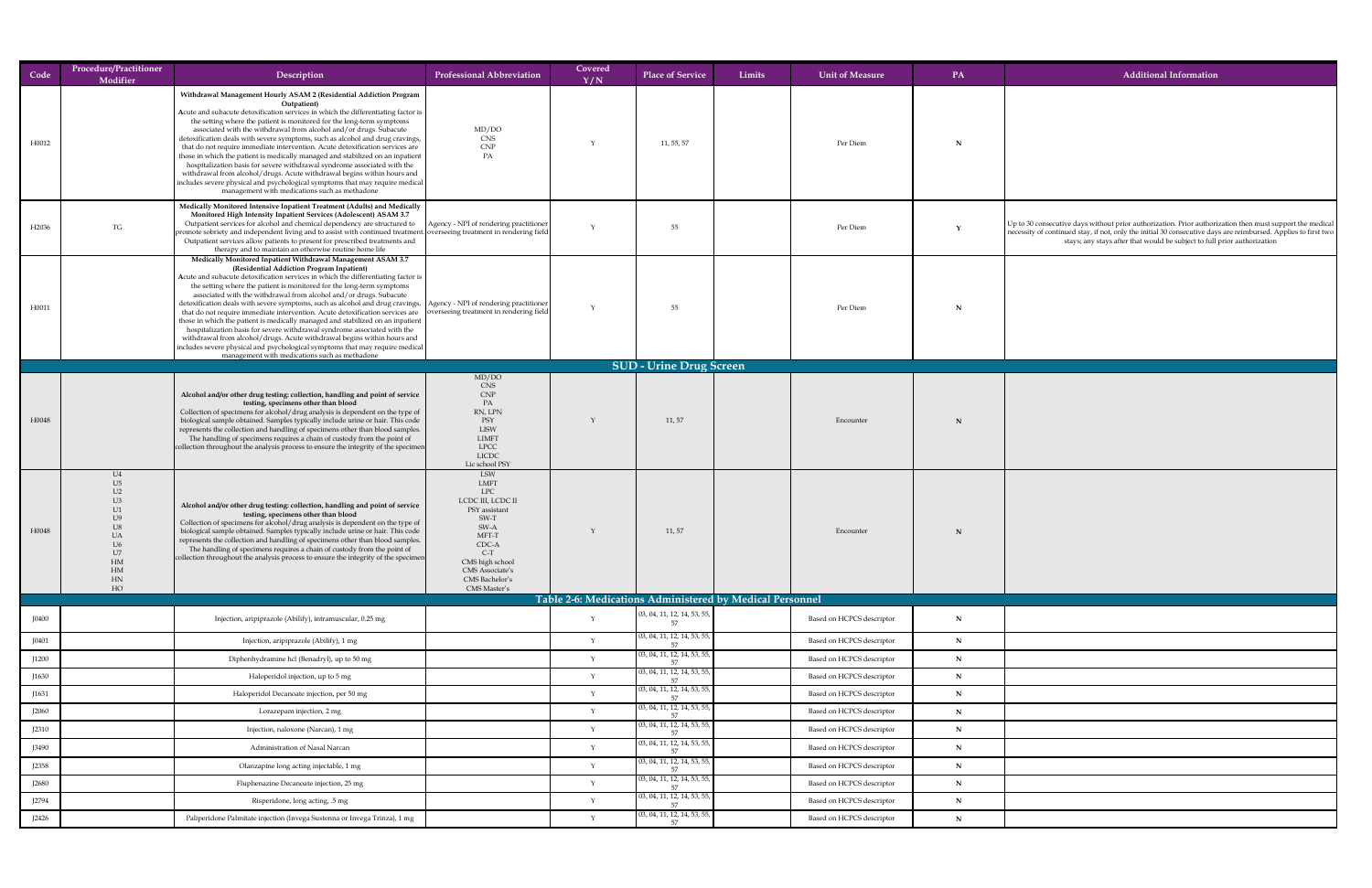| Code           | Procedure/Practitioner | Description                                                                                                                                                                                                                 | <b>Professional Abbreviation</b>                                                                             | Covered | <b>Place of Service</b>                                       | Limits<br>Unit of Measure                                                                       | PA                         | <b>Additional Information</b>                                                                                                               |
|----------------|------------------------|-----------------------------------------------------------------------------------------------------------------------------------------------------------------------------------------------------------------------------|--------------------------------------------------------------------------------------------------------------|---------|---------------------------------------------------------------|-------------------------------------------------------------------------------------------------|----------------------------|---------------------------------------------------------------------------------------------------------------------------------------------|
|                | Modifier               |                                                                                                                                                                                                                             |                                                                                                              | Y/N     | $\vert$ 03, 04, 11, 12, 14, 53, 55, $\vert$                   |                                                                                                 |                            |                                                                                                                                             |
| J3360<br>J0515 |                        | Valium injection, up to 5 mg                                                                                                                                                                                                |                                                                                                              |         | $\vert$ 03, 04, 11, 12, 14, 53, 55, $\vert$                   | <b>Based on HCPCS descriptor</b><br><b>Based on HCPCS descriptor</b>                            | N                          |                                                                                                                                             |
| J2315          |                        | Cogentin (benztropine mesylate), per 1 mg<br>Injection, naltrexone (Vivitrol), depot form, 1 mg                                                                                                                             |                                                                                                              |         | $\vert$ 03, 04, 11, 12, 14, 53, 55, $\vert$                   | <b>Based on HCPCS descriptor</b>                                                                | $\mathbf N$<br>$\mathbf N$ |                                                                                                                                             |
| J2212          |                        | Injection, methylnaltrexone (Relistor), 0.1 mg                                                                                                                                                                              |                                                                                                              |         | $\vert$ 03, 04, 11, 12, 14, 53, 55, $\vert$                   | <b>Based on HCPCS descriptor</b>                                                                | $\mathbf N$                |                                                                                                                                             |
| J8499          | HG                     | Oral Naltrexone                                                                                                                                                                                                             |                                                                                                              |         | $\vert$ 03, 04, 11, 12, 14, 53, 55, $\vert$                   | <b>Based on HCPCS descriptor</b>                                                                | N                          |                                                                                                                                             |
| J0571          |                        | Buprenorphine, oral, 1 mg                                                                                                                                                                                                   |                                                                                                              |         | 57<br>$\vert$ 03, 04, 11, 12, 14, 53, 55, $\vert$             | <b>Based on HCPCS descriptor</b>                                                                | $\mathbf N$                |                                                                                                                                             |
|                |                        |                                                                                                                                                                                                                             |                                                                                                              |         | 57                                                            | Table 2-6: Medications Administered by Medical Personnel MH/SUD Other Medication Administration |                            |                                                                                                                                             |
| 96372          |                        | Other Medication Administration: Therapeutic, prophylactic, or diagnostic<br>injection (specify substance or drug); subcutaneous or intramuscular                                                                           | MD/DO<br>CNS<br>CNP<br>PA<br>RN/LPN                                                                          |         | $\vert$ 03, 04, 11, 12, 14, 16, 18, $\vert$<br>53, 57         | CPT designation                                                                                 | N                          |                                                                                                                                             |
|                |                        |                                                                                                                                                                                                                             |                                                                                                              |         | Table 2 - 7: Laboratory Services                              |                                                                                                 |                            |                                                                                                                                             |
| 86580          |                        | Skin test; tuberculosis, intradermal                                                                                                                                                                                        |                                                                                                              |         | $\vert$ 03, 04, 11, 12, 14, 53, 55, $\vert$<br>57             | CPT designation                                                                                 | N                          |                                                                                                                                             |
| 36415          |                        | Collection of venous blood by venipuncture                                                                                                                                                                                  |                                                                                                              |         | $\vert$ 03, 04, 11, 12, 14, 53, 55, $\vert$<br>57             | CPT designation                                                                                 | N                          | Note: Code 36415 collection of venous blood by venipuncture may be billed for blood draws associated<br>with covered external lab services. |
| 82075          |                        | Alcohol (ethanol), breath                                                                                                                                                                                                   |                                                                                                              |         | $\vert$ 03, 04, 11, 12, 14, 53, 55, $\vert$<br>57             | CPT designation                                                                                 | N                          |                                                                                                                                             |
| 81025          | QW                     | Urine pregnancy test                                                                                                                                                                                                        |                                                                                                              |         | $\vert$ 03, 04, 11, 12, 14, 53, 55, $\vert$<br>57             | CPT designation                                                                                 | N                          | Effective 8/1/2019<br>The provider will need to have a minimum CLIA waived test certification                                               |
|                |                        |                                                                                                                                                                                                                             |                                                                                                              |         |                                                               | Table 2-8: Covered Vaccines for Behavioral Health Providers                                     |                            |                                                                                                                                             |
| 90460          |                        | Immunization administration through 18 years of age via any route of<br>administration, with counseling by physician or other health care professional;  <br>first or only component of each vaccine or toxoid administered |                                                                                                              |         |                                                               |                                                                                                 | N                          |                                                                                                                                             |
| 90471          |                        | Immunization administration (includes percutaneous, intradermal, or<br>intramuscular injections); 1 vaccine (single or combination vaccine/toxoid)                                                                          |                                                                                                              |         |                                                               |                                                                                                 | N                          |                                                                                                                                             |
| 90472          |                        | Immunization administration; each additional vaccine. List separately in<br>addition to code for primary procedure                                                                                                          |                                                                                                              |         |                                                               |                                                                                                 | N                          | add-on to 90471                                                                                                                             |
|                |                        |                                                                                                                                                                                                                             |                                                                                                              |         |                                                               | Table 3-6.5: Smoking Cessation - Effective 8/1/2019                                             |                            |                                                                                                                                             |
| 99406          |                        | Smoking and Tobacco Use Cessation Counseling - Intermediate: Greater that 3<br>minutes and up to 10 minutes                                                                                                                 | MD/DO<br>PSY<br><b>CNS</b><br><b>CNP</b><br>PA<br>LISW<br><b>LIMFT</b><br>LICDC (SUD only)<br>Lic school PSY |         | 03, 04, 11, 12, 13,<br>$\left[14,16,31,32,34,99,53,57\right]$ | 1 which represents an encounter                                                                 | N                          | * Secure video conferencing allowed with GT modifier.                                                                                       |

| formation                                                            |
|----------------------------------------------------------------------|
|                                                                      |
|                                                                      |
|                                                                      |
|                                                                      |
|                                                                      |
|                                                                      |
|                                                                      |
|                                                                      |
|                                                                      |
|                                                                      |
|                                                                      |
|                                                                      |
|                                                                      |
| incture may be billed for blood draws associated<br>al lab services. |
|                                                                      |
|                                                                      |
| 1/2019<br>um CLIA waived test certification                          |
|                                                                      |
|                                                                      |
|                                                                      |
|                                                                      |
|                                                                      |
| 0471                                                                 |
|                                                                      |
|                                                                      |
|                                                                      |
| lowed with GT modifier.                                              |
|                                                                      |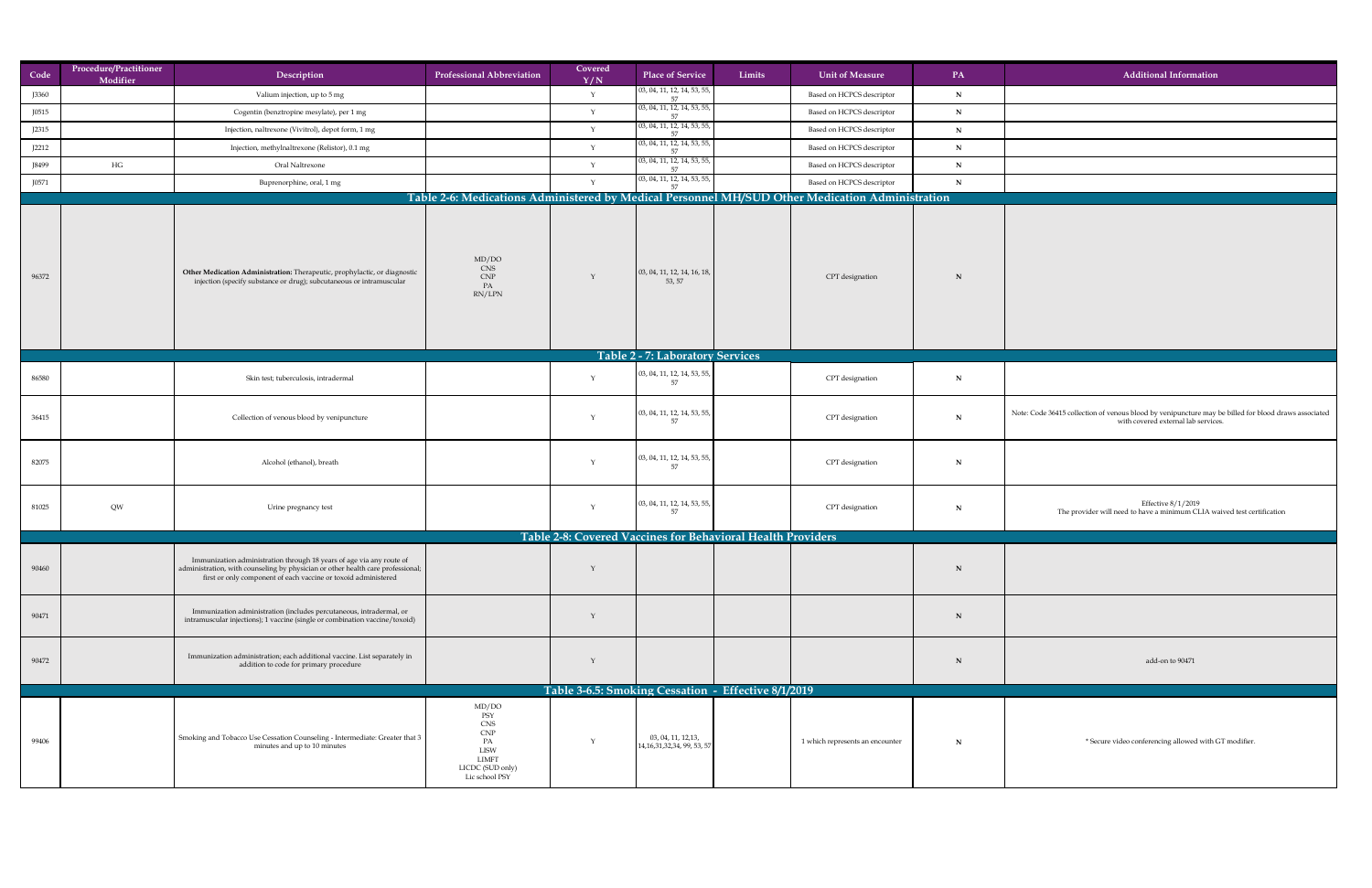| Code           | <b>Procedure/Practitioner</b><br>Modifier | Description                                                                                                                                                                                 | <b>Professional Abbreviation</b>                                                                                            | Covered<br>Y/N | <b>Place of Service</b>                                             | Limits | <b>Unit of Measure</b>          | <b>PA</b>   | Additional Information                                |
|----------------|-------------------------------------------|---------------------------------------------------------------------------------------------------------------------------------------------------------------------------------------------|-----------------------------------------------------------------------------------------------------------------------------|----------------|---------------------------------------------------------------------|--------|---------------------------------|-------------|-------------------------------------------------------|
| 99406          | U4<br>U <sub>5</sub><br>U2<br>U3<br>U3    | Smoking and Tobacco Use Cessation Counseling - Intermediate: Greater that 3<br>minutes and up to 10 minutes                                                                                 | LSW<br><b>LMFT</b><br><b>LPC</b><br>LCDC III (SUD only)<br>LCDC II (SUD onlly)                                              |                | 03, 04, 11, 12, 13,<br>$\vert 14, 16, 31, 32, 34, 99, 53, 57 \vert$ |        | 1 which represents an encounter | N           | * Secure video conferencing allowed with GT modifier  |
| 99406          | U1                                        | Smoking and Tobacco Use Cessation Counseling - Intermediate: Greater that 3<br>minutes and up to 10 minutes                                                                                 | PSY assistant                                                                                                               |                | 03, 04, 11, 12, 13,<br>14,16,31,32,34,99,53,57                      |        | 1 which represents an encounter | $\mathbf N$ | * Secure video conferencing allowed with GT modifier  |
| 99406          | U9<br>UA<br>U6<br>U7                      | Smoking and Tobacco Use Cessation Counseling - Intermediate: Greater that 3<br>minutes and up to 10 minutes                                                                                 | SW-T<br>MFT-T<br>CDC-A (SUD only)<br>$C-T$                                                                                  |                | 03, 04, 11, 12, 13,<br>14,16,31,32,34,99,53,57                      |        | 1 which represents an encounter | N           | * Secure video conferencing allowed with GT modifier  |
| 99407          |                                           | Smoking and Tobacco Use Cessation Counseling - Intensive: Greater that 10<br>minutes                                                                                                        | MD/DO<br>PSY<br><b>CNS</b><br>CNP<br>PA<br><b>LISW</b><br><b>LIMFT</b><br><b>LPCC</b><br>LICDC (SUD only)<br>LIC school PSY |                | 03, 04, 11, 12, 13,<br>$\left[14,16,31,32,34,99,53,57\right]$       |        | 1 which represents an encounter | N           | * Secure video conferencing allowed with GT modifier  |
| 99407          | U4<br>$U$ 5<br>U <sub>2</sub><br>U3<br>U3 | Smoking and Tobacco Use Cessation Counseling - Intensive: Greater that 10<br>minutes                                                                                                        | LSW<br><b>LMFT</b><br><b>LPC</b><br>LCDC III (SUD only)<br>LCDC II (SUD onlly)                                              |                | 03, 04, 11, 12, 13,<br>$\left[14,16,31,32,34,99,53,57\right]$       |        | 1 which represents an encounter | $\mathbf N$ | * Secure video conferencing allowed with GT modifier  |
| 99407          | U1                                        | Smoking and Tobacco Use Cessation Counseling - Intensive: Greater that 10<br>minutes                                                                                                        | PSY assistant                                                                                                               |                | 03, 04, 11, 12, 13,<br>$\left[14,16,31,32,34,99,53,57\right]$       |        | 1 which represents an encounter |             | * Secure video conferencing allowed with GT modifier. |
| 99407          | TTO<br>I J6                               | Smoking and Tobacco Use Cessation Counseling - Intensive: Greater that 10<br>minutes                                                                                                        | SW-T<br>MFT-T<br>CDC-A (SUD only)<br>$C-T$                                                                                  |                | 03, 04, 11, 12, 13,<br>14, 16, 31, 32, 34, 99, 53, 57               |        | 1 which represents an encounter |             | * Secure video conferencing allowed with GT modifier  |
|                |                                           |                                                                                                                                                                                             |                                                                                                                             |                | Vaccine CPT                                                         |        |                                 |             |                                                       |
| 90633          |                                           | Hepatitis A vaccine (HepA), pediatric/adolescent dosage-2 dose schedule, for<br>intramuscular use                                                                                           |                                                                                                                             |                |                                                                     |        |                                 |             |                                                       |
| 90634          |                                           | Hepatitis A vaccine (HepA), pediatric/adolescent dosage-3 dose schedule, for<br>intramuscular use                                                                                           |                                                                                                                             |                |                                                                     |        |                                 |             |                                                       |
| 90632          |                                           | Hepatitis A vaccine (HepA), adult dosage, for intramuscular use                                                                                                                             |                                                                                                                             |                |                                                                     |        |                                 |             |                                                       |
| 90371          |                                           | Hepatitis B immune globulin (HBIg), human, for intramuscular use<br>Human Papillomavirus vaccine, types 16, 18, bivalent (2vHPV), 3 dose schedule,                                          |                                                                                                                             |                |                                                                     |        |                                 |             |                                                       |
| 90650          |                                           | for intramuscular use                                                                                                                                                                       |                                                                                                                             |                |                                                                     |        |                                 |             |                                                       |
| 90649          |                                           | Human Papillomavirus vaccine, types 6, 11, 16, 18, quadrivalent (4vHPV), 3 dose<br>schedule, for intramuscular use                                                                          |                                                                                                                             |                |                                                                     |        |                                 |             |                                                       |
| 90644          |                                           | Vaccine for meningococcal and Hemophilus influenza B (4 dose schedule)<br>injection into muscle, children 6 weeks-18 months of age                                                          |                                                                                                                             |                |                                                                     |        |                                 |             |                                                       |
| 90698          |                                           | Diphtheria, tetanus toxoids, acellular pertussis vaccine, Haemophilus influenza<br>type b, and inactivated poliovirus vaccine (DTaP-IPV/Hib), for intramuscular                             |                                                                                                                             |                |                                                                     |        |                                 |             |                                                       |
| 90654          |                                           | Influenza virus vaccine, trivalent (IIV3), split virus, preservative-free, for                                                                                                              |                                                                                                                             |                |                                                                     |        |                                 |             |                                                       |
| 90658          |                                           | intradermal use<br>Vaccine for influenza for administration into muscle, 0.5 ml dosage                                                                                                      |                                                                                                                             |                |                                                                     |        |                                 |             |                                                       |
| 90660          |                                           | Influenza virus vaccine, trivalent, live (LAIV3), for intranasal use                                                                                                                        |                                                                                                                             |                |                                                                     |        |                                 |             |                                                       |
| 90670<br>90680 |                                           | Pneumococcal conjugate vaccine, 13 valent (PCV13), for intramuscular use<br>Rotavirus vaccine, pentavalent (RV5), 3 dose schedule, live, for oral use                                       |                                                                                                                             |                |                                                                     |        |                                 |             |                                                       |
| 90681          |                                           | Rotavirus vaccine, human, attenuated (RV1), 2 dose schedule, live, for oral use                                                                                                             |                                                                                                                             |                |                                                                     |        |                                 |             |                                                       |
| 90696          |                                           | Diphtheria, tetanus toxoids, acellular pertussis vaccine and inactivated<br>poliovirus vaccine (DTaP-IPV), when administered to children 4 through 6 years<br>of age, for intramuscular use |                                                                                                                             |                |                                                                     |        |                                 |             |                                                       |
| 90713          |                                           | Poliovirus vaccine, inactivated (IPV), for subcutaneous or intramuscular use                                                                                                                |                                                                                                                             |                |                                                                     |        |                                 |             |                                                       |
| 90707          |                                           | Measles, mumps and rubella virus vaccine (MMR), live, for subcutaneous use<br>90710<br>Measles, mumps, rubella, and varicella vaccine (MMRV), live, for subcutaneous                        |                                                                                                                             |                |                                                                     |        |                                 |             |                                                       |
| 90710          |                                           | 90714<br>Measles, mumps, rubella, and varicella vaccine (MMRV), live, for subcutaneous<br>use                                                                                               |                                                                                                                             |                |                                                                     |        |                                 |             |                                                       |